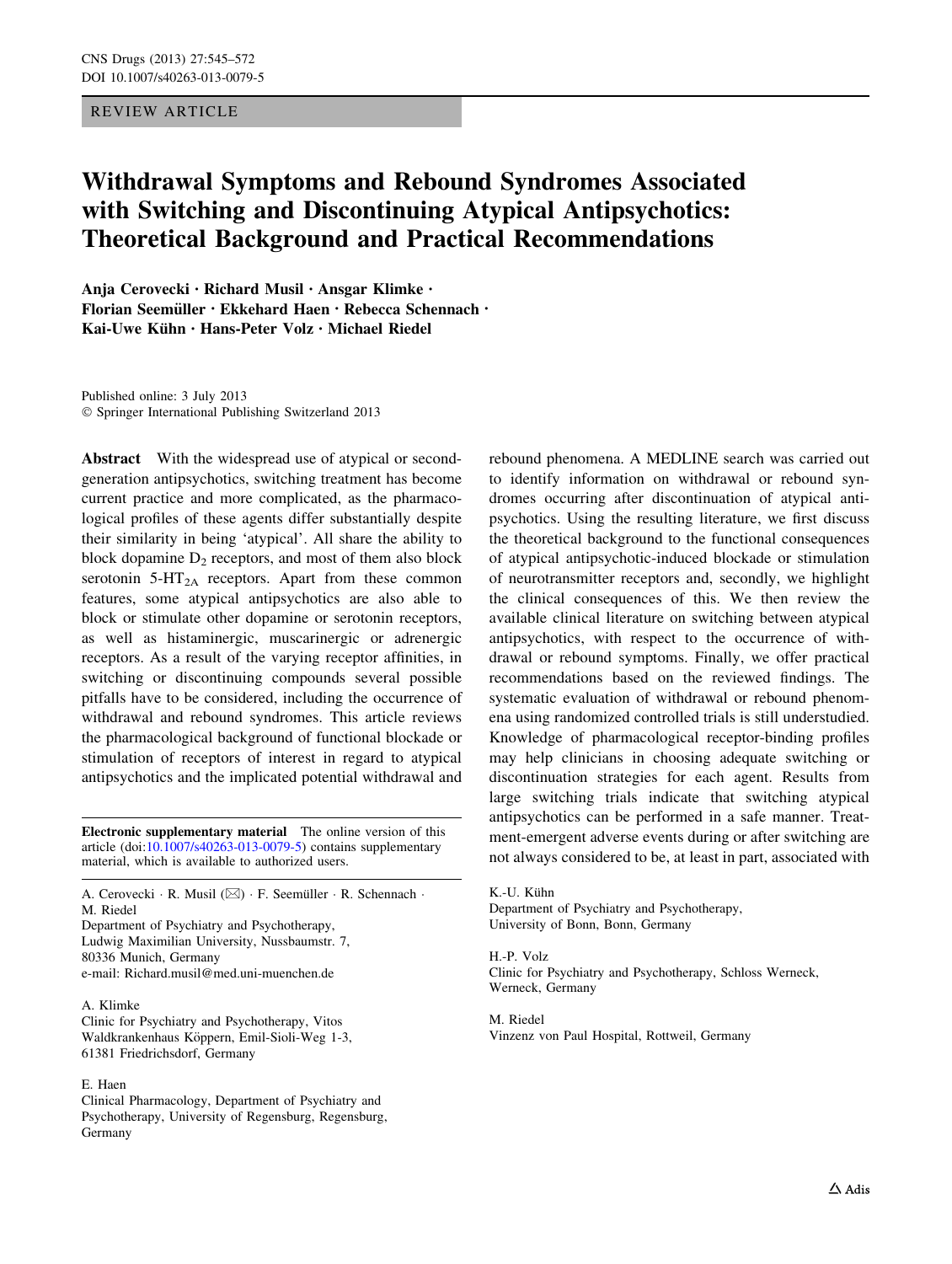the pre-switch antipsychotic. Further studies are needed to substantiate the evidence gained so far on different switching strategies. The use of concomitant medication, e.g., benzodiazepines or anticholinergic drugs, may help to minimize symptoms arising from the discontinuation or switching of antipsychotic treatment.

## 1 Introduction

With the introduction of new compounds, a multitude of atypical antipsychotics have become available for the treatment of schizophrenic disorders. This situation has led to more frequent switching of medication in the case of adverse events (AEs) or ineffective treatment. Although all second-generation antipsychotics are called 'atypical', they form a heterogeneous group of substances differing substantially in their receptor-binding profiles and resulting clinical consequences (see Table [1\)](#page-2-0).

The likelihood of receptor-mediated effects occurring can be anticipated to a certain extent on the basis of these receptor-binding profiles, taking expected occupancy of these receptors under therapeutic conditions into account. The main receptor-mediated effects of atypical antipsychotics occur via dopaminergic, serotonergic, histaminergic, cholinergic and adrenergic pathways. It has been proposed that symptoms associated with the discontinuation of psychotropic drugs be separated into three different types [[1\]](#page-18-0): (1) withdrawal symptoms (minor and major new symptoms [[2\]](#page-18-0)) (2) rebound syndromes and (3) supersensitivity syndromes [\[1](#page-18-0), [3–5](#page-18-0)]. Withdrawal symptoms are characterized by the appearance of somatic symptoms after discontinuation of psychotropic drugs such as withdrawal-induced hyperthermia after discontinuation of clozapine [\[6](#page-18-0)]. Rebound phenomena comprise serotonergic, histaminergic and cholinergic rebound [\[7–11](#page-18-0)]. Supersensitivity syndromes subsume tardive dyskinesias (TD) and supersensitivity psychosis, sometimes also called ''rapid-onset psychosis'' [[12](#page-18-0)]. In Sect. 2 of this article, we discuss the theoretical background to the functional consequences of atypical antipsychotic-induced blockade or stimulation of various receptors. The clinical consequences of this are highlighted in Sect. [3.](#page-5-0) Furthermore, a brief overview in table form of the different receptor subtypes, their distribution in the CNS and of symptoms resulting after receptor blockade or upon stimulation are presented in Tables [2](#page-3-0), [3](#page-4-0), [4](#page-6-0), [5](#page-7-0) and [6](#page-8-0). In Sect. [4,](#page-10-0) literature is reviewed for relevant symptoms associated with switching or discontinuation of the various atypical antipsychotics and practical recommendations are given when considering switching to a certain compound. In many cases treatment-emergent AEs (TEAEs) are interpreted as being related to the newly prescribed medication, leading to unnecessary discontinuation of the new compound. In this regard, knowledge of withdrawal syndromes is crucial for planning adequate switching strategies. In the last part of this review, we summarize important aspects of switching or discontinuation of atypical antipsychotics.

## 2 Theoretical Background

#### 2.1 Dopamine

Pharmacological and genetic analyses differentiate between dopamine  $D_1$  ( $D_1$ - and  $D_5$ ) and  $D_2$  ( $D_2$ -,  $D_3$ - and  $D_4$ ) type receptors [[13–15](#page-18-0)]. All efficacious and approved antipsychotics block  $D_2$  receptors, however to a different extent (see Table [1\)](#page-2-0).

There are four different dopaminergic pathways in the CNS [\[16](#page-18-0), [17](#page-18-0)]. Distribution of  $D_{1-4}$  receptors in the brain, functional effects upon blockade or stimulation and their relevance to schizophrenia are shown in Table [2](#page-3-0).

To comprehend rebound and withdrawal phenomena relating to dopaminergic receptor functions it is important to understand the pathophysiology of motor AEs resulting from a blockade of these receptors (see Table [2\)](#page-3-0). Early dyskinesia probably derives from an overshooting, contraregulatory dopamine release, whereas parkinsonism is a consequence of a striatal dopamine reduction. The pharmacological mechanism of akathisia is still unclear. Late dyskinesia is attributed to a hypersensitivity of striatal postsynaptic dopamine receptors [\[18](#page-18-0), [19](#page-18-0)]. The exact pathophysiological mechanism of neuroleptic malignant syndrome is likewise unknown, although it has been suggested that this phenomenon might be due to an almost complete blockade of  $D_2$  receptors  $[20]$  $[20]$ .

It has been further hypothesized that in schizophrenia  $D_2$ receptors are generally in a high affinity state, making schizophrenic patients supersensitive to dopamine [[21\]](#page-18-0).

Apart from pharmacological effects that are attributed to certain receptor subtype functions, there are numerous interactions of receptor subtypes both within a class of receptors, e.g.  $D_1$  receptors interacting with  $D_2$  receptors, and between different classes of receptors, e.g.  $D_2$  receptor function inter-acting with serotonin 5-HT<sub>2A</sub> function (see Table [7\)](#page-9-0).

Some of these receptor interactions (see Table [7](#page-9-0)) have been proposed to form the basis of the 'atypical' properties of atypical antipsychotics, leading to a lower propensity than typical antipsychotics to cause extrapyramidal motor symptoms (EPMS) and TD and having at least some effects on negative and cognitive symptoms [[22\]](#page-18-0).

## 2.2 Serotonin

There are several subtypes of serotonergic receptors (5-  $HT_1$ –5-HT<sub>7</sub>) [\[23](#page-18-0), [24](#page-18-0)]. Expression profiles of the most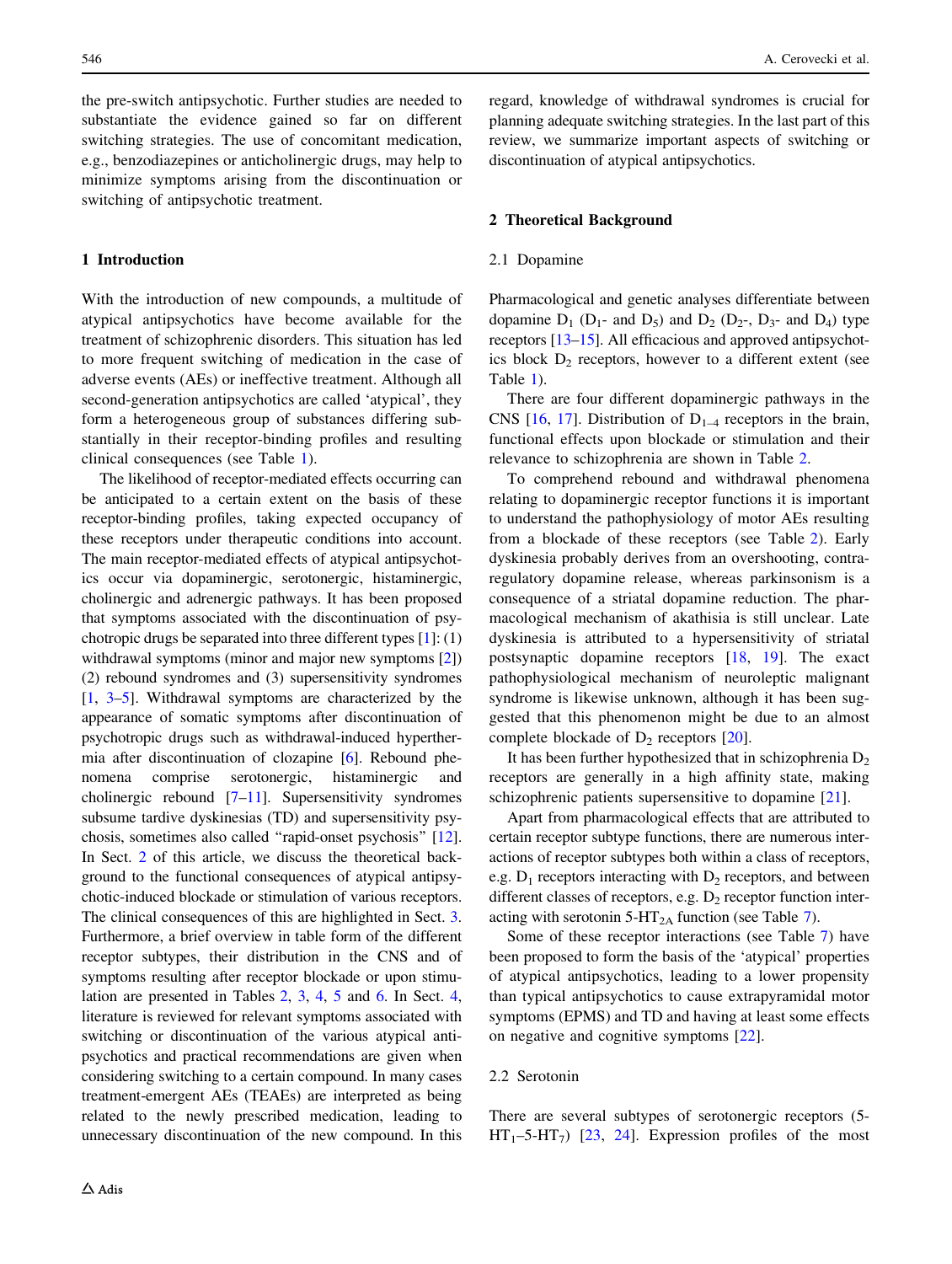<span id="page-2-0"></span>Table 1 Binding affinities measured as Ki values (nM/l) [in some cases (\*) Kd values in nM] of atypical antipsychotics and haloperidol at selected receptors. The smaller the number, the

|               |                          |                        |              |                                  | greater the receptor affinity and thus expected mediated effect [110, 196-216]                                                 |               |                |                         |                         |                |                   |                          |             |
|---------------|--------------------------|------------------------|--------------|----------------------------------|--------------------------------------------------------------------------------------------------------------------------------|---------------|----------------|-------------------------|-------------------------|----------------|-------------------|--------------------------|-------------|
|               | Receptor Amisulpride     | Aripiprazole Asenapine |              | Clozapine                        | <b>Iloperidone</b>                                                                                                             | Lurasidone    | Olanzapine     | Paliperidone Quetiapine |                         | Risperidone    | Sertindole        | Ziprasidone              | Haloperidol |
|               | $>10000$ [196] 265 [197] |                        | 1.4 [198]    | <b>SS</b> [199]                  | 216 [200]                                                                                                                      | No data       | 31 [199]       | 510 [201]               | 455 [199]               | [61] SZ        | 12 [202]          | 9.5 [202]                | 25 [199]    |
|               | 3 [196]                  | 0.348 [197]            | 1.3 [198]    | 125 [199]                        | 21.4 (D <sub>2</sub> L) [110]                                                                                                  | 1.68 [203]    | 11 [199]       | 4.8 [204]               | [66] [199]              | 3 [199]        | 0.45 [202]        | 2.8 [202]                | 1 [199]     |
|               | 3.5 [196]                | 0.8 [197]              | 0.42 [198]   | 219 [198]                        | 7.1 [200]                                                                                                                      | No data       | 35 [198]       | $6.9$ [ $204$ ]         | <b>189</b> [198]        | 6.9 [198]      | 2.6 [205]         | 7.2 [206]                | 2.8 [198]   |
|               | 2369 [196]               | 44 [197]               | [10] [1]     | 21 [199]                         | 25 [200]                                                                                                                       | No data       | 27 [199]       | 30 [204]                | 1412 [198]              | 7 [199]        | [1 205]           | 32 [206]                 | 5 [199]     |
|               | $>10000$ [196]           | 1.7 <sup>8</sup> [197  | 2.5 [198]    | 770 <sup>8</sup> [199]           | 93.1 [110]                                                                                                                     | 6.75 [203]    | [661]0001<     | 590 [204]               | 2450 <sup>8</sup> [199] | [661] 06       | $2600^{\#}$ [215] | 3.4 <sup>8</sup> [206]   | 7930# [215] |
| $5-HT_{2A}$   | 8304 [196]               | 3.4 <sup>8</sup> [197] | 0.07 [198]   | 12 [199]                         | 5.6 [200]                                                                                                                      | 2.03 [203]    | 4 [199]        | 1.0 [204]               | 220 [199]               | $0.6$ [199]    | 0.2 [202]         | $0.4$ [206]              | [661] 8/    |
| $5-HT_{2C}$   | $>10000$ [196]           | 15 <sup>8</sup> [197]  | 0.035 [198]  | $8^{\#}$ [216]                   | 42.8 [207]                                                                                                                     | 415 [208]     | $11^{#}$ [216] | 48* [209]               | 615 [199]               | $26^{*}$ [216] | $1.2^{\#}$ [216]  | $1.3$ <sup>#</sup> [216] | [661] \$808 |
| $5-HT_6$      | 4154 [196]               | 229 [198]              | 0.25 [198]   | 8.9 [198]                        | 63.1 [110]                                                                                                                     | No data       | 3.2 [198]      | No data                 | 2290 [198]              | 2187 [198]     | 0.7 [210]         | 166 [198]                | 3630 [198]  |
| $5-HT_7$      | 11.5 [196]               | 35 [198]               | 0.11 [198]   | 6.5 [198]                        | 112 [110]                                                                                                                      | 0.459 [203]   | 37 [198]       | 10[211]                 | 56 [198]                | 0.7 [198]      | [11210]           | 2.5 [198]                | 89 [198]    |
|               | $>10000$ [196]           | 324 [198]              | [198] 1.2    | 7 [199]                          | 4.4 [212]                                                                                                                      | 47.9 [203]    | [661] 61       | $10.1*$ [209]           | 7 [199]                 | 2 [199]        | 1.4 [205]         | 10 [206]                 | 46 [199]    |
|               | [114 [198]               | [861] 69               | [198] 7.1    | 29 [198]                         | 162 [110]                                                                                                                      | 40.7 [203]    | 148 [198]      | 80* [209]               | 562 [198]               | 8.1 [198]      | 640 [213]         | 257 [198]                | 871 [198]   |
| $\alpha_{2B}$ | No data                  | 191 [198]              | $0.32$ [198] | 28 [198]                         | 162 [110]                                                                                                                      | No data       | 331 [198]      | No data                 | 83 [198]                | 9.5 [198]      | 450 [213]         | 240 [198]                | 562 [198]   |
| $\alpha_{2C}$ | 1540 [196]               | 12 [198]               | [198]        | 1.6 [198]                        | 16.2 [110]                                                                                                                     | 10.8 [203]    | 41 [198]       | No data                 | <b>198</b> [198]        | [861] 81       | 450 [213]         | 42 [198]                 | 132 [198]   |
|               | $>10000$ [196]           | 61 [197]               | [861] 0.1    | [61] 6                           | 437 [212]                                                                                                                      | $>1000$ [203] | <b>1</b> [199] | 32 [204]                | [199]                   | 155 [199]      | 440 [202]         | 47 [206]                 | 3630 [199]  |
|               | $>10000$ [196]           | [861] 6404             | 6.2 [198]    | 1230 [198]                       | No data                                                                                                                        | No data       | 3162 [198]     | No data                 | 6606 [198]              | 479 [198]      | No data           | S61 00001<               | 3162 [198]  |
|               | $>10000$ [196]           | 3890 [198]             | 8218 [198]   | [61] <sub>8</sub> 6 <sup>1</sup> | 4898 [110]                                                                                                                     | $>1000$ [203] | [661] 6:1      | 8800* [209]             | 120 [199]               | $>5000$ [202]  | 260 [202]         | $>10000$ [202]           | [661] 5L#1  |
|               |                          |                        |              |                                  | <sup>8</sup> Indicates partial agonistic properties; <sup>#</sup> indicates inverse agonistic properties; * indicates Kd value |               |                |                         |                         |                |                   |                          |             |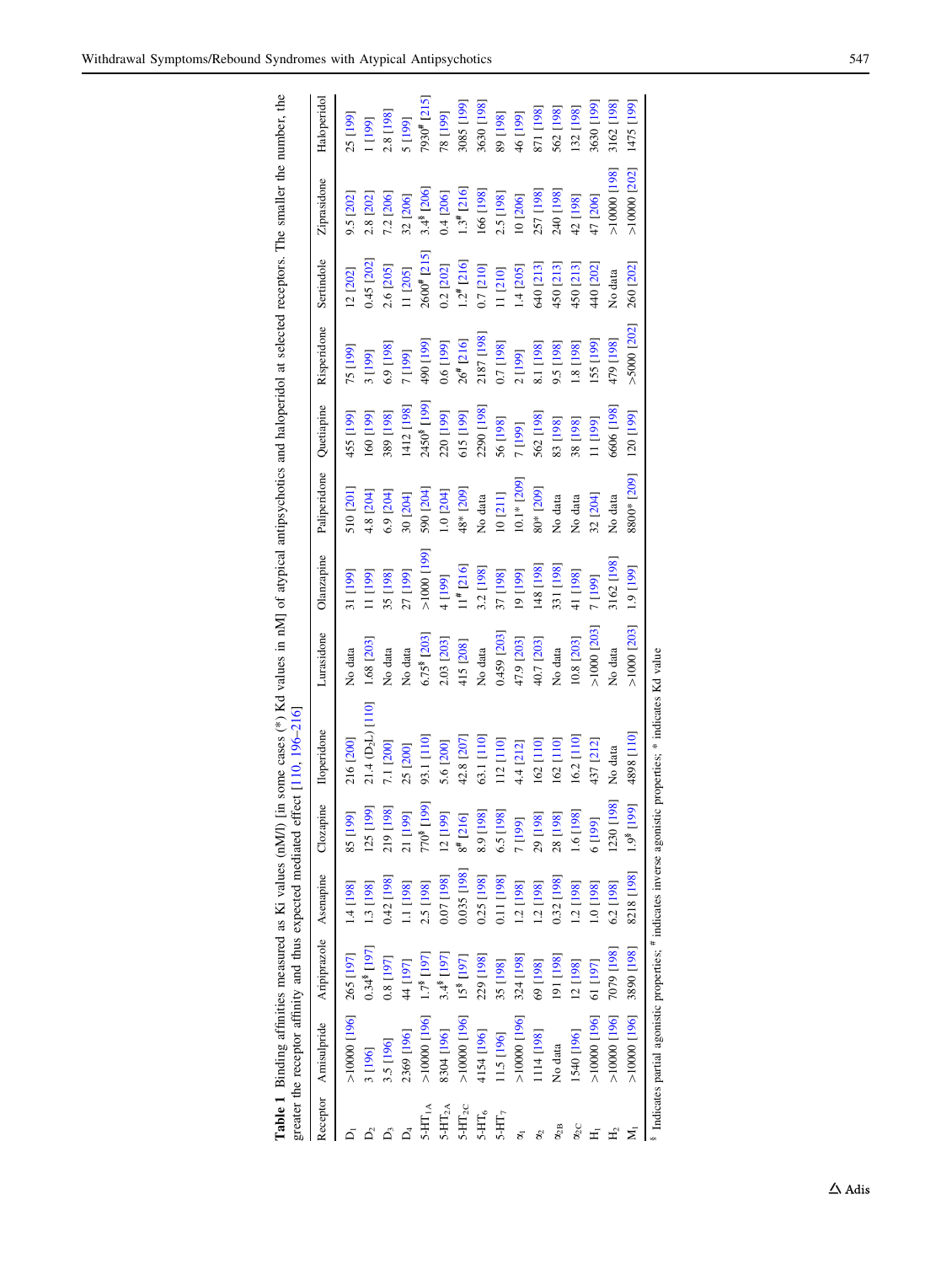<span id="page-3-0"></span>

| $[13]$<br>Functional disinhibition of<br>dopaminergic neurons<br>resulting in increased<br>Reduction in positive<br>Postsynaptic: EPMS<br>Secondary negative<br>dopamine release<br>Prolactin increase<br>symptoms<br>symptoms<br>hippocampus, cerebellum,<br>nigrostriatal, mesolimbic,<br>thalamus, hypothalamus<br>mesocortical areas and<br>lower levels in the<br>Tuberoinfundibular<br>Prefrontal cortex,<br>Mesocortical<br>Nigrostriatal<br>Mesolimbic<br>[13]<br>$D_2$ ( $D_2$ subtype)<br>$D_1$ ( $D_1$ subtype)<br>postsynaptic)<br>postsynaptic)<br>(exclusively<br>(pre-and | impairment [217,<br>218], stimulatory<br>Inverted-U dose<br>response of<br>cognitive                                                                  | disorder, major depression<br>schizophrenia, bipolar                                                                                                        | receptors to antipsychotic<br>$t$ reatment $^a$                                                                                                                  |
|------------------------------------------------------------------------------------------------------------------------------------------------------------------------------------------------------------------------------------------------------------------------------------------------------------------------------------------------------------------------------------------------------------------------------------------------------------------------------------------------------------------------------------------------------------------------------------------|-------------------------------------------------------------------------------------------------------------------------------------------------------|-------------------------------------------------------------------------------------------------------------------------------------------------------------|------------------------------------------------------------------------------------------------------------------------------------------------------------------|
|                                                                                                                                                                                                                                                                                                                                                                                                                                                                                                                                                                                          | locomotor activity<br>reinforcement [13]<br>reward and<br>effect on                                                                                   | energy and modulation of<br>pathway, improvement of<br>blockade in nigrostriatal<br>working memory [219]<br>Reduction in EPMS via<br>counteraction of $D_2$ | Asenapine, ziprasidone, to a<br>olanzapine, risperidone,<br>lesser extent clozapine,<br>sertindole, haloperidol                                                  |
|                                                                                                                                                                                                                                                                                                                                                                                                                                                                                                                                                                                          | reinforcement [13]<br>Reward and                                                                                                                      | Antipsychotic effect                                                                                                                                        | generation antipsychotics,<br>All first- and second-                                                                                                             |
|                                                                                                                                                                                                                                                                                                                                                                                                                                                                                                                                                                                          | dysfunctions [220]<br>Memory                                                                                                                          | Cognitive dysfunction,<br>anhedonia, reduced<br>motivation                                                                                                  | aripiprazole and weakest<br>strongest affinity for<br>for clozapine and                                                                                          |
|                                                                                                                                                                                                                                                                                                                                                                                                                                                                                                                                                                                          | locomotor activity<br>decrease in<br>Presynaptic:                                                                                                     | Early and late dyskinesia,<br>parkinsonism, akathisia,<br>malignant neuroleptic<br>syndrome [221]                                                           | quetiapine; local<br>selectivity                                                                                                                                 |
|                                                                                                                                                                                                                                                                                                                                                                                                                                                                                                                                                                                          | prolactin release<br>Inhibition of                                                                                                                    | amenorrhoea, decreased<br>Gynaecomastia,<br>galactorrhoea,<br>bone density                                                                                  |                                                                                                                                                                  |
| Prolactin increase<br>tuberoinfundibular, lower<br>levels in other areas [13]<br>Limbic areas,<br>$D_3$ ( $D_2$ subtype)<br>postsynaptic)<br>(pre-and                                                                                                                                                                                                                                                                                                                                                                                                                                    | functions [13, 223]<br>Moderate inhibitory<br>[222]<br>[13], modulatory<br>reinforcement<br>effects on $D_2$<br>locomotion<br>reward and<br>action on | amenorrhoea, decreased<br>Gynaecomastia,<br>galactorrhoea,<br>bone density                                                                                  | paliperidone, risperidone,<br>Amisulpride, aripiprazole,<br>sertindole, ziprasidone,<br>asenapine, iloperidone,<br>haloperidol, to a lesser<br>extent olanzapine |
| novelty [224], attenuates<br>behavioural response to<br>Reduced locomotion and<br>cognitive deficits [226]<br>Frontal cortex, nigrostriatal,<br>[224], hippocampus [225]<br>limbic areas, thalamus<br>$D_4$ ( $D_2$ subtype)<br>postsynaptic)<br>(pre- and                                                                                                                                                                                                                                                                                                                               | Hyperlocomotion,<br>reward effects                                                                                                                    | improving symptoms in<br>Possible contribution to<br>antipsychotic effects,<br>combination with $D_2$<br>blockade [226, 227]                                | risperidone, to a lesser<br>clozapine, iloperidone,<br>olanzapine, sertindole,<br>Asenapine, haloperidol,<br>extent aripiprazole,<br>ziprasidone                 |

EPMS extrapyramidal motor symptoms

EPMS extrapyramidal motor symptoms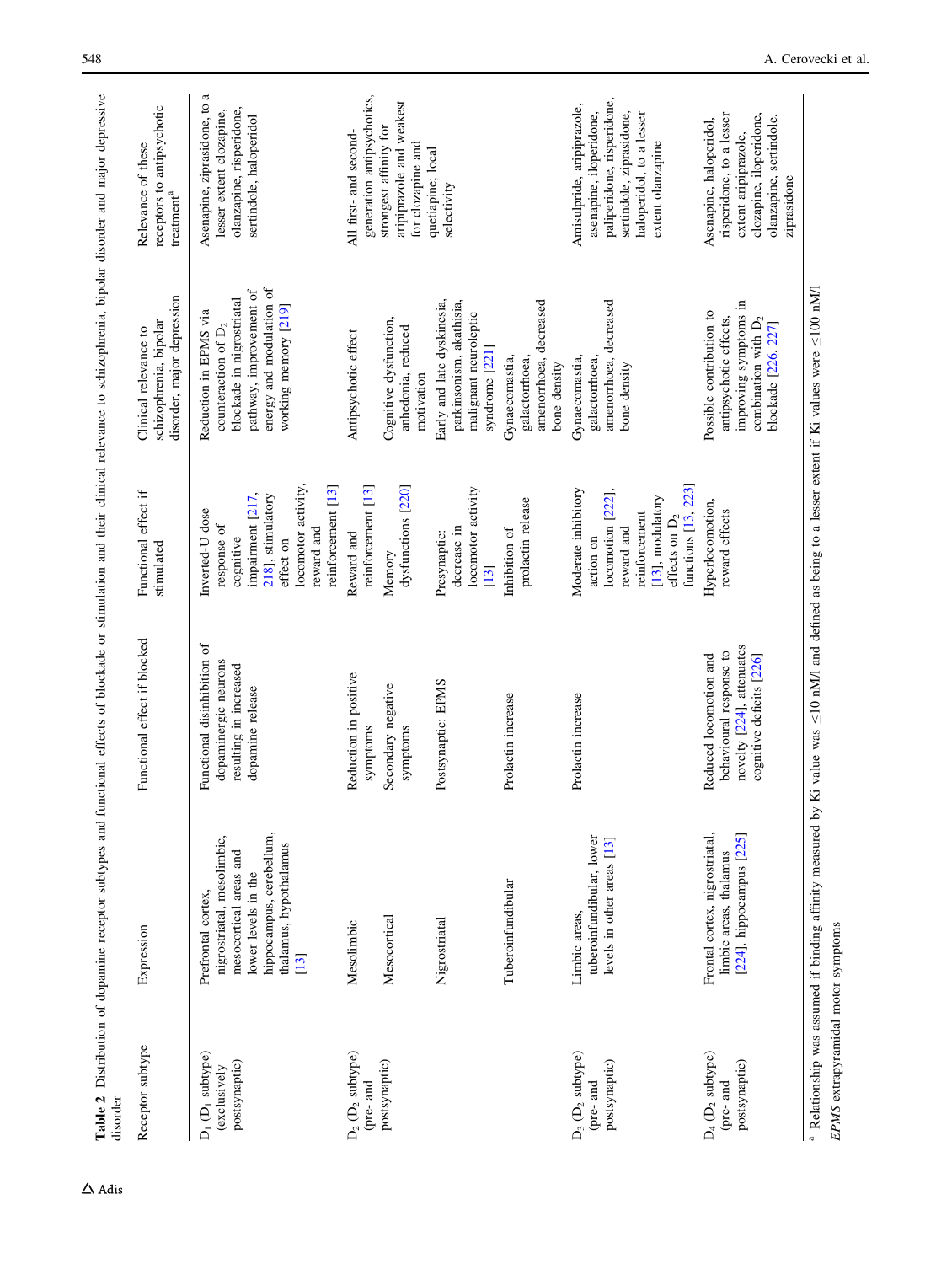<span id="page-4-0"></span>

| Receptor subtype                        | Expression                                                                                                                                                                                 | Functional effect if blocked                                                                                                                                                                                                                                                                             | Functional effect if<br>stimulated                                                                                                                                                                                                                                                     | disorder, major depression<br>schizophrenia, bipolar<br>Clinical relevance to                                                                             | Relevance of these receptors<br>to antipsychotic treatment <sup>a</sup>                                                                                                                         |
|-----------------------------------------|--------------------------------------------------------------------------------------------------------------------------------------------------------------------------------------------|----------------------------------------------------------------------------------------------------------------------------------------------------------------------------------------------------------------------------------------------------------------------------------------------------------|----------------------------------------------------------------------------------------------------------------------------------------------------------------------------------------------------------------------------------------------------------------------------------------|-----------------------------------------------------------------------------------------------------------------------------------------------------------|-------------------------------------------------------------------------------------------------------------------------------------------------------------------------------------------------|
| $5-HT_{1A}$ (pre- and<br>post-synaptic) | $[228-230]$ , lower levels in<br>cerebral cortex, thalamus,<br>amygdala, lateral septum)<br>Raphe nuclei, limbic areas<br>hypothalamus, basal<br>(e.g., hippocampus,<br>ganglia [228, 229] | (postsynaptic) [231-233]<br>Improvement of cognitive<br>impairments in<br>schizophrenia                                                                                                                                                                                                                  | rhythm, body temperature,<br>deficits (presynaptic) [26],<br>nociception, food intake,<br>(postsynaptic) [235-237]<br>amelioration of EPMS<br>antidepressive activity<br>Regulation of circadian<br>improving cognitive<br>(presynaptic) [234],<br>sexual behaviour,<br>anxiolytic and | cognitive deficits [26, 27],<br>Anxiolytic/antidepressive<br>improvement of EPMS<br>effect, improvement of<br>$[235 - 241]$                               | agonists), asenapine, to a<br>lesser extent iloperidone<br>Aripiprazole, lurasidone,<br>ziprasidone (partial                                                                                    |
| $5\text{-}\mathrm{HT}_{2\mathrm{A}}$    | Prefrontal cortex, claustrum,<br>basal ganglia [242],<br>hippocampus                                                                                                                       | Sedation, lengthening of delta<br>questionable improvement<br>sleep phase, decrease in<br>of negative symptoms,<br>attenuation of EPMS<br>blood pressure,<br>$[243 - 246]$                                                                                                                               | release of acetylcholine and<br>neurons, inhibition of the<br>Activation of GAB Aergic<br>glutamate; resulting in<br>sensory overload                                                                                                                                                  | functions, appetite and food<br>Reduction of REM sleep,<br>improvement of EPMS<br>intake, pain and sleep,<br>modulation of limbic<br>$[243 - 246]$        | Aripiprazole (partial agonist);<br>sertindole, ziprasidone, to a<br>lurasidone, paliperidone,<br>olanzapine, risperidone,<br>asenapine, iloperidone,<br>lesser extent clozapine,<br>haloperidol |
| $5-HT_{2C}$                             | Plexus choroideus, cortex,<br>hippocampus, striatum<br>[242], substantia nigra                                                                                                             | dopamine release in cortex<br>Increase in appetite, weight<br>and nucleus accumbens,<br>negative symptoms and<br>amelioration of EPMS<br>with possible positive<br>gain, enhancement of<br>function, positive and<br>effects on cognitive<br>hyperprolactinemia<br>depression $[247]$ ,<br>[ $248$ ] and | nucleus accumbens [247]<br>Suppression of dopamine<br>release in cortex and                                                                                                                                                                                                            | Metabolic syndrome, weight<br>negative and depressive<br>improvement of EPMS<br>symptoms [26, 247],<br>gain, modulation of<br>cognitive, positive,<br>248 | a<br>sertindole, ziprasidone, to<br>lesser extent aripiprazole<br>paliperidone, risperidone<br>iloperidone, olanzapine,<br>Asenapine, clozapine,<br>(partial agonist),                          |
| $5-HT_6$                                | limbic areas (hippocampus,<br>Striatum, olfactory tubercles,<br>nucleus accumbens) [242]                                                                                                   | possibly positive effects on<br>psychotic symptoms [26]<br>Attenuation of cognitive<br>deficits [26, 27, 249],                                                                                                                                                                                           | anti-obesity effects [249]<br>cognitive enhancement,<br>Antidepressant potential,<br>2501                                                                                                                                                                                              | Improvement of cognitive<br>antipsychotic properties<br>deficits [26, 27],                                                                                | a<br>olanzapine, sertindole, to<br>lesser extent iloperidone<br>Asenapine, clozapine,                                                                                                           |
| $5-HT7$                                 | Low levels in striatum [242]                                                                                                                                                               | antidepressive effects [251]<br>psychotic symptoms [26],<br>deficits [26, 27], possibly<br>Attenuation of cognitive<br>positive effects on<br>anxiolytic and                                                                                                                                             | No data found                                                                                                                                                                                                                                                                          | anxiolytic, antidepressive<br>antipsychotic properties,<br>Improvement of cognitive<br>deficits [26, 27],<br>effects                                      | risperidone, ziprasidone, all<br>antipsychotics (including<br>lurasidone, paliperidone,<br>haloperidol to a lesser<br>Asenapine, clozapine,<br>amisulpride) and<br>other atypical<br>extent     |

EPMS extrapyramidal motor symptoms, REM rapid eye movement

EPMS extrapyramidal motor symptoms, REM rapid eye movement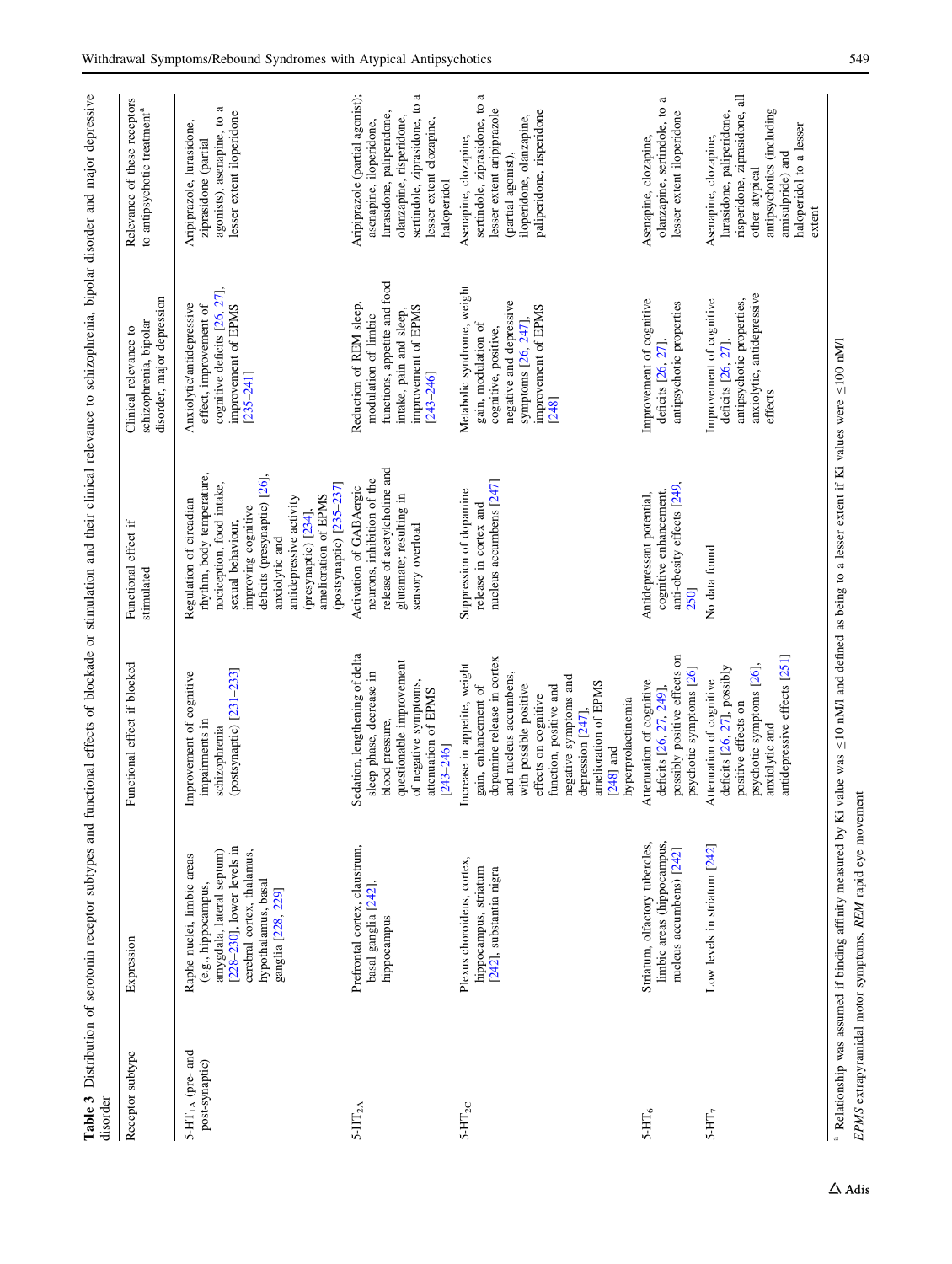<span id="page-5-0"></span>important 5-HT-receptor subtypes and their functional effects upon blockade or stimulation are shown in Table [3.](#page-4-0)

Some of the 'atypical' features of antipsychotics have been related to the stimulation/blockade of serotonin receptor subtypes (see Tables [3,](#page-4-0) [7](#page-9-0)) (for review see also MacDonald and Bartolome [\[25](#page-18-0)]) [[22,](#page-18-0) [26–28](#page-18-0)].

## 2.3 Histamine

The distribution of the four histaminergic receptors in the brain and the functional impact of a blockade or stimulation of the different subtypes are presented in Table [4.](#page-6-0)

Along with other receptors (5-HT<sub>2A</sub>, 5-HT<sub>2C</sub>,  $\alpha_1$ ,  $\alpha_2$  and  $M_3$ ), the histamine  $H_1$  receptor seems to be important in the moderation of weight gain [\[29](#page-18-0)]. Furthermore, histamine receptors are involved in cognitive processes and cortical activation or sedation.

#### 2.4 Acetylcholine

To date, five muscarinergic receptors have been found in humans. Expression of the receptor subtypes and their postulated functional effects upon blockade and stimulation are presented in Table [5.](#page-7-0)

The muscarinergic signal transduction has gained importance in the understanding of the pathophysiology of schizophrenia  $[30-34]$ . M<sub>1</sub> receptors seem to be important for cognitive functioning [[33,](#page-19-0) [35–37\]](#page-19-0) and development of EPMS (see Table [7\)](#page-9-0). That is why anticholinergic compounds such as biperidene are applied to treat EPMS in schizophrenic patients. However, anticholinergics can also lead to a worsening of cognitive functions, in addition to their peripheral muscarinergic effects like dry mouth, tachycardia, obstipation or urinary retention [[33\]](#page-19-0).

## 2.5 Adrenaline, Noradrenaline (Norepinephrine)

Adrenoreceptors are divided into three families with three to four subtypes each ( $\alpha_1$  adrenoreceptors:  $\alpha_{1A}$ ,  $\alpha_{1B}$ ,  $\alpha_{1D}$ ,  $\alpha_{1L}$ ;  $\alpha_2$  adrenoreceptors:  $\alpha_{2A/D}$ ,  $\alpha_{2B}$ ,  $\alpha_{2C}$ ; and ß adrenoreceptors:  $\beta_1$ ,  $\beta_2$ ,  $\beta_3$ ,  $\beta_4$ ) [\[38](#page-19-0)].

The central and peripheral distribution of  $\alpha$  adrenoreceptors and functional effects upon blockade and stimulation are shown in Table [6](#page-8-0).

As a result of a negative feedback mechanism,  $\alpha_2$ adrenoreceptor antagonists work as indirect sympathomimetics: a blockade of the inhibitory  $\alpha_2$  adrenoreceptor results in an increased noradrenergic flux in the synaptic gap. This is used therapeutically to increase male sexual functions and improve depressive mood, and is probably also related to an increase of cognitive functions [\[39](#page-19-0), [40](#page-19-0)]. The blockade of  $\alpha_2$  receptors is, among other hypotheses,

thought to be responsible for the atypical properties of some atypical antipsychotics [[8\]](#page-18-0) (see Table [7\)](#page-9-0).

# 3 Clinical Relevance of Antipsychotic Receptor Binding for Switching and Discontinuing Treatment

#### 3.1 Dopamine Receptors

In animal models, an experimentally induced lack of dopamine results in a postsynaptic hypersensitivity of the nigrostriatal system [\[41](#page-19-0)]. Such an increase in hypersensitivity has been thought to be responsible for the occurrence of TD after longer treatment durations with  $D_2$  receptor antagonists, especially with high-potency conventional antipsychotics [\[42](#page-19-0)]. After abrupt discontinuation of such substances or switching to quetiapine or clozapine, two compounds only binding at the  $D_2$  receptor for a short period of time [\[43–45](#page-19-0)], withdrawal dyskinesia, rebound parkinsonism or rebound akathisia might occur [[46\]](#page-19-0).

Davis and Rosenberg [[47\]](#page-19-0) postulated that there might be a similar mechanism in the limbic system as a potential consequence of the hypersensitivity of dopamine receptors in analogy to the proposed mechanism of TD. This hypothesis is the basis for the concept of supersensitivity psychosis [[3\]](#page-18-0), indicating a compensatory up-regulation and corresponding increase of receptors occurring during antipsychotic treatment.

After an abrupt discontinuation of dopamine antagonists, a rebound psychosis might develop due to the up-regulation of receptors through a higher sensitivity for the physiologically released dopamine—based on this assumption also called supersensitivity psychosis (for review see Moncrieff [\[12](#page-18-0)] and Borison [[7\]](#page-18-0)). Another hypothesis is that substances that rapidly dissociate from the dopamine receptor (e.g., clozapine or quetiapine) are associated with a higher risk of rebound psychosis [[43–45,](#page-19-0) [48](#page-19-0)]. Numerous studies exist, in particular for clozapine, reporting rebound psychosis after withdrawal [[49–55\]](#page-19-0) (see also Moncrieff for review [[12\]](#page-18-0)). The same accounts for reports on dystonias and dyskinesias following cessation of clozapine, which were attributed to be withdrawal emergent [\[56–58](#page-19-0)]. The incidence of rapid-onset psychosis (supersensitivity psychosis) after abrupt withdrawal of clozapine was estimated to be as high as 20.1 % in total and 13.2 % within 7 days after discontinuation [\[12](#page-18-0)].

Other studies have reported supersensitivity or rebound psychosis following olanzapine withdrawal and during treatment with quetiapine [\[48](#page-19-0), [59\]](#page-19-0). Generally, data that support the supersensitivity psychosis hypothesis are still lacking and proposed causes speculative [\[48](#page-19-0), [60–63](#page-19-0)]. A rebound psychosis has to be distinguished from a re-exacerbation or relapse of symptoms induced by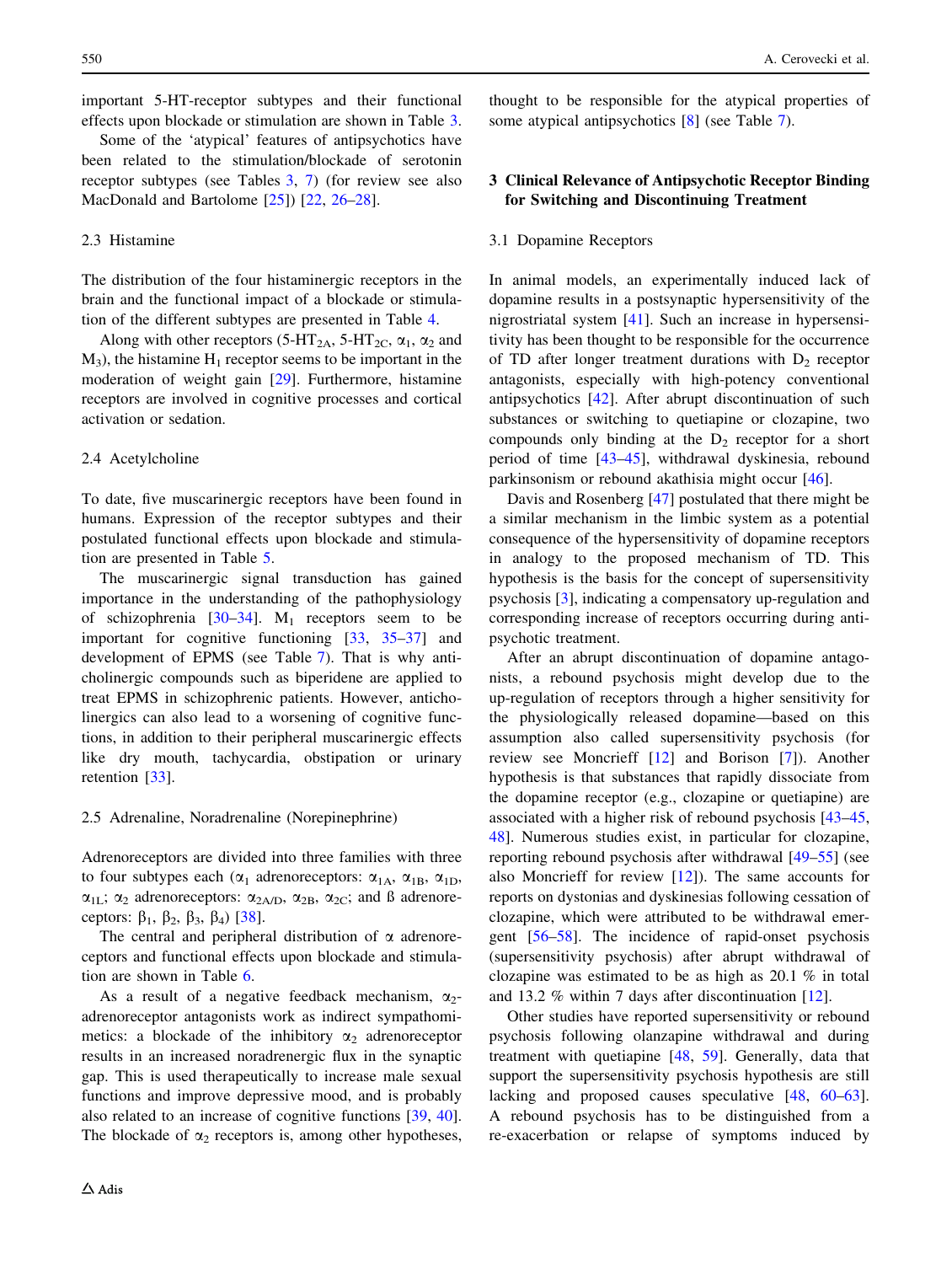<span id="page-6-0"></span>

| disorder                                  |                                                                                                                                                                                                                           |                                                                                                                 |                                                                                                                                                                                                                                                                                                                                                                                                                                |                                                                                                 |                                                                                                     |
|-------------------------------------------|---------------------------------------------------------------------------------------------------------------------------------------------------------------------------------------------------------------------------|-----------------------------------------------------------------------------------------------------------------|--------------------------------------------------------------------------------------------------------------------------------------------------------------------------------------------------------------------------------------------------------------------------------------------------------------------------------------------------------------------------------------------------------------------------------|-------------------------------------------------------------------------------------------------|-----------------------------------------------------------------------------------------------------|
| Receptor subtype                          | Expression                                                                                                                                                                                                                | Functional effect if blocked                                                                                    | Functional effect if stimulated                                                                                                                                                                                                                                                                                                                                                                                                | disorder, major depression<br>schizophrenia, bipolar<br>Clinical relevance to                   | receptors to antipsychotic<br>Relevance of these<br>treatment <sup>a</sup>                          |
| post-synaptic)<br>$H_1$ (mainly           | system, thalamus, cortex,<br>mesopontine tegmentum,<br>accumbens, cerebellum,<br>nucleus [252], nucleus<br>locus coeruleus, raphe<br>area postrema, tractus<br>Hypothalamus, limbic<br>cholinergic cells in<br>solitarius | Sedation, sleep induction,<br>[253], reduced anxiety<br>decreases food intake<br>[254]                          | [255, 256], regulation of appetite<br>accumulation and reduced leptin<br>regulation of fluid balance [261,<br>262], increase in blood pressure<br>regulation of wake-sleep cycle<br>[263], analgesic effects [264,<br>Cortical activation and arousal,<br>and body weight [255, 257],<br>learning, memory, emotions<br>[252, 256, 258], reduced fat<br>concentrations [259, 260],<br>265                                       | Sedation, sleep induction,<br>weight gain, appetite<br>increase                                 | quetiapine, ziprasidone<br>olanzapine, to a lesser<br>Asenapine, clozapine,<br>extent aripiprazole, |
| H <sub>2</sub> (mainly post-<br>synaptic) | basal ganglia [266, 267],<br>Hippocampus, amygdala,<br>superficial layers of<br>cortex                                                                                                                                    | Decrease of appetite and<br>body weight, reduced<br>anxiety [268]                                               | [269], release of prolactin [270],<br>regulation of fluid balance [261,<br>[263], analgesic effects [264,<br>Decrease in body temperature<br>262], decrease in heart rate<br>regulation of weight gain,<br>265                                                                                                                                                                                                                 | with add-on medication of<br>Reduction in body weight<br>$H2$ antagonists (e.g.,<br>nizatidine) | Asenapine, clozapine [271]                                                                          |
| H <sub>3</sub> (pre-synaptic)             | heteroceptors at nucleus<br>substantia nigra, cortex<br>Autoreceptor [272] and<br>accumbens, striatum,<br>olfactory tubercles,<br>[252]                                                                                   | Increase of firing activity of<br>suppresses feeding [273],<br>histaminergic neurons,<br>antinociceptive action | regulatory effects on wake-sleep<br>Inhibition of release and synthesis<br>[281], peptides [282]) [255, 283],<br>noradrenaline (norepinephrine)<br>glutamate [276], GABA [277],<br>cycle, food intake, motility of<br>acetylcholine [280], serotonin<br>intestines, perception of pain<br>inhibition of release of other<br>neurotransmitters (including<br>of histamine $[274, 275]$<br>$[278]$ , dopamine $[279]$ ,<br>[284] | Antipsychotic properties (?)<br>[285]                                                           | risperidone, zotepine<br>affinity), olanzapine,<br>Clozapine (moderate<br>$[271]$                   |
| $H_4$                                     | immune-competent cells<br>Bone marrow, peripheral<br>[286]                                                                                                                                                                | Reduction of inflammation<br>and neuropathic pain<br>[287, 288]                                                 | Accumulation of inflammatory<br>cells                                                                                                                                                                                                                                                                                                                                                                                          | Agranulocytosis (?) [285]                                                                       | Promethazine, clozapine,<br>olanzapine, risperidone<br>[271, 286]                                   |
|                                           |                                                                                                                                                                                                                           |                                                                                                                 | <sup>a</sup> Relationship was assumed if binding affinity measured by Ki value was <10 nM/l and defined as being to a lesser extent if Ki values were <100 nM/l                                                                                                                                                                                                                                                                |                                                                                                 |                                                                                                     |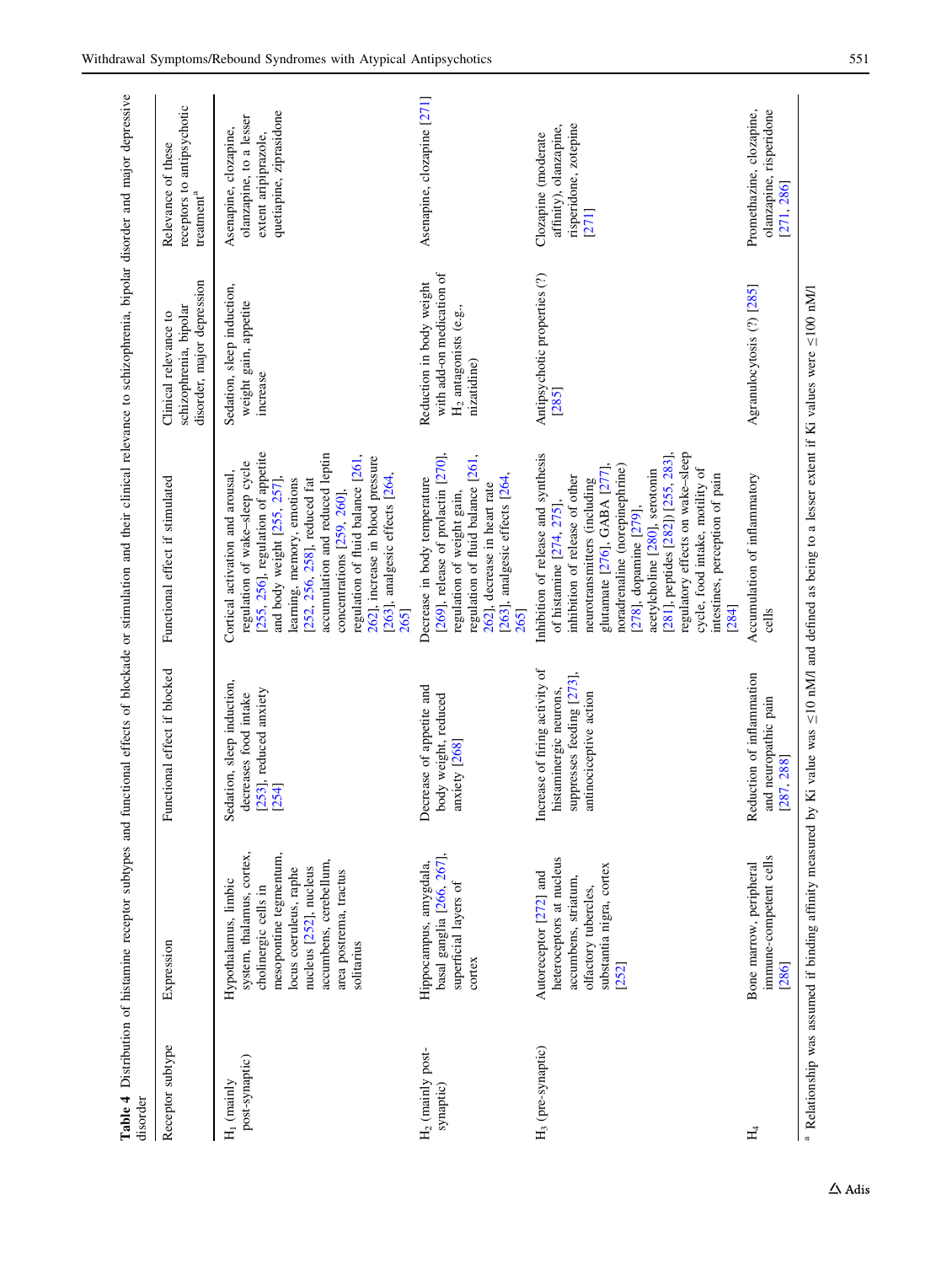<span id="page-7-0"></span>

| Receptor subtype                            | Expression                                                                                                                                                                   | Functional effect if blocked                                                                                                                                             | Functional effect if                                                                                                                                                                                                                         | Clinical relevance to                                                                                                                                                                                    | Relevance of these                                    |
|---------------------------------------------|------------------------------------------------------------------------------------------------------------------------------------------------------------------------------|--------------------------------------------------------------------------------------------------------------------------------------------------------------------------|----------------------------------------------------------------------------------------------------------------------------------------------------------------------------------------------------------------------------------------------|----------------------------------------------------------------------------------------------------------------------------------------------------------------------------------------------------------|-------------------------------------------------------|
|                                             |                                                                                                                                                                              |                                                                                                                                                                          | stimulated                                                                                                                                                                                                                                   | disorder, major depression<br>schizophrenia, bipolar                                                                                                                                                     | receptors to antipsychotic<br>$t$ reatment $^a$       |
| M <sub>1</sub> (post-synaptic)              | 294], amygdala, thalamus<br>All cortical layers [289],<br>mainly striatum [290],<br>pyramidal cells) [292-<br>hippocampus (CA1<br>cortex [291],<br>[295]                     | photophobia, dry mouth<br>retention, worsening of<br>improvement of EPMS<br>cognitive dysfunction,<br>and skin, tachycardia,<br>obstipation, urinary<br>Impaired vision, | of cognitive dysfunctions<br>Questionable improvement<br>schizophrenia <sup>[34]</sup><br>in patients with                                                                                                                                   | with dysfunction of short-<br>auditory hallucinations,<br>Anticholinergic delirium<br>aggressiveness, visual/<br>agitation, increased<br>concentration, fear,<br>term memory,<br>irritability,<br>nausea | Clozapine (partial agonist)<br>[296, 297], olanzapine |
| M <sub>2</sub> (pre- and post-<br>synaptic) | Occipital regions [291, 298,<br>amygdala, thalamus [295]<br>(presynaptic) [293, 294],<br>299], nucleus basalis<br>Meynert [289, 300],<br>striatum [290],<br>hippocampus      | plasticity in hippocampus<br>Alteration of synaptic<br>[301]                                                                                                             | presynaptic heteroceptor<br>function as cholinergic<br>cortical activity [289],<br>Modulation of intrinsic<br>autoreceptor and<br>[302]                                                                                                      | Involvement in motor<br>dysfunction [301]                                                                                                                                                                | Clozapine (partial agonist)<br>[296, 297]             |
| M <sub>3</sub> (pre- and post-<br>synaptic) | subthalamic nucleus [303]<br>Hippocampus [293, 294],                                                                                                                         | output from subthalamic<br>consequent reduction of<br>Reduction of cholinergic-<br>dependent inhibition of<br>GABA release and<br>nucleus [303]                          | No data found                                                                                                                                                                                                                                | Improvement of motor<br>dysfunction [303]                                                                                                                                                                | Clozapine (partial agonist)<br>[296, 297]             |
| M <sub>4</sub> (pre- and post-<br>synaptic) | (cholinergic interneurons)<br>294], amygdala, thalamus<br>excitatory synapses [289,<br>295], hippocampus [293,<br>Post-synaptic in putamen<br>[289], presynaptic in<br>[295] | plasticity in hippocampus<br>Alteration of synaptic<br>[301]                                                                                                             | regulation, modulation of<br>antipsychotic effect [34]<br>functions, improvement<br>of cognitive processes,<br>Modulation of sensoric<br>motivation and mood.<br>concentration, sleep<br>perception, motor<br>pain perception,<br>memory and | $(?)$ [34], involvement in<br>motor dysfunction [301]<br>antipsychotic properties<br>Cognitive improvement,                                                                                              | Clozapine (partial agonist)<br>[296, 297]             |
| $M_{5}$                                     | nigra, ventral tegmental<br>Hippocampus, substantia<br>area <sup>[304]</sup>                                                                                                 | No data found                                                                                                                                                            | Increases dopamine release<br>[33]                                                                                                                                                                                                           | No data found                                                                                                                                                                                            | No data found                                         |
| EPMS extrapyramidal motor symptoms          | <sup>a</sup> Relationship was assumed if binding affinity measured by                                                                                                        |                                                                                                                                                                          | Ki value was $\leq$ 10 nM/l and defined as being to a lesser extent if Ki values were $\leq$ 100 nM/l                                                                                                                                        |                                                                                                                                                                                                          |                                                       |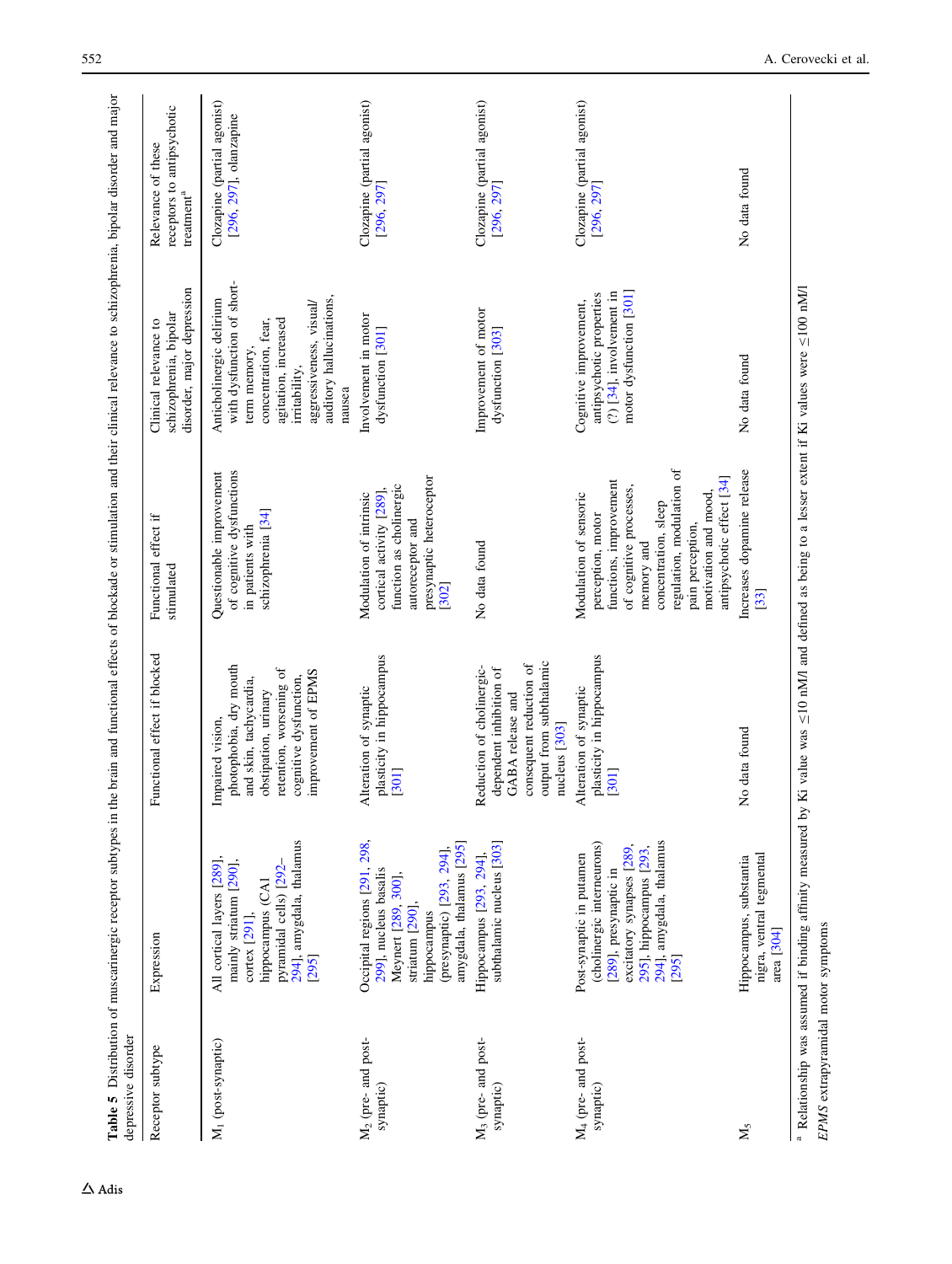<span id="page-8-0"></span>

| disorder                                                |                                                                                                                                                                   |                                                                                                                                                                                                                                                                               |                                                                                                                                                                                                                                                                                                                                                                                                                                                                                                  | Table 6 Distribution of adrenergic receptor subtypes and functional effects of blockade or stimulation and their clinical relevance to schizophrenia, bipolar disorder and major depressive |                                                                                                                                                                       |
|---------------------------------------------------------|-------------------------------------------------------------------------------------------------------------------------------------------------------------------|-------------------------------------------------------------------------------------------------------------------------------------------------------------------------------------------------------------------------------------------------------------------------------|--------------------------------------------------------------------------------------------------------------------------------------------------------------------------------------------------------------------------------------------------------------------------------------------------------------------------------------------------------------------------------------------------------------------------------------------------------------------------------------------------|---------------------------------------------------------------------------------------------------------------------------------------------------------------------------------------------|-----------------------------------------------------------------------------------------------------------------------------------------------------------------------|
| Receptor<br>subtype                                     | Expression                                                                                                                                                        | Functional effect if blocked                                                                                                                                                                                                                                                  | Functional effect if stimulated                                                                                                                                                                                                                                                                                                                                                                                                                                                                  | schizophrenia, bipolar disorder,<br>Clinical relevance to<br>major depression                                                                                                               | Relevance of these receptors to<br>antipsychotic treatment <sup>a</sup>                                                                                               |
| and $_{\rm IL})$<br>$\alpha_1$ $(\alpha_{1A},$<br>IB.1D | Central: cerebellum (region-<br>specific Purkinje cells)<br>[305]                                                                                                 | situations ( $\alpha_{IB}$ knock-out mice)<br>function [307], antipsychotic<br>[306], impairment of motor<br>Enhanced reactivity to new<br>310]<br>effects [308-                                                                                                              | signals [305, 311], impairment of<br>prefrontal cortical functions [312,<br>313], enhancement of long-term<br>Enhancement of stimulus-evoked<br>emotionally charged material<br>memory consolidation of<br>$[314 - 316]$                                                                                                                                                                                                                                                                         | Modulation of certain behaviours<br>such as reaction to novelty and<br>exploration (via $\alpha_{IB}$ receptors)<br>[38]                                                                    | quetiapine, risperidone, sertindole,<br>Asenapine, clozapine, iloperidone,<br>ziprasidone, to a lesser extent<br>lurasidone, paliperidone,<br>olanzapine, haloperidol |
|                                                         | vessels, smooth muscles of<br>urethra, vas deferens [318,<br>Peripheral: predominantly<br>bladder, prostate [317],<br>postsynaptic on blood<br>319]               | arteries [320]<br>Contractions of                                                                                                                                                                                                                                             | Rise in blood pressure, contraction<br>decrease of cholesterol synthesis<br>319], prolongation of refractory<br>of genitourinary organs [317-<br>expression of LDL receptors,<br>phase, mydriasis, increase in<br>glycogenolysis, increased                                                                                                                                                                                                                                                      | Orthostatic dysregulation, sedation,<br>ejaculatory dysfunctions, urinary<br>dizziness, reflex tachycardia,<br>retention, nasal congestion                                                  |                                                                                                                                                                       |
| $\alpha_{2AD}^{\phantom{2}}$ b                          | postsynaptic in prefrontal<br>cortex [308], cerebellum<br>Presynaptic on neurons in<br>(all neurons) [305]<br>cerebral cortex,                                    | without weight gain, increased<br>antipsychotics,<br>might contribute to atypical<br>Increased noradrenergic flux,<br>improves depressive mood,<br>memory performance [322]<br>increase of adipose tissue<br>impairment of working<br>novelty seeking [321],<br>properties of | modulation of transmitter release<br>anxiolytic [327], central lowering<br>Reduced attention to novel stimuli<br>gastrointestinal system, decrease<br>inhibition of transmitter release,<br>analgesia [327], sedation [327],<br>sympatholytic responses [324],<br>of lipolysis, release of insulin,<br>hypothermia, vasoconstriction<br>[325, 326], auto-inhibition,<br>of blood pressure [327]<br>stimulation of platelet<br>[323], anesthetic and<br>[320], relaxation of<br>aggregation [328] | indirect sympathomimetic effect<br>spatial working memory [329,<br>of antagonists, modulation of<br>Sympatholytic actions [324] or<br>330]                                                  | Asenapine, risperidone, to a lesser<br>extent aripiprazole, clozapine,<br>lurasidone, paliperidone                                                                    |
| $\alpha_{2B}$                                           | cerebellum (all neurons)<br>[305], smooth muscles<br>Postsynaptic neurons of<br>vegetative and CNS.                                                               | No data found                                                                                                                                                                                                                                                                 | Short-term hypertensive response<br>$[331]$                                                                                                                                                                                                                                                                                                                                                                                                                                                      | No data found                                                                                                                                                                               | Asenapine, risperidone, to a lesser<br>extent clozapine, quetiapine                                                                                                   |
| $\alpha_{2C}$                                           | cerebellum (region-specific<br>Post-synaptic neurons of<br>vegetative and CNS,<br>Purkinje cells) [305]<br>smooth muscles                                         | [333], possible improvement of<br>increases catecholamine release<br>Enhanced startle response and<br>cognitive deficits [334, 335]<br>[308], alleviation of EPMS<br>shortened attack latency in<br>knock-out mice [332],                                                     | Hypothermia [336], modulation of<br>transmitter release [325, 326],<br>enhancement of dopamine<br>function in striatum [308]                                                                                                                                                                                                                                                                                                                                                                     | Anxiolytic effects, improvement of<br>EPMS [333], improvement of<br>cognitive deficits [334, 335]                                                                                           | Asenapine, clozapine, risperidone, to<br>olanzapine, quetiapine, ziprasidone<br>a lesser extent aripiprazole,<br>iloperidone, lurasidone,                             |
|                                                         | <sup>a</sup> Relationship was assumed if binding affinity measured by Ki<br><sup>b</sup> The $\alpha_{2D}$ is an orthologue of the $\alpha_{2A}$ receptor in rats |                                                                                                                                                                                                                                                                               | value was $\leq$ 10 nM/l and defined as being to a lesser extent if Ki values were $\leq$ 100 nM/l                                                                                                                                                                                                                                                                                                                                                                                               |                                                                                                                                                                                             |                                                                                                                                                                       |

EPMS extrapyramidal motor symptoms, LDL low-density lipoprotein

EPMS extrapyramidal motor symptoms, LDL low-density lipoprotein

 $\Delta$ Adis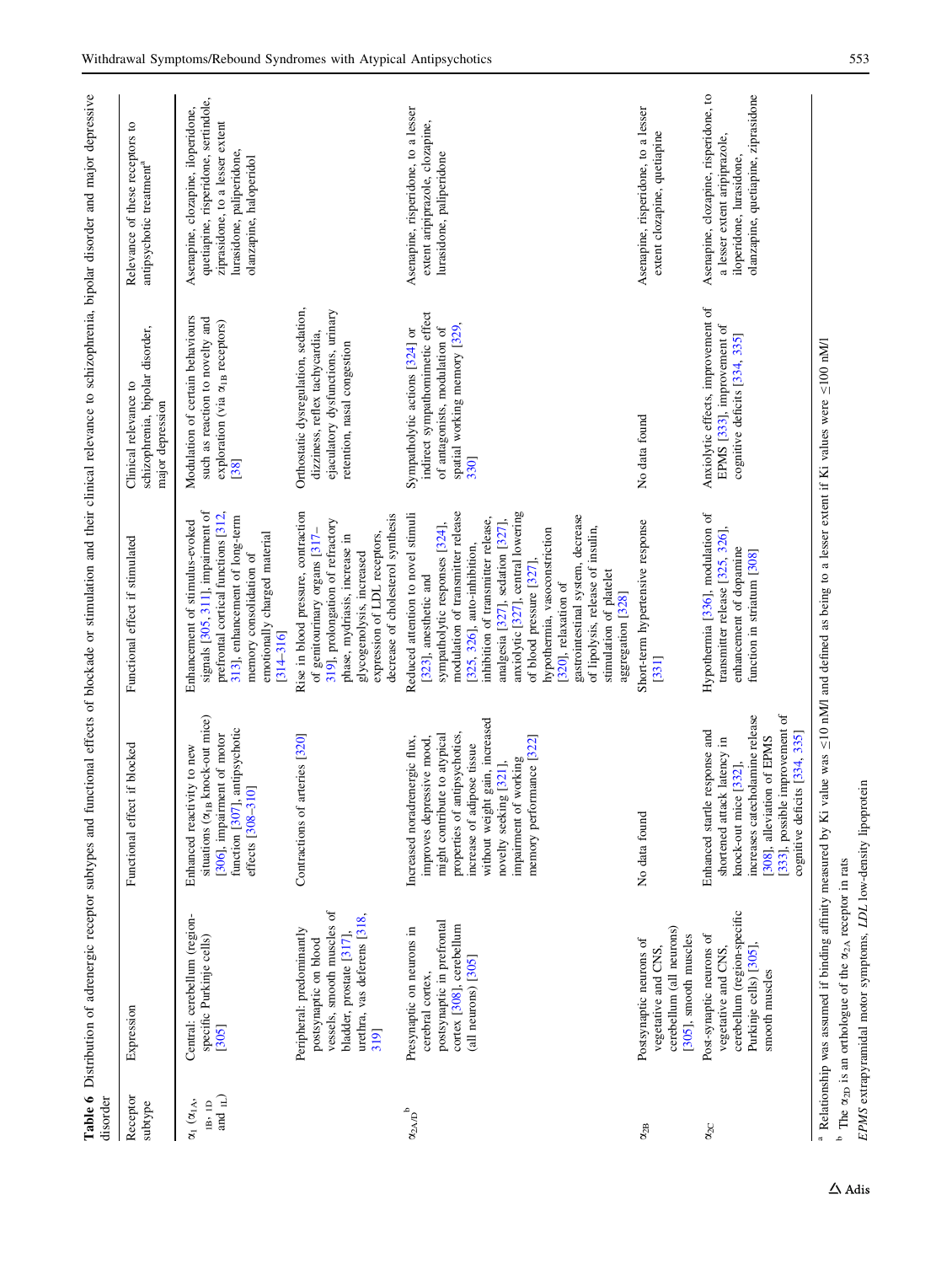| Receptor interaction                   | Pharmacological characteristic                                                                                                                                                                                                                                                                                             | Clinical effect                                                                                                                                             |
|----------------------------------------|----------------------------------------------------------------------------------------------------------------------------------------------------------------------------------------------------------------------------------------------------------------------------------------------------------------------------|-------------------------------------------------------------------------------------------------------------------------------------------------------------|
| $D_1 - D_2$                            | Simultaneous blockade results in functional<br>disinhibition of dopaminergic neurons and<br>counteraction of $D_2$ blockade                                                                                                                                                                                                | Reduction in motor adverse effects,<br>improvement in motivation and cognitive<br>functioning                                                               |
| $D_2-D_3$                              | Simultaneous blockade results in functional<br>disinhibition of dopaminergic neurons and<br>counteraction of D <sub>2</sub> blockade [222]                                                                                                                                                                                 | Reduction of motor adverse effects                                                                                                                          |
| 5-HT <sub>1A</sub> -5-HT <sub>2A</sub> | Stimulation of $5-HT1A$ results in hyperpolarization<br>of neurons resulting in oppositional effects to<br>stimulation of $5-HT_{2A}$ receptors; $5-HT_{1A}$ agonism<br>and $5-\text{HT}_{2\text{A}}$ antagonism exert synergistic effects<br>on hyperpolarization of pyramidal neurons in<br>cortex and hippocampus [337] | Antipsychotic properties [26]                                                                                                                               |
| $5-HT_{1A}-D_2$                        | Stimulation of $5-HT_{1A}$ counteracts $D_2$ blocking<br>action in striatum $[238-241]$                                                                                                                                                                                                                                    | Reduction of motor adverse effects                                                                                                                          |
| $5-HT_{2A}-D_2$                        | High affinity for $5\text{-}HT_{2A}$ and low affinity for $D_2$<br>receptors and concurrent blockade leads to higher<br>dopaminergic tonus in striatum $[243-246]$                                                                                                                                                         | Questionable basis for 'atypical' properties                                                                                                                |
| $5-HT_{2C}$ -D <sub>2</sub>            | Simultaneous blockade results in counterregulation<br>of dopaminergic blockade in tuberoinfundibular<br>pathway                                                                                                                                                                                                            | Reduction in prolactin levels                                                                                                                               |
| $5-HT_3-D_2$                           | Modulation of mesolimbic and mesocortical<br>dopamine effects; $5-\text{HT}_3$ antagonists reverse<br>dopamine-mediated behaviours [338]                                                                                                                                                                                   | Antipsychotic effect                                                                                                                                        |
| $M_1 - D_2$                            | Concurrent blockade attenuates increased<br>cholinergic tonus in striatum, resulting from<br>inhibition of the dopaminergic tonus $\lceil 33 \rceil$                                                                                                                                                                       | Reduction in motor adverse effects                                                                                                                          |
| $\alpha_2 - D_2$                       | $\alpha_2$ -Adrenoceptor antagonists increase dopamine<br>output in the medial prefrontal cortex [40]                                                                                                                                                                                                                      | Augmentation of antipsychotic effects                                                                                                                       |
| $D_1-\alpha_1-5-HT_{2\Delta}$          | Noradrenergic stimulation during stress in prefrontal<br>cortex interacts with dopaminergic stimulation of<br>$D_1$ receptors in PFC, $\alpha_1$ and 5-HT <sub>2A</sub> blockade<br>attenuate these effects [308]                                                                                                          | Stress-mediated cognitive impairment of<br>working memory in prefrontal cortex and<br>improvement via $\alpha_1$ and 5-HT <sub>2A</sub> blockade<br>$[308]$ |

<span id="page-9-0"></span>Table 7 Overview of receptor interactions for possible explanation of clinical effects of psychopharmacological drugs relevant for the treatment of schizophrenia

withdrawal stress. The onset of psychotic symptoms in the case of re-exacerbation or withdrawal stress-induced relapse usually occurs more promptly after the reduction or discontinuation of antipsychotic medication [[12\]](#page-18-0), whereas for rebound psychosis the current literature reports a time frame of around 6 weeks after discontinuation of oral medication and 3 months after depot compounds [\[1](#page-18-0)]. However, differentiation is not always easy, and the stability of disease in a particular patient also has to be taken into account. It should also be borne in mind that, in the case of rebound psychosis, symptoms should subside faster on restarting medication compared with a relapse of the underlying disease. In addition, rebound psychosis, e.g., after discontinuation of clozapine might be accompanied by other withdrawal symptoms like nausea, vomiting, insomnia, diarrhoea, agitation, headache or sweating, indicative of e.g., cholinergic rebound [[6\]](#page-18-0).

A positive effect of changing treatment from a substance with high  $D_2$ -receptor blockade to agents with lower  $D_2$ -receptor affinity or partial agonistic properties is the

 $\triangle$  Adis

normalisation of increased prolactin levels and concurrent sexual dysfunction.

#### 3.2 Serotonin Receptors

There are almost no data available on specific withdrawal or rebound phenomena associated with the different serotonin receptors. A rebound-induced hyperthermia has been described for treatment with olanzapine. It is still unclear which receptors are responsible for this, but serotonin receptors might be involved [\[64](#page-19-0)].

A switch from an atypical antipsychotic with higher 5-HT2A-receptor affinity to a typical antipsychotic in higher doses might result in a loss of the effect on negative or cognitive symptoms and development of EPMS.

Positive effects can be attained when switching treatment from e.g., clozapine or olanzapine to risperidone, aripiprazole or ziprasidone, as this might result in a loss of body weight due to the lower blockade of  $5-HT_{2C}$ receptors.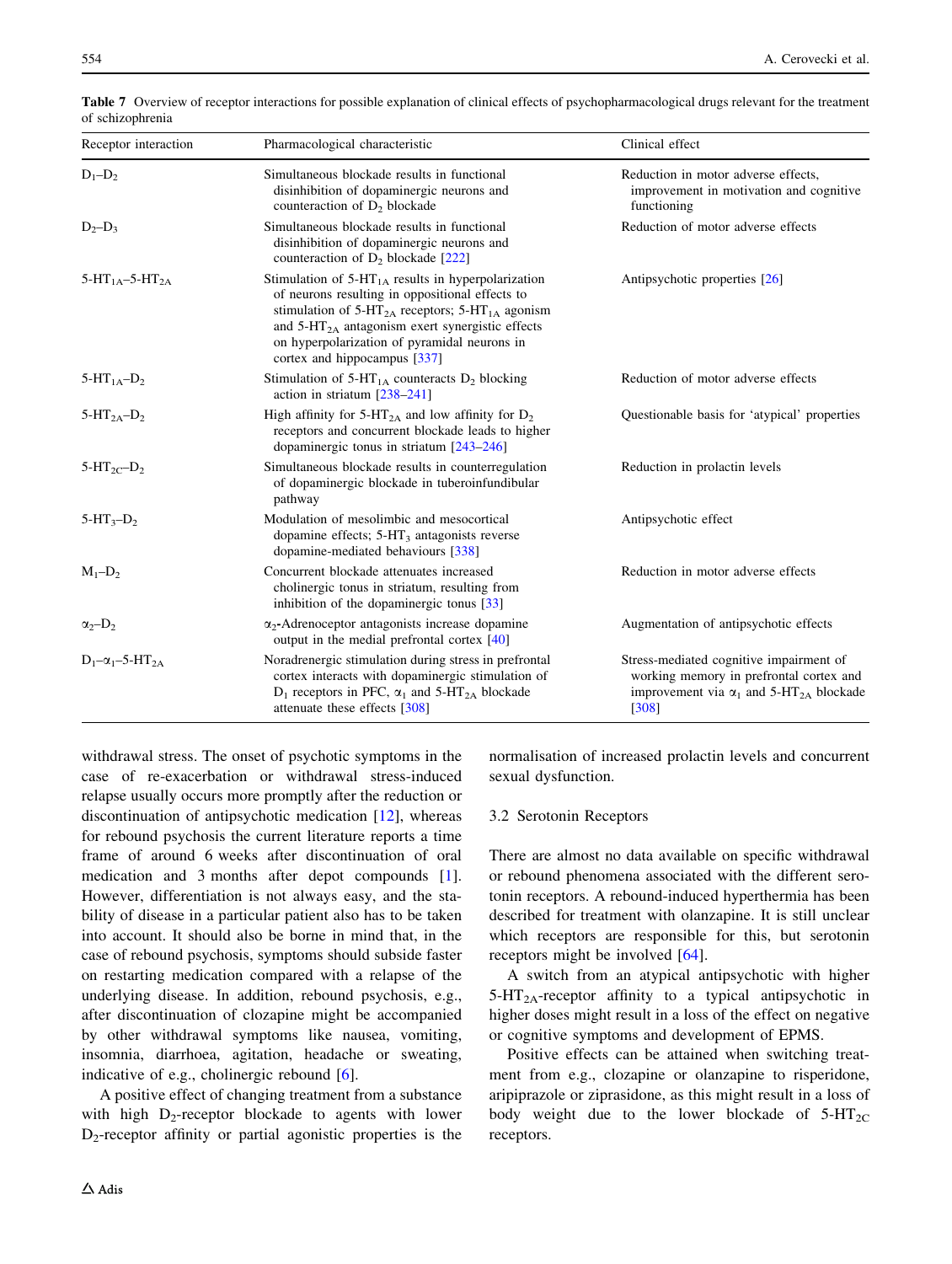#### <span id="page-10-0"></span>3.3 Histamine Receptors

In the case of high body mass index (BMI) or lipid disturbances  $[65]$  $[65]$  associated with blockade of  $H_1$  receptors, patients may benefit from switching to more weight-neutral antipsychotics (e.g., aripiprazole or ziprasidone) (see also review by Buckley and Correll [\[65](#page-19-0)]). Apart from positive effects on weight, discontinuing antipsychotics with high  $H_1$ -receptor affinity might result in a decrease of sedation or rebound insomnia [\[8](#page-18-0), [65,](#page-19-0) [66\]](#page-19-0).

# 3.4 Muscarinergic Receptors

A longer-standing blockade of muscarinergic receptors results in a cholinergic supersensitivity and might evoke rebound phenomena when treatment is abruptly discontinued [\[7](#page-18-0)]. Thus, discontinuing substances with strong anticholinergic properties (e.g., clozapine or olanzapine) might result in a cholinergic rebound. Symptoms include nausea, vomiting, increased sweating or sleeping problems, or other, flu-like symptoms [[11\]](#page-18-0). However, also agitation, fear or hallucinations can emerge resembling a newly developing psychotic episode. In the absence of vegetative symptoms like nausea or vomiting, the psychiatric symptoms of cholinergic rebound are not distinguishable from a withdrawal stress-enhanced dopaminergically mediated psychotic syndrome.

A cholinergic rebound might also occur when anticholinergic treatment (e.g., biperidene) or treatment with a lower potency antipsychotic (e.g., levomepromazine) are discontinued [[2,](#page-18-0) [11\]](#page-18-0).

#### 3.5 Adrenoreceptors

Not much is known about the functional impact of a longlasting  $\alpha_1$ - or  $\alpha_2$ -adrenoreceptor blockade by antipsychotics. However, it can be assumed that, during treatment with an antipsychotic drug having  $\alpha_1/\alpha_2$ -antagonistic properties, a compensatory progression or an increase of sensitivity of the blocked receptors might emerge.

Correspondingly, after the abrupt discontinuation of a relevant antipsychotic or after switching treatment to an antipsychotic without adrenoreceptor-antagonistic properties, a temporary sympathotonic reaction with an increase in blood pressure or fear might occur [\[67–69](#page-19-0)]. From a clinical point of view the worsening of negative symptoms and the evocation of rebound phenomena might be explained by the increase in symptoms of fear [\[67](#page-19-0)]. A rebound-induced hyperthermia has been described for clozapine, probably mediated by  $\alpha_1$  adrenoreceptors [[6\]](#page-18-0). The exact mechanisms are not yet fully understood [\[6](#page-18-0)].

## 4 Findings from Trials of Switching Strategies

In the above sections, particular symptoms and difficulties potentially occurring during the switch or discontinuation of antipsychotic treatment have been described for all receptors. However, whether these theoretical implications really occur in clinical practice, how often rebound and withdrawal phenomena are encountered and whether certain switching strategies might be associated with higher frequencies of events becomes more evident when the results of clinical switching trials are considered.

There are principally four strategies when switching antipsychotic treatment [[65](#page-19-0)]:

- 1. Slowly up-titrating the new compound until the therapeutic dose is reached and afterwards slowly reducing the previous drug with or without plateau phase ('plateau cross-taper switch').
- 2. Abruptly switching treatment without titration ('abrupt switch').
- 3. Slowly up-titrating the new compound with subsequent abrupt discontinuation of the previous drug ('ascending taper switch').
- 4. Slowly discontinuing the previous compound with an abrupt start of the new drug at a therapeutic dose ('descending taper switch').

Correll subdivides these switching strategies into further groups (ascending and descending taper switch with a plateau phase and plateau switch with abrupt initiation and discontinuation of compounds) so that altogether eight different switching strategies are available [[70\]](#page-19-0). Several studies investigating switching from one atypical antipsychotic to another have been conducted (for review see Edlinger et al. [[71\]](#page-19-0)). In Sects. [4.1](#page-11-0)[–4.11,](#page-15-0) we review some of the pertinent findings from switching trials.

For this purpose we conducted a literature search using MEDLINE and EMBASE databases for original research and review articles published in English or German between January 1995 and January 2012. The search terms included 'atypical antipsychotics', 'switching strategies', 'each compound name (e.g., olanzapine) AND switching', 'each compound name AND each of the remaining compound names', 'each compound name AND each of the terms withdrawal, rebound, supersensitivity'. Additional articles were retrieved from citations of the articles identified in the initial search and included if eligible. For the latest approved compounds (asenapine, iloperidone, lurasidone) additional information was obtained by accessing the <http://www.clinicaltrials.gov> database entering the compound name as the search term. Articles published in peer-reviewed journals were included, meeting abstracts were not. Only case reports or clinical trials of patients with schizophrenia or schizoaffective disorders were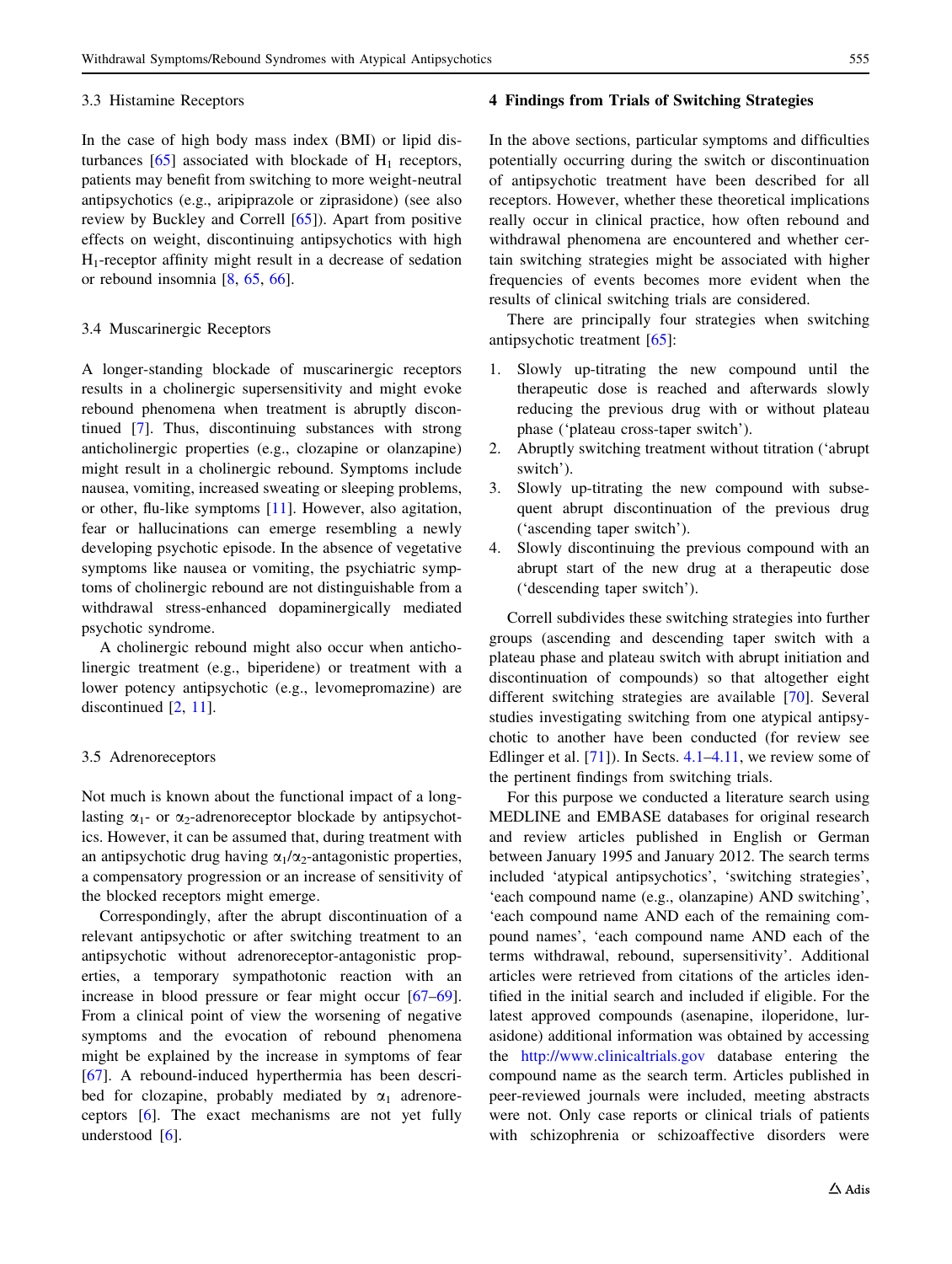<span id="page-11-0"></span>considered. Only articles reporting on either withdrawal/ rebound phenomena or switching to a defined compound were eligible for the following antipsychotics: amisulpride, aripiprazole, olanzapine, paliperidone, quetiapine, risperidone, sertindole and ziprasidone. As the literature search retrieved no published switching trials to any of the latest approved compounds (asenapine, iloperidone, lurasidone), studies reporting on initiating treatment with any of these compounds and leading to later approval of the substances were also included. Switches to treatment with clozapine were not included given the restrictions on the use of the drug (second-line treatment only, mainly for refractory schizophrenia). The most important findings are summarized in Sects 4.1–[4.11](#page-15-0) in alphabetical order for the agent switched to. An overview of relevant studies can be found in Tables (a)–(h) [Online Resource 1].

## 4.1 Switch to Amisulpride

Only two studies investigated a switch to amisulpride from other atypical antipsychotics. The number of investigated patients ranged from 46 to 570 [\[72](#page-19-0), [73\]](#page-20-0). Patients switched to amisulpride showed a decrease in weight, lipid and glucose levels, diastolic blood pressure and pulse rates using a cross-taper strategy [\[72](#page-19-0)]. Overall symptomatology and EPMS scores did not improve, seven patients dropped out because of disease exacerbation, and prolactin levels increased [[72\]](#page-19-0).

Until further studies are available, we recommend a cross-taper switch strategy when switching to amisulpride. Patients switched to amisulpride may profit from improvement in weight and lipid metabolism, but may develop prolactin increase depending on the pre-switch compound. Because of the lack of antihistaminergic or anticholinergic properties of amisulpride, switching from for example clozapine or olanzapine may warrant use of anticholinergic and sedative substances during the switching process.

#### 4.2 Switch to Aripiprazole

Patients were switched from olanzapine, risperidone or other antipsychotics to aripiprazole (number of patients 7–292) [[74–89\]](#page-20-0) mostly because of AEs. There was generally good tolerability regardless of switching strategy (abrupt, descending taper, cross-taper) over 1–12 weeks. However, some of these studies were sponsored by the manufacturer, and results have to be considered with caution in these cases. Notably, in a pilot study of 15 overweight patients switching from different antipsychotics to aripiprazole with a descending taper switch strategy, five patients showed exacerbation or fear of symptom worsening during the 14-day switching period. Four of these patients were treated with clozapine or olanzapine [\[78](#page-20-0)]. In one study, a patient committed suicide following symptom exacerbation after an abrupt switch from long-acting injectable risperidone to aripiprazole [[90\]](#page-20-0).

By contrast, there are some reports of patients being successfully switched from clozapine to aripiprazole [[91,](#page-20-0) [92](#page-20-0)] (for review see also Kuloglu et al. [[93\]](#page-20-0)). N-desmethylclozapine, the primary active metabolite of clozapine, and aripiprazole both share partial agonism at  $D_2/D_3$ receptors and thus partial agonism at these receptors remains during switching of clozapine to aripiprazole. This was suggested as the basis for successful switching of both compounds [\[92](#page-20-0)]. A study examining different switching strategies found no difference between strategies switching from typical or atypical antipsychotics to aripiprazole, but showed that duration of illness and type of prior treatment (typical vs. atypical) were determinants of successful switching [\[80](#page-20-0)]. TEAEs in these studies like insomnia, somnolence, nausea, vomiting or diarrhoea were usually attributed to aripiprazole and were not discussed as potential withdrawal phenomena, e.g., cholinergic rebound after switch from clozapine [\[78](#page-20-0), [86,](#page-20-0) [88,](#page-20-0) [94\]](#page-20-0).

A study investigating three strategies of switching to aripiprazole showed better treatment outcome in patients with gradual discontinuation over 4–6 weeks of prior medication compared with abrupt switch. Interestingly, patients with a milder form of disease showed the worst outcome [[83,](#page-20-0) [84](#page-20-0)]. However, gradual initiation or a fixeddose regimen of aripiprazole did not result in statistically significant different rates of discontinuation due to AEs in the case of gradually descending titration of risperidone [\[85](#page-20-0)]. Depending on the stability and physical status of patients, two different initiation regimens of aripiprazole have been proposed by Mago [[95\]](#page-20-0).

See Table (b) [Online Resource 1] for more detailed information.

Generally, rebound or withdrawal symptoms were not reported in most of the above-mentioned studies. Patients did profit from a decrease in weight and prolactin levels and improvement in lipid profiles, overall symptomatology and sexual dysfunction [\[82](#page-20-0)]. Switching from clozapine or olanzapine seems to be associated with an increased risk of rebound psychosis. A descending taper switch, preferentially with a plateau phase over a time span of 4–6 weeks depending on prior medication is recommended when switching to aripiprazole. This recommendation is based on the long half-life of aripiprazole, although some studies found no differences in TEAEs comparing switching scenarios from diverse compounds to aripiprazole [\[74](#page-20-0), [85](#page-20-0), [89](#page-20-0)]. Even though aripiprazole has the highest affinity at the  $D_2$  receptor and will displace all other atypical antipsychotics from the  $D<sub>2</sub>$  receptor, it also exerts about 30 % intrinsic activity. Therefore, higher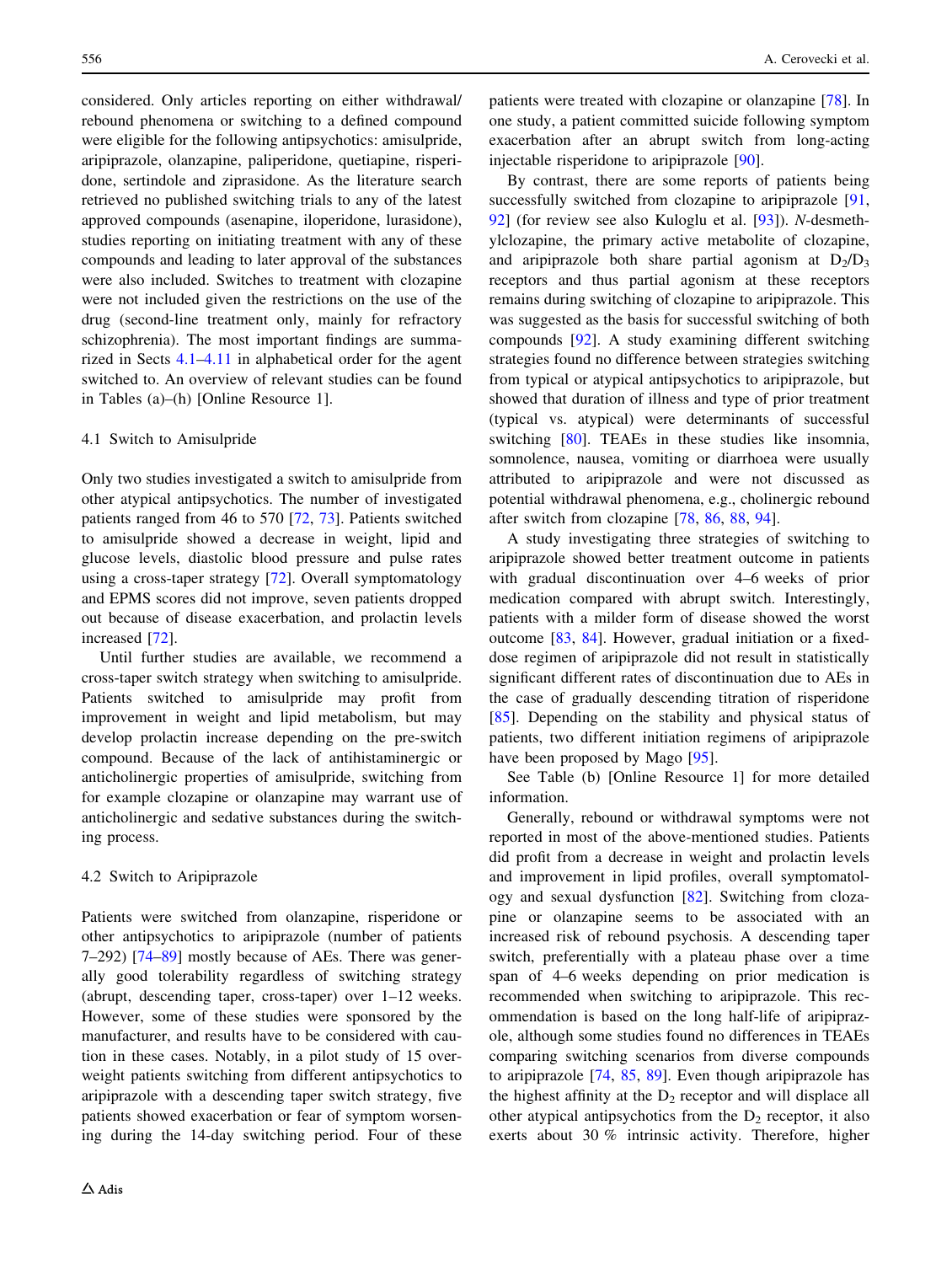occupancy levels are needed to result in a comparable antipsychotic effect [[9,](#page-18-0) [96](#page-20-0)].

## 4.3 Switch to Asenapine

To date, no specific switching trials have been performed investigating switching strategies to asenapine; however, product labelling recommends minimizing the overlapping of antipsychotic treatment and states that immediate or gradual discontinuation of prior antipsychotic medication is acceptable depending on the individual patient [[97\]](#page-20-0). In a long-term treatment study, Kane et al. [\[98](#page-20-0)] reported that 548 of 700 patients treated in the open-label phase of the study were switched from previous antipsychotic treatment with a mean duration of  $12.6 \pm 6.5$  days. Studies showed TEAEs with frequencies  $>5$  % in the form of insomnia, somnolence, sedation, nausea, anxiety, agitation, parkinsonism, akathisia, headache, vomiting, constipation, (worsening of) psychosis, hypertension (older patients), dizziness, dyspepsia, asthenia (older patients), upper respiratory tract infection, urinary tract infection (older patients), pain, oral hypoesthesia and dry mouth [\[98–103](#page-20-0)]. Weight increased with asenapine but to a lesser extent compared with risperidone or olanzapine, but not to haloperidol [[98–103\]](#page-20-0). Prolactin levels were only marginally higher compared with placebo (9 vs. 2 % of patients with post-baseline levels  $\geq 2$  times above the upper limit of normal) [[102\]](#page-20-0), and even dropped in the study of Kane et al. [\[101](#page-20-0)]. In the long-term study by Kane et al., patients were randomized to double-blind treatment with asenapine or placebo after open-label treatment with asenapine and AEs were assessed at 7, 14 and 42 days post-randomization to address potential symptoms from withdrawal from asenapine. The authors found no AEs to be definitely associated with asenapine withdrawal [\[98](#page-20-0)]. However, whether any TEAEs might be attributed to discontinuation of previous medication was not discussed. In a recent study, patients with predominantly negative symptoms were started on asenapine 5–10 mg twice daily or olanzapine 5–20 mg once daily and tapered off their previous medication over 4 weeks in parallel. Prior medication included risperidone, olanzapine, quetiapine, haloperidol and aripiprazole [\[100](#page-20-0)]. EPMS-related AEs occurred more often in the asenapine group compared with the olanzapine group, weight gain and dry mouth occurred more often in the olanzapine group [\[100](#page-20-0)]. Further information on trials conducted with asenapine retrieved from <http://www.clinicaltrials.gov> can be found in a review by Citrome [[104](#page-20-0)]. According to product labelling, orthostatic hypotension and syncope may occur especially during up-titration of asenapine and is reported to be related to  $\alpha_1$ -receptor antagonistic properties [[97\]](#page-20-0).

Therefore, based on the AE and receptor-binding profile, nausea, vomiting, dizziness and insomnia might be due to rebound phenomena in the case of switching from agents with high muscarinergic  $M_1$ -receptor affinity to asenapine. This assumption is corroborated by differences in rates of nausea and insomnia occurring more often in the group switched to asenapine compared with patients switched to olanzapine in the long-term study by Buchanan et al. [\[100](#page-20-0)]. Switching to asenapine might be advantageous with respect to weight gain, metabolic disturbances or prolactin increase; however, trials investigating switching strategies are necessary to confirm such hypotheses.

#### 4.4 Switch to Iloperidone

The database search retrieved no specific switching trials. Studies investigating efficacy and tolerability of iloperidone reported on switching from other antipsychotics to iloperidone with a washout period of 1–3 days [\[105](#page-20-0), [106\]](#page-20-0) or with abrupt discontinuation of the previous compound and up-titration of iloperidone thereafter without washout [\[107](#page-20-0)]. An up-titration of iloperidone over a few days is recommended according to the product label because of the risk of orthostatic hypotension after initiation. One of the metabolites has a very high reported affinity for the  $\alpha_1$ receptor (P95; Ki: 4.7) [[108](#page-20-0)]. TEAEs comprised orthostatic hypotension, dizziness, dry mouth, nausea, headache, nasal congestion, somnolence, insomnia, anxiety, agitation, tachycardia, dyspepsia and weight increase [[105–107,](#page-20-0) [109](#page-20-0)]. Five patients experienced delusions, psychotic disorder or schizophrenia [[109\]](#page-20-0); by contrast, EPMS scores and akathisia decreased [\[107](#page-20-0), [109](#page-20-0)].

In the clinicaltrials.gov database, one study (i-FANS; NCT01207414A) is listed addressing two switch approaches to iloperidone in schizophrenia patients currently treated with risperidone, olanzapine or aripiprazole with the aim of assessing efficacy, safety and tolerability, but results are not yet available.

To conclude, although results of switching strategies are lacking, it might be advisable to use cross-titration with switch strategies to moderate the risk of symptomatic relapse during initial up-titration of iloperidone. The moderate affinity for the  $H_1$  receptor and lack of affinity for  $M_1$  receptors warrants further precautions in order to avoid histaminergic or cholinergic rebound phenomena [[110\]](#page-21-0). A switch to iloperidone might be most favourable for patients experiencing EPMS, akathisia or sedation with prior medication. However, unless trials addressing specific strategies for switching from different antipsychotics are performed these recommendations remain speculative.

## 4.5 Switch to Lurasidone

According to the clinicaltrials.gov database two studies investigating switching from other antipsychotics to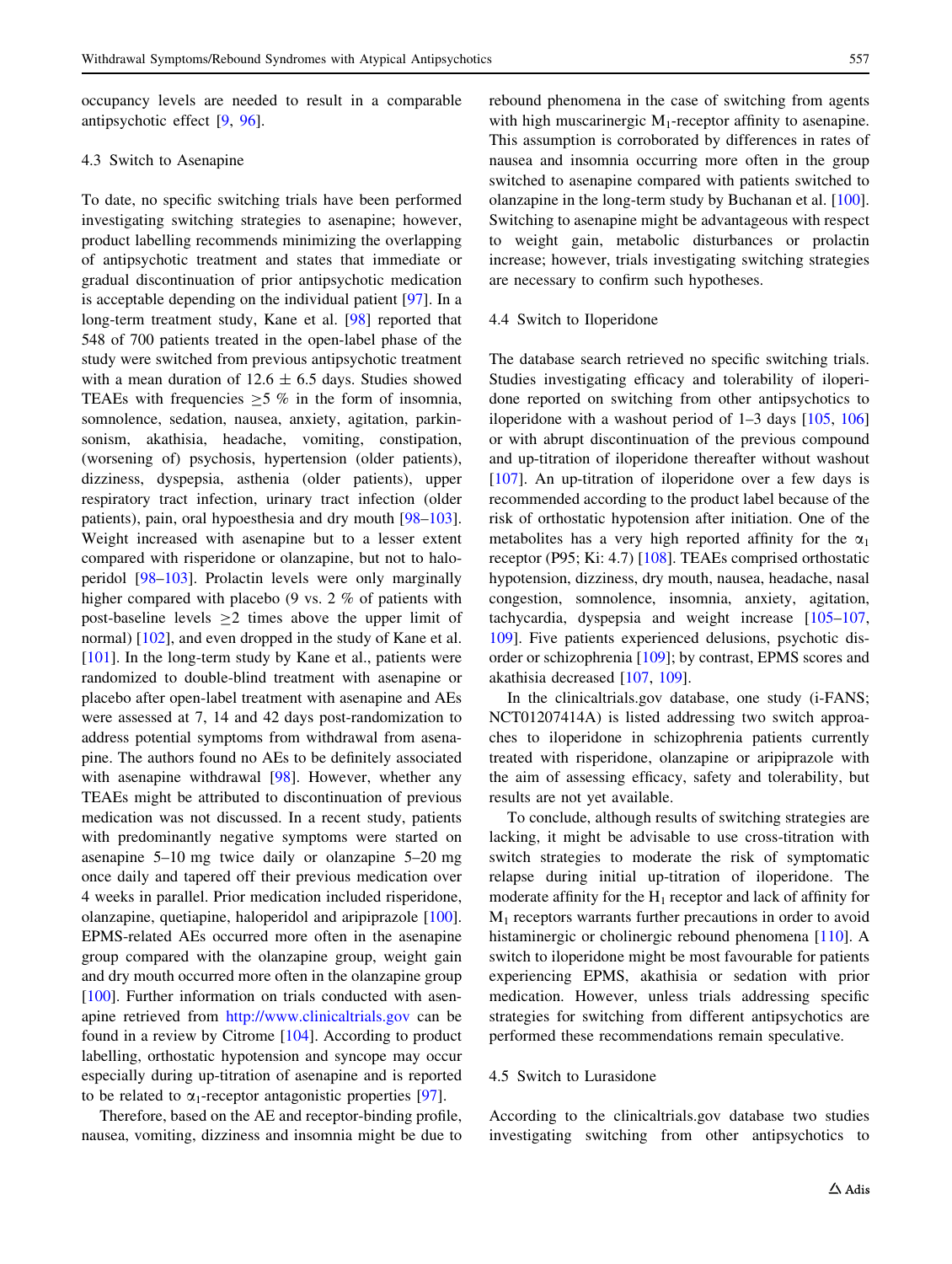lurasidone have been performed (SWITCHCore; NCT01143077 and Switch Ext; NCT01143090); however, the results are not reported yet. In a systematic review, Citrome summarized data on efficacy and safety of the trials leading to approval [\[111](#page-21-0)]. Most TEAEs in phase II and III studies occurring at frequencies  $>5$  % comprised akathisia, nausea, sedation, vomiting, somnolence, headache, insomnia, anxiety, agitation, dyspepsia, constipation, restlessness, parkinsonism, tremor, dystonia and salivary hypersecretion [\[111–115](#page-21-0)]. Some AEs e.g. somnolence, akathisia or parkinsonism seemed to be dose related, which makes it less likely to be rebound phenomena [\[116](#page-21-0)]. Overall weight gain and changes in metabolic parameters were comparable to placebo. A modest prolactin increase was observed in some studies [[111,](#page-21-0) [113,](#page-21-0) [116](#page-21-0)]. Psychotic symptoms as emerging AEs were reported in up to 3.4 % of patients [[116](#page-21-0)].

In summary, despite the lack of results from switching trials a change of medication to lurasidone might be advantageous in terms of normalization of metabolic parameters and weight. Depending on the pre-switch compound, rebound insomnia might occur. However, this remains to be elucidated in trials specifically addressing these issues.

## 4.6 Switch to Olanzapine

The number of patients in studies that investigated a switch to olanzapine ranged from 19 to 1,267 and included in- and outpatients; reasons for the switch were either lack of efficacy, AEs or patient request [[117–133\]](#page-21-0). Different switching strategies were chosen including crossover with descending taper, plateau cross-taper and abrupt strategies. The time span of switching ranged from abrupt to several weeks. Studies sponsored by Eli-Lilly more generally reported good tolerance of switching from clozapine, risperidone or other antipsychotics, and improvement of symptoms and quality of life [\[118–121](#page-21-0), [126,](#page-21-0) [127](#page-21-0), [129,](#page-21-0) [130\]](#page-21-0). In some studies potential signs of withdrawal were noticed including withdrawal dyskinesia in patients switched from clozapine [[122\]](#page-21-0) and new onset of headache, seizures, anxiety, dizziness or insomnia, which were discussed as being attributable to discontinuation of haloperidol or anticholinergic drugs [[117\]](#page-21-0). Also, akathisia, dyskinesia and movement disorders were reported as rebound phenomena [\[117](#page-21-0)]. In one study, seven patients switched from clozapine to olanzapine required hospitalization due to exacerbation of symptoms; however, these were not discussed as rebound psychosis [\[122](#page-21-0)]. Furthermore, in case reports of therapy-refractory patients switched from clozapine, diaphoresis, hypersialorrhea, bronchial obstruction, agitation, anxiety and enuresis were reported as potential signs of withdrawal [\[134](#page-21-0)]. Patients switched from typical antipsychotics or risperidone benefited more from a descending taper switch with immediate initiation of 10 mg of olanzapine followed by gradual discontinuation of the previous medication compared with ascending taper switch or abrupt discontinuation of prior treatment [[126\]](#page-21-0).

Please see Table (c) [Online Resource 1] for results of other studies.

To put it in a nutshell, patients switched from typical antipsychotics usually had benefit in core symptoms and EPMS reduction, but showed weight gain. Patients switched from risperidone had a further decrease in prolactin levels [[125\]](#page-21-0). Olanzapine should be introduced in therapeutic doses and previous agents gradually tapered.

## 4.7 Switch to Paliperidone

Data on TEAE switching to paliperidone is still limited. Short- and long-term studies of paliperidone palmitate reported on AEs with frequencies of  $\geq$  5 % comprising akathisia, dizziness, EPMS, injection-site reactions, somnolence, sedation, insomnia, anxiety, agitation, headache, nasopharyngitis, schizophrenia and psychotic disorder [\[135–139](#page-21-0)]. Furthermore, moderate weight gain was observed [\[137](#page-21-0), [140](#page-21-0), [141](#page-21-0)]. Prolactin levels increased compared with placebo [\[140](#page-21-0)]. Both weight gain and prolactin increase were found to be dose related [[140\]](#page-21-0). Switching regimens from oral or injectable antipsychotics to paliperidone palmitate has been extensively described else-where [[142,](#page-21-0) [143\]](#page-22-0). According to product labelling oral antipsychotics can be discontinued after initiation of paliperidone palmitate [\[144](#page-22-0)]. A gradual cross-taper from oral antipsychotics with the potential of cholinergic rebound may seem clinically advisable, but has not been specifically studied [\[143](#page-22-0)]. One case report described a switch to oral paliperidone (3 mg) from aripiprazole (5 mg) that resulted in improvement of oral dyskinesias. Higher  $5-HT_{2A}$ antagonism of paliperidone over aripiprazole was discussed as a possible reason by the authors [\[145](#page-22-0)]. Another case report described the development of neuroleptic malignant syndrome in a patient switched from oral risperidone to oral paliperidone and back to oral risperidone. The authors discussed the low initiation dose of paliperidone (3 mg) when switching from 4 mg of risperidone as the reason for the observed effects and emphasized adequate dosing in case of switching to oral paliperidone [\[146](#page-22-0)] (see also Tables (f) (h) [Online Resource 1]).

In summary, patients switched to paliperidone may benefit from low propensity of anticholinergic AEs and moderate sedation and weight gain compared with for example olanzapine or quetiapine. Until further elucidated in clinical trials, cross-taper strategies switching from antipsychotics with higher muscarinergic affinity seem to be advisable.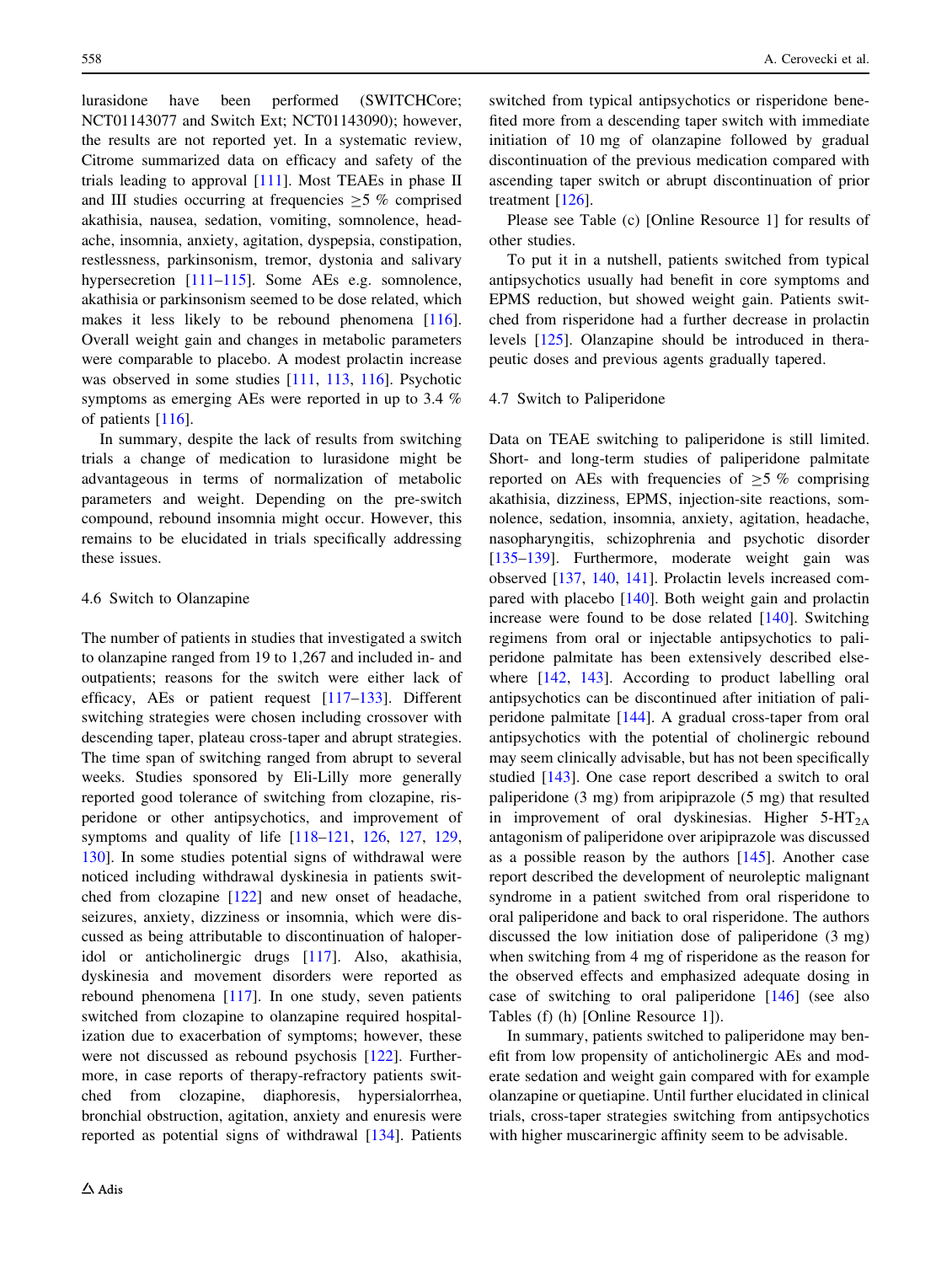#### 4.8 Switch to Quetiapine

Several trials were conducted investigating the safety and efficacy of a switch to quetiapine immediate release  $(n = 16-164)$  [147-150] or extended release  $(n = 477)$ [\[151](#page-22-0), [152](#page-22-0)]. Studies of a switch to quetiapine IR used crosstaper switch strategies of 1–4 weeks. Patients switching from typical antipsychotics or risperidone improved in EPMS scores, but showed weight gain. Patients switched from olanzapine due to weight gain or BMI increase lost some weight, but did not show alterations in symptoms. Other studies using, for example, a cross-titration within 4 days found improvement of symptoms, EPMS scores and improvement in prolactin levels. TEAEs in these studies included tremor, akathisia, EPMS, psychosis and exacerbation of psychosis, sedation or dizziness [\[151](#page-22-0)]. Patients showing worsening of psychosis had previously higher levels of Positive and Negative Syndrome Scale (PANSS) positive scores [[150\]](#page-22-0). For further details see Table (d) [Online Resource 1].

To conclude, patients switched to quetiapine may profit from reduction in EPMS and prolactin levels or weight reduction in the case of olanzapine or clozapine being the previous compound. In most other cases weight may increase. When switching from conventional antipsychotics, patients should be carefully monitored for withdrawal dyskinesias or rebound psychosis. Cross-taper strategies are recommended.

4.9 Switch to Risperidone and Risperidone Long-Acting Injectable

The number of patients in studies reporting a switch to risperidone ranged from 10 to 684 [[153–159](#page-22-0)]. In outpatients switched from olanzapine due to lack of efficacy or to AEs, withdrawal symptoms including nausea, vomiting, agitation and movement disorders were noticed, along with aggravated psychosis or anxiety in those patients switched abruptly compared with patients with a taper switch strategy. Furthermore, a mean reduction in standing diastolic blood pressure possibly related to cholinergic rebound was observed [[153\]](#page-22-0). Among treatment-resistant patients switched from clozapine  $(n = 10)$  with a cross-taper strategy none improved, five patients showed exacerbation of psychosis and withdrawal symptoms were observed [\[154](#page-22-0)].

Patients switched from typical antipsychotics showed improvement in symptoms, quality of life, service utilization and use of anticholinergics [\[156](#page-22-0), [160\]](#page-22-0), and patients switched from olanzapine showed amelioration of a previous metabolic syndrome [[157\]](#page-22-0). In a study investigating switching from conventional antipsychotics to risperidone, regression analyses showed that the dose of prior medication at baseline was associated with successful switching.

The authors discuss the fact that symptoms associated with withdrawal might occur more frequently in patients with higher initial doses of typical antipsychotics [[158\]](#page-22-0).

The studies investigating a switch to risperidone longacting injectable indicated for example improvement in cognitive function, insight and social functioning and found TEAEs comprising headache, relapse (7.7 % mostly within three weeks), insomnia, disease exacerbation, anxiety and movement disorders (akathisia, tremor), weight gain and hyperprolactinemia (see Tables (e) and (f) [Online Resource 1] for detailed information). Some of these symptoms might have been rebound phenomena, but this was not discussed by the authors [[90,](#page-20-0) [161,](#page-22-0) [162](#page-22-0)]. Switching from depot formulation of typical antipsychotics led more often to symptom exacerbation than switching from oral formulations (9.5 vs. 3.1 %) [\[162](#page-22-0)].

For clinical practice, taper-switch strategies over about 2 weeks are recommended [[153](#page-22-0)]. Patients may benefit from weight reduction or amelioration of metabolic parameters in the case of switching from clozapine, olanzapine or quetiapine, but may experience worsening of psychosis. Development of insomnia, anxiety and EPMS may be related to rebound phenomena. Clinicians should carefully monitor patients switched from other depotmedication.

## 4.10 Switch to Sertindole

There are only sparse data on TEAE in the case of switching to sertindole. Most TEAEs comprise headache, insomnia, rhinitis/nasal congestion, male sexual dysfunction and moderate weight gain [\[163](#page-22-0)]. A study comparing metabolic changes of risperidone and sertindole found comparable numbers of patients experiencing weight gain, changes in lipid plasma levels and developing metabolic syndrome [\[164](#page-22-0)].

A patient switched from clozapine to sertindole experienced severe psychotic symptoms that subsided after re-initiation of clozapine. The authors recommended crosstaper switching strategies and careful monitoring of withdrawal phenomena while switching from clozapine to sertindole [[165\]](#page-22-0). Another case report discussed amelioration of rebound insomnia in a patient discontinuing clozapine after initiation of treatment with sertindole and quetiapine [\[166](#page-22-0)]. Patients with TD switched from conventional antipsychotics to sertindole were found to improve in movement disorders [[167\]](#page-22-0).

Sertindole is considered a second-line treatment option in schizophrenic patients given its overall higher cardiac mortality [[168\]](#page-22-0). Considering these treatment restrictions, patients switched to sertindole may profit from its low propensity of inducing EPMS and sedation. Clinical studies assessing best switching strategies are lacking to date.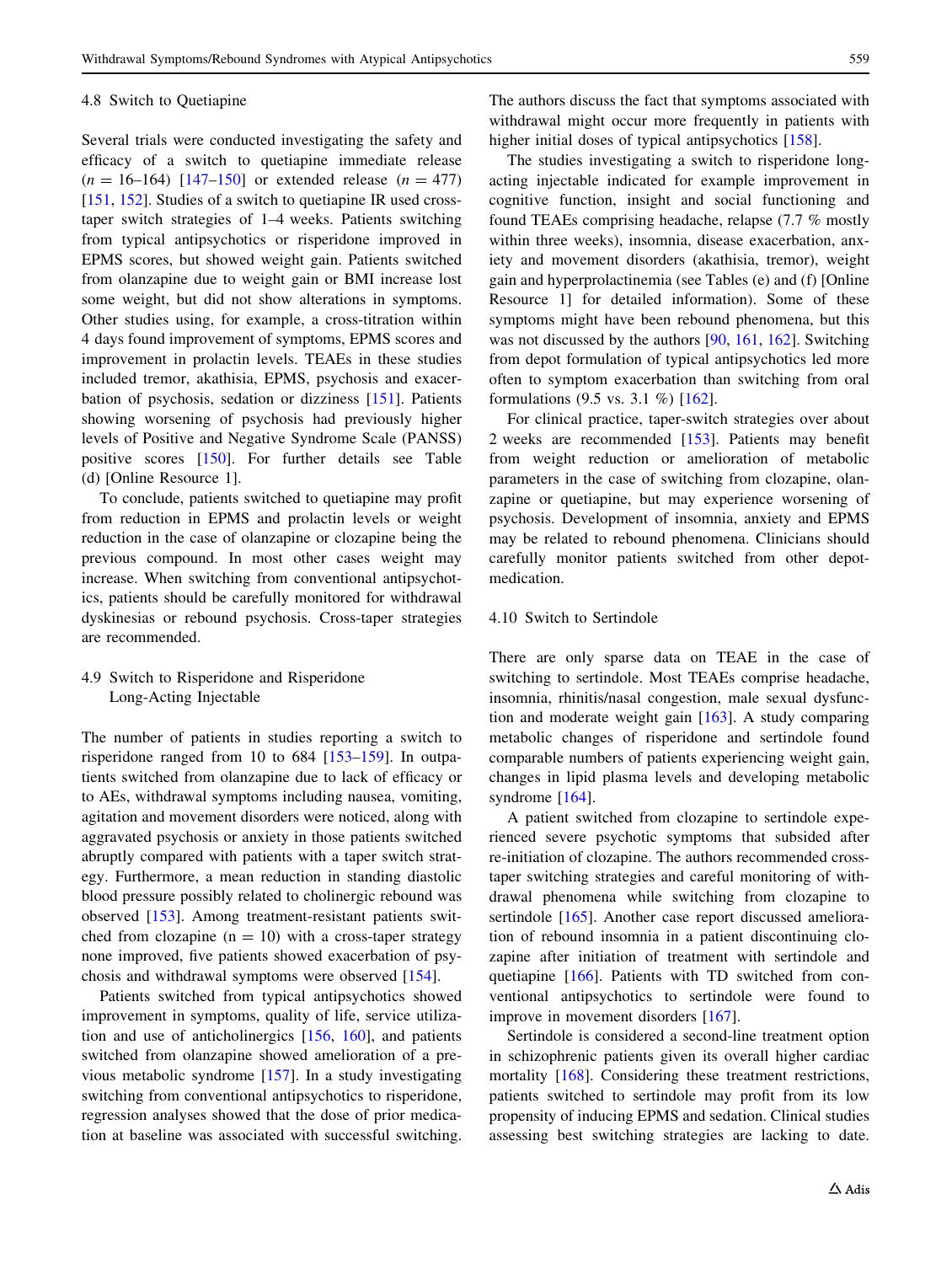<span id="page-15-0"></span>Careful monitoring of rebound insomnia and rebound dyskinesias while switching to sertindole seems to be advisable.

# 4.11 Switch to Ziprasidone

Several large trials (primarily sponsored by Pfizer) report on switching from typical antipsychotics, olanzapine, risperidone or quetiapine to ziprasidone involving in- and outpatients ( $n = 19-312$ ) due to lack of efficacy or AEs  $[169-177]$  $[169-177]$ . The trials compared different switching strategies and found overall improvement in EPMS scores, weight, lipid profiles, prolactin levels, sexual dysfunction and cognitive function. TEAEs included insomnia, somnolence, anxiety, nausea, dizziness, headache and asthenia. Withdrawal or rebound phenomena were usually not reported or discussed. Insomnia after a switch from olanzapine or quetiapine was often attributed to ziprasidone (see Table (g) [Online Resource 1] for further details).

A review by Rossi et al. [\[178](#page-23-0)] on the available literature regarding switches to ziprasidone recommends a plateau cross-titration strategy. To minimize rebound and withdrawal effects the concurrent use of benzodiazepines, anticholinergics or  $\beta$ -blockers was proposed to be of benefit for the patients depending on the antipsychotic prior to the switch. Switching from conventional antipsychotics appeared to be slightly advantageous when done using a slow taper strategy of prior medications; however, differences between switching strategies were only subtle and not conclusive. Still, some strategies might lead to a greater number of rebound dyskinesias than others [\[176\]](#page-23-0). Other authors found no differences when comparing switching strategies, including abrupt discontinuation or fast and slow descending taper switch [[177](#page-23-0)].

In general, a major limitation of a considerable number of switching trials is the open-label character of many studies or the fact that they are only case reports. However, the quality of studies and the number of included patients have increased in recent years.

# 5 Conclusions for Clinical Practice

#### 5.1 Reasons for Switching Antipsychotic Medication

There are several reasons for switching antipsychotic medication, including insufficient efficacy as well as AEs such as EPMS, weight gain, increase in prolactin, sexual dysfunction, severe sedation or ECG alterations. However, switching medication carries the risk of, in general, greater resource utilization and a higher likelihood of patients discontinuing the newly assigned medication compared with patients who stayed on an initial assigned treatment [\[179](#page-23-0), [180\]](#page-23-0). It remains to be elucidated whether switching medication always results in better outcome for the patients. Indeed, analyses of the CATIE (Clinical Antipsychotic Trials of Intervention Effectiveness) trial found no differences between ''switchers'' and ''stayers'' [\[181](#page-23-0)]. Therefore, physicians should (1) consider risks and benefits of switching medication, and (2) choose the safest switching strategy for the envisioned medication.

# 5.2 Withdrawal and Rebound Syndromes Associated with Switching

Summarizing the findings from clinical trials and case reports, switching antipsychotic medication might be associated mainly with rebound psychosis, withdrawal dyskinesias, rebound insomnia and rebound cholinergic syndrome. An aid in assessing whether TEAEs are due to withdrawal/rebound phenomena or related to the initiated drug might be the time point of occurrence of the event. Generally, clinicians should be alert regarding the occurrence of vegetative rebound symptoms or cholinergic rebound within the first few days after the switch or discontinuation of treatment. Rebound akathisia might appear within the first few days, whereas rebound parkinsonism usually emerges after a week and rebound dyskinesia might only become apparent within a month.

However, the time-course of TEAEs comprising these aforementioned symptoms is quite similar and may not be easy to distinguish. Akathisia has been found to occur in 75 % of all cases after 3 days of treatment [\[182](#page-23-0)]. The same accounts for parkinsonism, which may develop within days or weeks after initiation of antipsychotic treatment and for dyskinesias, as chronic dyskinesias may also develop within a few weeks [[183,](#page-23-0) [184\]](#page-23-0). To further discriminate whether any of these AEs are related to the discontinued drug a re-exposure might help, as the symptoms should subside faster in the case of being related to the former substance when switching antipsychotics. However, this has not been subject to systematic research and knowledge is still limited.

#### 5.3 Types of Switching Strategies

As mentioned in Sect. [3,](#page-5-0) switching strategies include '(plateau) cross-taper switch', 'abrupt switch', 'ascending taper switch' and 'descending taper switch'. As a basic principle, the half-life can be considered as an orientation in choosing the appropriate switching strategy. A more rapid switch of treatment is less problematic when switching from antipsychotics with a longer half-life, although precautions have to be taken if the post-switch antipsychotic has a longer half-life (for review see Correll [\[9](#page-18-0)]). Through this strategy the individual's physiology is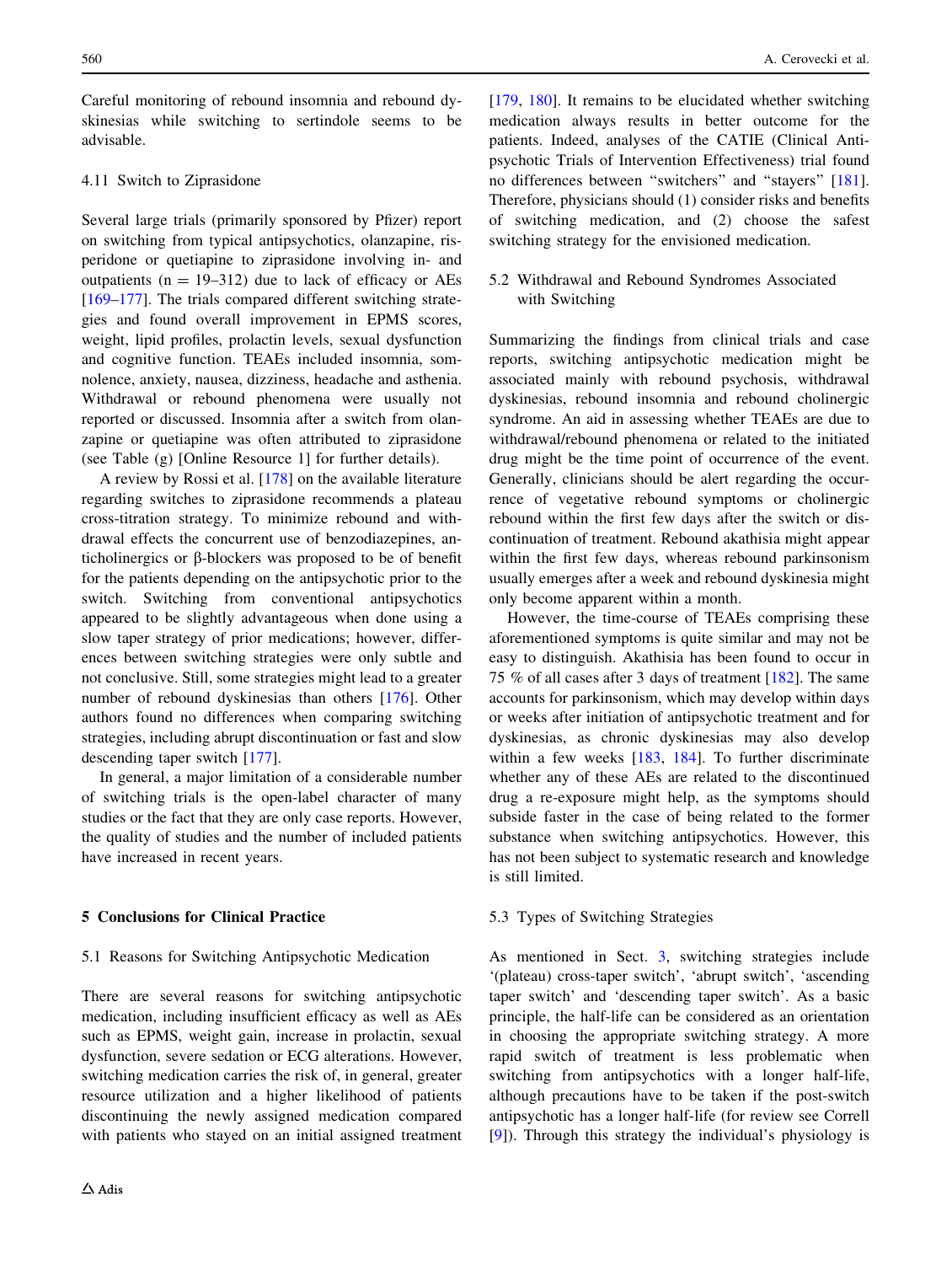able to adjust to the changed treatment conditions and a supersensitivity or desensitisation can be normalized again. This of course should not exclude an abrupt withdrawal in the case of for example agranulocytosis resulting from treatment with clozapine.

When treating patients in an outpatient clinic cross-over strategies are often preferred, limiting possible rebound phenomena [[126,](#page-21-0) [153,](#page-22-0) [185\]](#page-23-0). Since a cross-over design requires the concurrent intake of at least two different antipsychotics, specific instructions and intensive psychoeducation is recommended. Otherwise, a complex dosing regimen might decrease the patients' compliance [\[70](#page-19-0)]. Furthermore, the potential risk of TEAEs resulting from simultaneous intake of at least two antipsychotics has to be weighed against the risk of rebound phenomena in choosing cross-over strategies. In this scenario pharmacokinetic interactions of antipsychotics have to be considered. In this review, we focused on pharmacodynamic correlations based on receptor affinities. For the interested reader we recommend Edlinger et al. [\[71](#page-19-0)]. and Correll [[9\]](#page-18-0) for review of potential problems when switching antipsychotics because of pharmacokinetic interactions. In the case of polypharmacy involving potent inhibitors or inductors of the cytochrome P450 isoenzymes like certain antidepressants (e.g. fluoxetine, paroxetine, fluvoxamine) or mood stabilizers (e.g. carbamazepine, valproic acid), the situation becomes even more complicated [\[186–188](#page-23-0)].

## 5.4 Strategies to Avoid Withdrawal and Rebound Syndromes

Different strategies are available to prevent withdrawal/ rebound syndromes during the switching of antipsychotic treatment. These include the application of benzodiazepines, antihistaminics, anticonvulsants, anticholinergics, b-blockers or the prolongation of the switching phase [\[65](#page-19-0), [178](#page-23-0)]. The use of anticholinergic substances may help to avoid cholinergic rebound [[189](#page-23-0)]. To lower the risk of rebound insomnia when treatment with an antipsychotic having high  $H_1$ -receptor affinity is discontinued, the additional application of benzodiazepines or other sedatives might be a suitable strategy. We further recommend informing patients about these rebound phenomena, since insomnia might also be the initial symptom of a psychotic re-exacerbation.

Generally, switching antipsychotics slowly with an overlapping phase of both antipsychotics applied ('plateau cross-taper') can be recommended [\[190](#page-23-0), [191\]](#page-23-0). However, the evidence for this strategy is still not fully based on doubleblind studies with adequate control groups, and other authors may come to different conclusions [\[192](#page-23-0), [193\]](#page-23-0).

Another strategy to prevent rebound phenomena is to adequately plan where and when to switch the patient's treatment. If the clinician expects the patient to have difficulties with changes in the treatment regimen or to develop symptoms like insomnia, fear or agitation, it might be helpful to admit the patient to a day hospital or even to recommend inpatient treatment. This might help improve the monitoring and treatment of potential rebound symptoms. Furthermore, other psychopharmacological compounds can cause rebound phenomena, a fact that should be considered in clinical practice, because many patients with schizophrenia are no longer only treated with antipsychotics. Also, a benzodiazepine withdrawal might result in the occurrence of psychotic symptoms and should not be mistaken for an exacerbation of the psychiatric illness itself.

## 5.5 Switching from/to Different Antipsychotics

Rebound psychosis or stress-related exacerbation of psychosis during switching is probably considered the most problematic withdrawal/rebound phenomenon. According to the reviewed literature, exacerbation of psychosis occurred most often when switching from clozapine/olanzapine to other atypical antipsychotics [[74,](#page-20-0) [78](#page-20-0), [154\]](#page-22-0). We would therefore recommend a gradual and slow discontinuation when switching treatment with clozapine or olanzapine to substances without a muscarinergic receptor affinity, respectively. Furthermore, patients abruptly discontinuing clozapine seem to need higher doses for remission after exacerbation of disease and also show a deterioration in the quality of remission [[194\]](#page-23-0). Patients switched from clozapine or olanzapine to risperidone or aripiprazole seem to be particularly vulnerable to rebound psychosis. Thus, slow cross-taper strategies, optionally including concurrent use of benzodiazepines or anticholinergic compounds might be advisable. This may also hold true for amisulpride, asenapine, iloperidone, lurasidone, paliperidone and ziprasidone, but so far there are no data from clinical trials to support this notion.

Table [8](#page-17-0) gives a summary of potential TEAEs that might result from withdrawal or rebound phenomena during switching antipsychotics. Only compounds are addressed where results of switching trials exist to date.

We recommend clinicians to bear these potential hazards in mind while switching treatment.

In Sect. [4](#page-10-0) we summarized benefits for the patients when switched to a certain compound and provided recommendations of appropriate switching strategies for each compound in the corresponding paragraphs.

In daily clinical practice all contributing factors have to be combined on an individual basis to choose the best switching strategy for the individual patient. This should incorporate the patient's personal preferences [[195\]](#page-23-0) and worries regarding the change of treatment, as well as the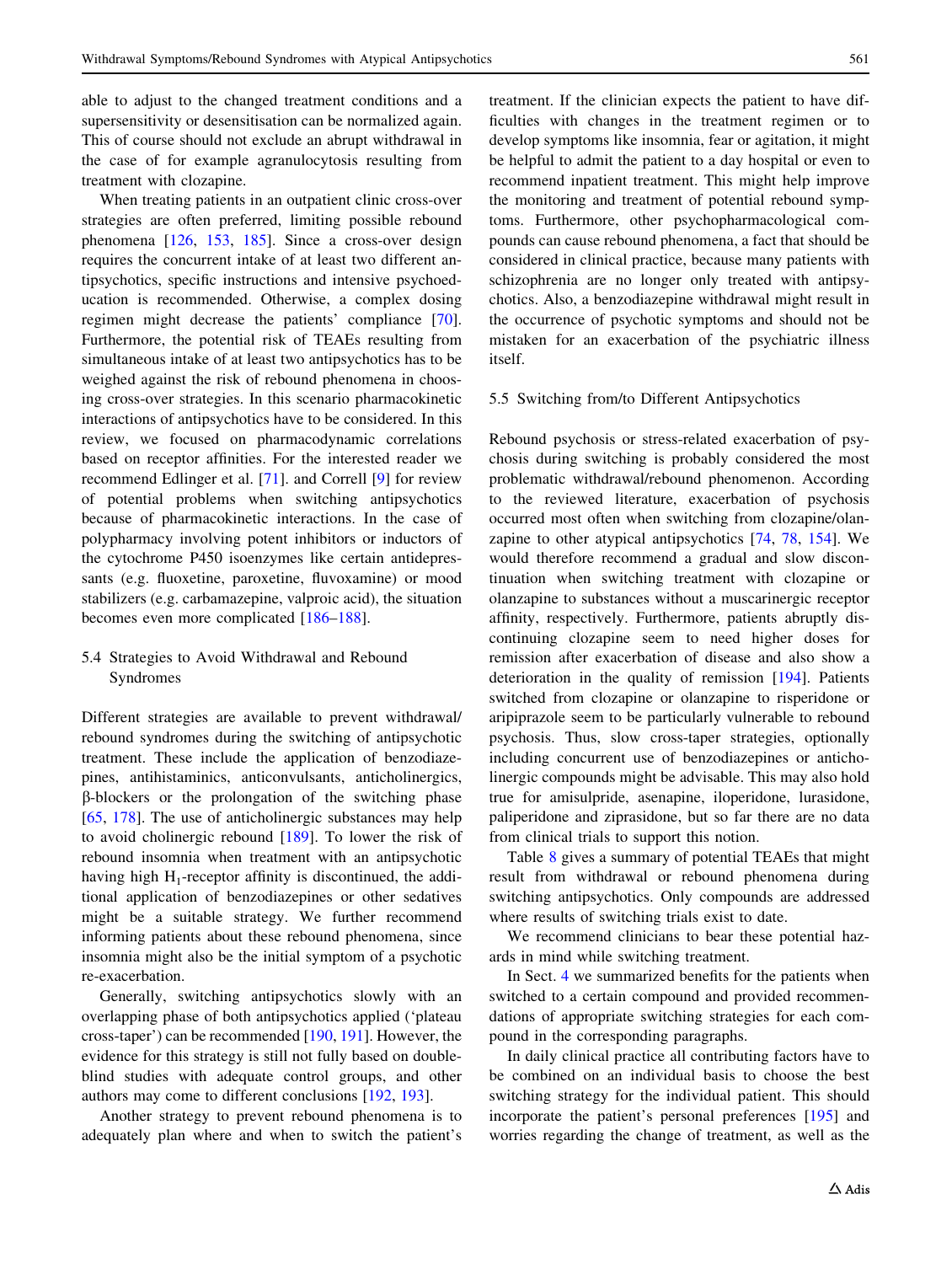| gain)                                          | a<br>0                                                                                     |                                                                                                           | i<br>p<br>$\frac{1}{2}$                                                                    | י<br>וו                                                                         |                                                                                         |                                                                     | $\mathbf{a}$ and $\mathbf{a}$                     |
|------------------------------------------------|--------------------------------------------------------------------------------------------|-----------------------------------------------------------------------------------------------------------|--------------------------------------------------------------------------------------------|---------------------------------------------------------------------------------|-----------------------------------------------------------------------------------------|---------------------------------------------------------------------|---------------------------------------------------|
| Switching<br>Switching<br>from<br>$\mathbf{c}$ | Aripiprazole                                                                               | Clozapine                                                                                                 | Olanzapine                                                                                 | Quetiapine                                                                      | Risperidone                                                                             | Ziprasidone                                                         | Haloperidol                                       |
| Aripiprazole                                   |                                                                                            | Sedation, weight 1<br>metab. dist. <sup>a</sup>                                                           | Sedation, weight 1,<br>metab. dist. <sup>a</sup>                                           | Sedation, weight 1,<br>metab. dist. <sup>a</sup>                                | Prolactin (                                                                             | prolactin 1<br>Sedation,                                            | Prolactin                                         |
| Clozapine                                      | cholinergic rebound<br>Psychosis, insomnia,<br>agitation, anxiety,                         |                                                                                                           | Dyskinesia, anxiety,<br>agitation                                                          | reported or to be<br>No major TEAE<br>anticipated                               | cholinergic rebound, RR <sup>b</sup><br>decrease, prolactin 1<br>Psychosis, dyskinesia, | Insomnia, agitation, Insomnia<br>cholinergic<br>anxiety,<br>rebound |                                                   |
| Olanzapine                                     | cholinergic rebound<br>Psychosis, insomnia,<br>agitation, anxiety,                         | Weight 1                                                                                                  |                                                                                            | reported or to be<br>No major TEAE<br>anticipated                               | Psychosis, cholinergic<br>rebound, prolactin <sup>1</sup>                               | Insomnia, agitation,<br>cholinergic<br>anxiety,<br>rebound          | Insomnia                                          |
| Quetiapine                                     | Insomnia, agitation                                                                        | Weight <sup>1</sup>                                                                                       | Weight 1                                                                                   |                                                                                 | Insomnia, prolactin 1                                                                   | Insomnia, agitation                                                 | Insomnia                                          |
| Risperidone                                    | hyperkinesia<br>Dyskinesia,                                                                | $\stackrel{\cdot}{\cdot}$<br>sedation, weight<br>hyperkinesia<br>metab. dist. <sup>a</sup><br>Dyskinesia, | sedation, weight $\uparrow$ ,<br>hyperkinesia,<br>metab. dist. <sup>a</sup><br>Dyskinesia, | sedation, weight 1,<br>hyperkinesia<br>metab. dist. <sup>a</sup><br>Dyskinesia, |                                                                                         | hyperkinesia<br>dyskinesia,<br>Psychosis,                           | reported or to be<br>No major TEAE<br>anticipated |
| Ziprasidone                                    | reported or to be<br>No major TEAE<br>anticipated                                          | Sedation, weight 1<br>metab. dist. <sup>a</sup>                                                           | Sedation, weight 1,<br>metab. dist. <sup>a</sup>                                           | Sedation, weight 1,<br>metab. dist. <sup>a</sup>                                | Prolactin 1                                                                             |                                                                     | reported or to be<br>No major TEAE<br>anticipated |
| Haloperidol                                    | hyperkinesia<br>Dyskinesia,                                                                | hyperkinesia<br>Dyskinesia,                                                                               | Psychosis, weight 1,<br>hyperkinesia<br>dyskinesia,                                        | Psychosis, weight 1,<br>hyperkinesia<br>dyskinesia,                             | Dyskinesia                                                                              | Dyskinesia                                                          |                                                   |
| <b>b</b> Blood pressure                        | <sup>a</sup> Metabolic disturbances such as increased lipid levels or glucose disturbances |                                                                                                           |                                                                                            |                                                                                 |                                                                                         |                                                                     |                                                   |

Table 8 Summary of possible emerging adverse events occurring during switching of antipsychotics attributed to withdrawal and rebound syndromes or major new limitations (e.g., weight Table 8 Summary of possible emerging adverse events occurring during switching of antipsychotics attributed to withdrawal and rebound syndromes or major new limitations (e.g., weight

<span id="page-17-0"></span>562 A. Cerovecki et al.

TEAE treatment-emergent adverse event,  $\downarrow$  decrease,  $\uparrow$  increase

TEAE treatment-emergent adverse event,  $\downarrow$  decrease,  $\uparrow$  increase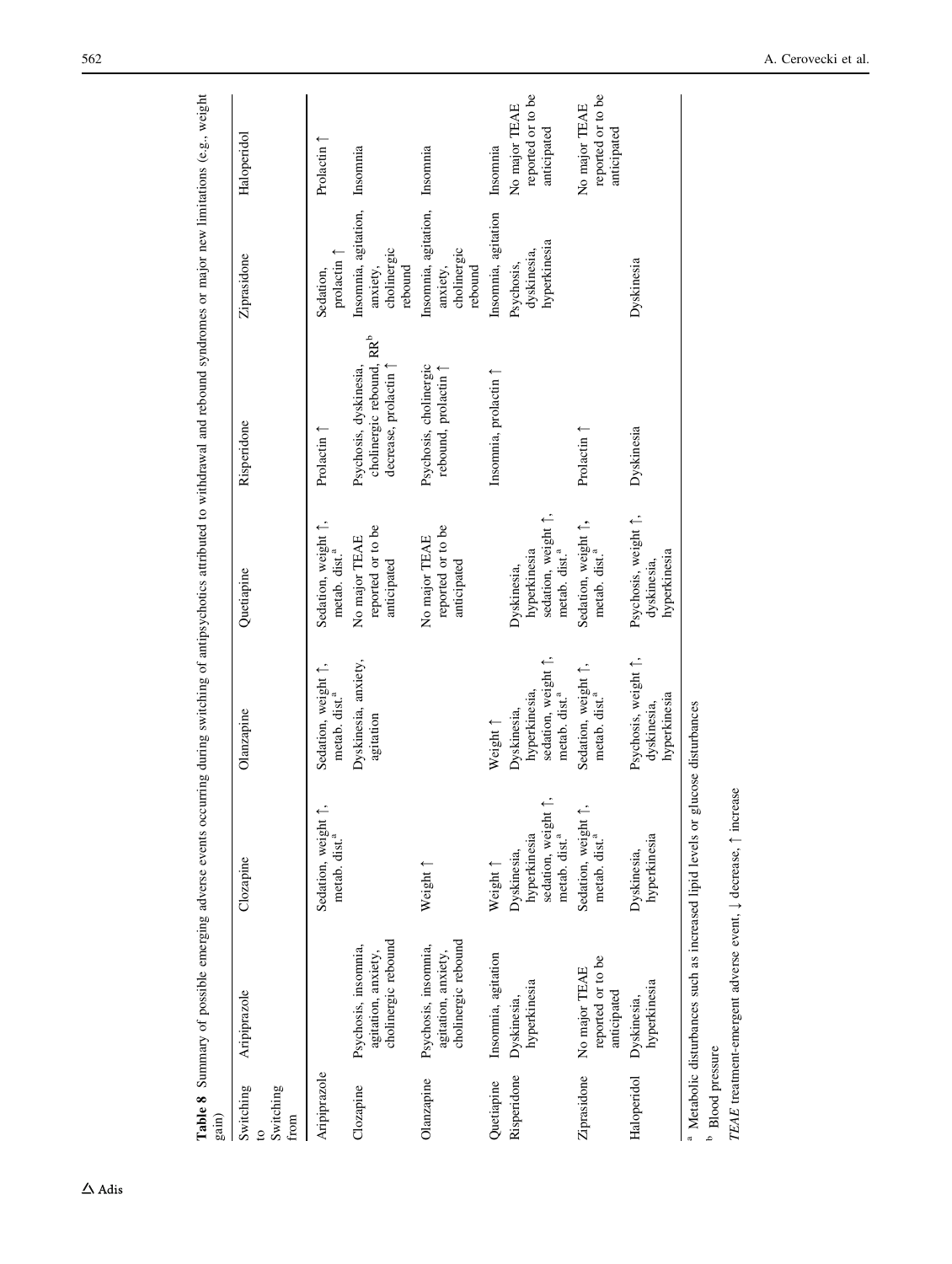<span id="page-18-0"></span>compound's receptor binding profile, the patient's age and the concomitant medication. Additional research is warranted to analyse different switching regimens with regard to the emergence of rebound phenomena in different patient populations in order to provide better clinical advice. Further, it remains to be elucidated what factors are of importance to predict the occurrence of rebound or withdrawal syndromes. Only some factors such as PANSS scores at time of switching or duration of illness have been investigated in some switching scenarios and found to be influencing factors [\[80](#page-20-0), [150](#page-22-0)].

To conclude, there is still an urgent need for further studies to explore the risk and mechanisms of discontinuation and withdrawal syndromes and how they can be avoided and treated.

Acknowledgements We thank Thelma Coutts for assistance with language. There were no sources of funding for preparation of the manuscript. The authors declare that over the past 3 years Dr. R. Musil has received research support from AstraZeneca and Janssen-Cilag, Dr. M. Riedel and Dr. K.-U. Kühn have received grants/research support from AstraZeneca and Pfizer and are speakers or on the advisory board of AstraZeneca, Pfizer, Bristol-Meyers-Squibb, Otsuka and Servier. All other authors state that they have no conflicts of interest to declare. All authors critically reviewed the final version. All authors contributed to and have approved the final manuscript; Anja Cerovecki and Richard Musil contributed equally.

#### References

- 1. Chouinard G, Chouinard VA. Atypical antipsychotics: CATIE study, drug-induced movement disorder and resulting iatrogenic psychiatric-like symptoms, supersensitivity rebound psychosis and withdrawal discontinuation syndromes. Psychother Psychosom. 2008;77(2):69–77.
- 2. Chouinard G, Bradwejn J, Annable L, et al. Withdrawal symptoms after long-term treatment with low-potency neuroleptics. J Clin Psychiatry. 1984;45(12):500–2.
- 3. Chouinard G, Jones BD, Annable L. Neuroleptic-induced supersensitivity psychosis. Am J Psychiatry. 1978;135(11): 1409–10.
- 4. Chouinard G, Jones BD. Neuroleptic-induced supersensitivity psychosis: clinical and pharmacologic characteristics. Am J Psychiatry. 1980;137(1):16–21.
- 5. Chouinard G. Severe cases of neuroleptic-induced supersensitivity psychosis: diagnostic criteria for the disorder and its treatment. Schizophr Res. 1991;5(1):21–33.
- 6. Goudie AJ, Smith JA, Robertson A, et al. Clozapine as a drug of dependence. Psychopharmacology (Berl). 1999;142(4):369–74.
- 7. Borison RL. Changing antipsychotic medication: guidelines on the transition to treatment with risperidone: the Consensus Study Group on Risperidone Dosing. Clin Ther. 1996;18(4):592–607.
- 8. Buckley PF. Receptor-binding profiles of antipsychotics: clinical strategies when switching between agents. J Clin Psychiatry. 2007;68(Suppl. 6):5–9.
- 9. Correll CU. From receptor pharmacology to improved outcomes: individualising the selection, dosing, and switching of antipsychotics. Eur Psychiatry. 2010;25(Suppl. 2):S12–21.
- 10. Lambert TJ. Switching antipsychotic therapy: what to expect and clinical strategies for improving therapeutic outcomes. J Clin Psychiatry. 2007;68(Suppl. 6):10–3.
- 11. Luchins DJ, Freed WJ, Wyatt RJ. The role of cholinergic supersensitivity in the medical symptoms associated with withdrawal of antipsychotic drugs. Am J Psychiatry. 1980; 137(11):1395–8.
- 12. Moncrieff J. Does antipsychotic withdrawal provoke psychosis? Review of the literature on rapid onset psychosis (supersensitivity psychosis) and withdrawal-related relapse. Acta Psychiatr Scand. 2006;114(1):3–13.
- 13. Beaulieu JM, Gainetdinov RR. The physiology, signaling, and pharmacology of dopamine receptors. Pharmacol Rev. 2011; 63(1):182–217.
- 14. Vallone D, Picetti R, Borrelli E. Structure and function of dopamine receptors. Neurosci Biobehav Rev. 2000;24(1):125–32.
- 15. Andersen PH, Gingrich JA, Bates MD, et al. Dopamine receptor subtypes: beyond the D1/D2 classification. Trends Pharmacol Sci. 1990;11(6):231–6.
- 16. Anden NE, Carlsson A, Dahlstroem A, et al. Demonstration and mapping out of nigro-neostriatal dopamine neurons. Life Sci. 1964;3:523–30.
- 17. Dahlstroem A, Fuxe K. Evidence for the existence of monoamine neurons in the central nervous system: II. Experimentally induced changes in the intraneuronal amine levels of bulbospinal neuron systems. Acta Physiol Scand Suppl. 1965;Suppl. 247:1–36.
- 18. Glazer WM. Extrapyramidal side effects, tardive dyskinesia, and the concept of atypicality. J Clin Psychiatry. 2000;61(Suppl. 3): 16–21.
- 19. Reynolds GP. Antipsychotic drug mechanisms and neurotransmitter systems in schizophrenia. Acta Psychiatr Scand Suppl. 1994;380:36–40.
- 20. Jauss M, Krack P, Franz M, et al. Imaging of dopamine receptors with [123I]iodobenzamide single-photon emission-computed tomography in neuroleptic malignant syndrome. Mov Disord. 1996;11(6):726–8.
- 21. Seeman P, Weinshenker D, Quirion R, et al. Dopamine supersensitivity correlates with D2high states, implying many paths to psychosis. Proc Natl Acad Sci USA. 2005;102(9):3513–8.
- 22. Akhondzadeh S, Malek-Hosseini M, Ghoreishi A, et al. Effect of ritanserin, a 5HT2A/2C antagonist, on negative symptoms of schizophrenia: a double-blind randomized placebo-controlled study. Prog Neuropsychopharmacol Biol Psychiatry. 2008; 32(8):1879–83.
- 23. Baumgarten HG, Grozdanovic Z. Psychopharmacology of central serotonergic systems. Pharmacopsychiatry. 1995;28(Suppl. 2):73–9.
- 24. Roth BL. Multiple serotonin receptors: clinical and experimental aspects. Ann Clin Psychiatry. 1994;6(2):67–78.
- 25. MacDonald GJ, Bartolome JM. A decade of progress in the discovery and development of 'atypical' antipsychotics. Prog Med Chem. 2010;49:37–80.
- 26. Meltzer HY, Massey BW. The role of serotonin receptors in the action of atypical antipsychotic drugs. Curr Opin Pharmacol. 2011;11(1):59–67.
- 27. Meltzer HY, Horiguchi M, Massey BW. The role of serotonin in the NMDA receptor antagonist models of psychosis and cognitive impairment. Psychopharmacology (Berl). 2011;213(2–3): 289–305.
- 28. Schmidt CJ, Sorensen SM, Kehne JH, et al. The role of 5-HT2A receptors in antipsychotic activity. Life Sci. 1995;56(25): 2209–22.
- 29. Kroeze WK, Hufeisen SJ, Popadak BA, et al. H1-histamine receptor affinity predicts short-term weight gain for typical and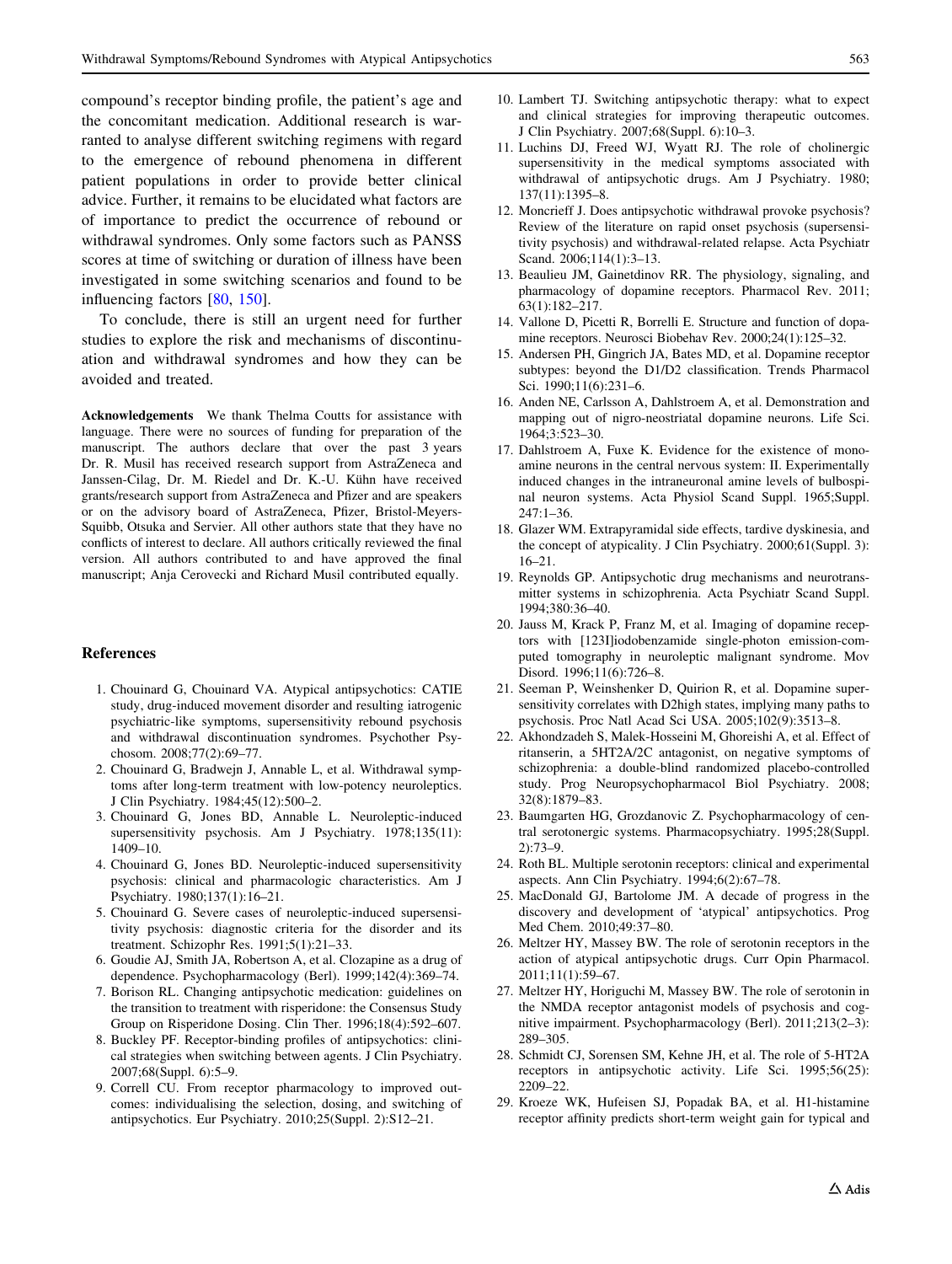<span id="page-19-0"></span>atypical antipsychotic drugs. Neuropsychopharmacology. 2003; 28(3):519–26.

- 30. Freedman R, Adams CE, Leonard S. The alpha7-nicotinic acetylcholine receptor and the pathology of hippocampal interneurons in schizophrenia. J Chem Neuroanat. 2000;20(3–4): 299–306.
- 31. Olincy A, Harris JG, Johnson LL, et al. Proof-of-concept trial of an alpha7 nicotinic agonist in schizophrenia. Arch Gen Psychiatry. 2006;63(6):630-8.
- 32. Langmead CJ, Watson J, Reavill C. Muscarinic acetylcholine receptors as CNS drug targets. Pharmacol Ther. 2008; 117(2):232–43.
- 33. Raedler TJ, Bymaster FP, Tandon R, et al. Towards a muscarinic hypothesis of schizophrenia. Mol Psychiatry. 2007;12(3): 232–46.
- 34. Scarr E, Dean B. Muscarinic receptors: do they have a role in the pathology and treatment of schizophrenia? J Neurochem 2008 Dec;107(5):1188-95.
- 35. Fisher A, Heldman E, Gurwitz D, et al. M1 agonists for the treatment of Alzheimer's disease: novel properties and clinical update. Ann N Y Acad Sci. 1996;777:189–96.
- 36. Iversen SD. Behavioural evaluation of cholinergic drugs. Life Sci. 1997;60(13–14):1145–52.
- 37. Bymaster FP, Felder CC, Tzavara E, et al. Muscarinic mechanisms of antipsychotic atypicality. Prog Neuropsychopharmacol Biol Psychiatry. 2003;27(7):1125–43.
- 38. Hein L. Adrenoceptors and signal transduction in neurons. Cell Tissue Res. 2006;326(2):541–51.
- 39. Marcus MM, Jardemark KE, Wadenberg ML, et al. Combined alpha2 and D2/3 receptor blockade enhances cortical glutamatergic transmission and reverses cognitive impairment in the rat. Int J Neuropsychopharmacol. 2005;8(3):315–27.
- 40. Svensson TH. Alpha-adrenoceptor modulation hypothesis of antipsychotic atypicality. Prog Neuropsychopharmacol Biol Psychiatry. 2003;27(7):1145–58.
- 41. Ungerstedt U. Postsynaptic supersensitivity after 6-hydroxydopamine induced degeneration of the nigro-striatal dopamine system. Acta Physiol Scand Suppl. 1971;367:69–93.
- 42. Muller P, Seeman P. Dopaminergic supersensitivity after neuroleptics: time-course and specificity. Psychopharmacology (Berl). 1978;60(1):1–11.
- 43. Ekblom B, Eriksson K, Lindstrom LH. Supersensitivity psychosis in schizophrenic patients after sudden clozapine withdrawal. Psychopharmacology (Berl). 1984;83(3):293–4.
- 44. Kapur S, Seeman P. Does fast dissociation from the dopamine d(2) receptor explain the action of atypical antipsychotics?: A new hypothesis. Am J Psychiatry. 2001;158(3):360–9.
- 45. Seeman P, Tallerico T. Rapid release of antipsychotic drugs from dopamine D2 receptors: an explanation for low receptor occupancy and early clinical relapse upon withdrawal of clozapine or quetiapine. Am J Psychiatry. 1999;156(6):876–84.
- 46. Fallon P, Dursun SM. A naturalistic controlled study of relapsing schizophrenic patients with tardive dyskinesia and supersensitivity psychosis. J Psychopharmacol. 2011;25(6):755–62.
- 47. Davis KL, Rosenberg GS. Is there a limbic system equivalent of tardive dyskinesia? Biol Psychiatry. 1979;14(4):699–703.
- 48. Margolese HC, Chouinard G, Beauclair L, et al. Therapeutic tolerance and rebound psychosis during quetiapine maintenance monotherapy in patients with schizophrenia and schizoaffective disorder. J Clin Psychopharmacol. 2002;22(4):347–52.
- 49. Perenyi A, Kuncz E, Bagdy G. Early relapse after sudden withdrawal or dose reduction of clozapine. Psychopharmacology (Berl). 1985;86(1–2):244.
- 50. Alphs LD, Lee HS. Comparison of withdrawal of typical and atypical antipsychotic drugs: a case study. J Clin Psychiatry. 1991;52(8):346–8.
- 51. Parsa MA, al-Lahham YH, Ramirez LF, et al. Prolonged psychotic relapse after abrupt clozapine withdrawal. J Clin Psychopharmacol. 1993;13(2):154–5.
- 52. Meltzer HY. Clozapine withdrawal: serotonergic or dopaminergic mechanisms? Arch Gen Psychiatry. 1997;54(8):760–3.
- 53. Meltzer HY, Lee MA, Ranjan R, et al. Relapse following clozapine withdrawal: effect of neuroleptic drugs and cyproheptadine. Psychopharmacology (Berl). 1996;124(1–2):176–87.
- 54. Llorca PM, Penault F, Lancon C, et al. The concept of supersensitivity psychosis: the particular case of clozapine. Encephale. 1999;25(6):638–44.
- 55. Wadekar M, Syed S. Clozapine-withdrawal catatonia. Psychosomatics. 2010;51(4):355.
- 56. Ahmed S, Chengappa KN, Naidu VR, et al. Clozapine withdrawal-emergent dystonias and dyskinesias: a case series. J Clin Psychiatry. 1998;59(9):472–7.
- 57. Songer DA, Schulte HM. Withdrawal dyskinesia after abrupt cessation of clozapine and benztropine. J Clin Psychiatry. 1996;57(1):40.
- 58. Radford JM, Brown TM, Borison RL. Unexpected dystonia while changing from clozapine to risperidone. J Clin Psychopharmacol. 1995;15(3):225–6.
- 59. Llorca PM, Vaiva G, Lancon C. Supersensitivity psychosis in patients with schizophrenia after sudden olanzapine withdrawal. Can J Psychiatry. 2001;46(1):87–8.
- 60. Baldessarini RJ, Gardner DM, Garver DL. Conversions from clozapine to other antipsychotic drugs. Arch Gen Psychiatry. 1995;52(12):1071–2.
- 61. Lu ML, Pan JJ, Teng HW, et al. Metoclopramide-induced supersensitivity psychosis. Ann Pharmacother. 2002;36(9): 1387–90.
- 62. Turrone P, Remington G, Kapur S, et al. Differential effects of within-day continuous vs. transient dopamine D2 receptor occupancy in the development of vacuous chewing movements (VCMs) in rats. Neuropsychopharmacology. 2003;28(8):1433–9.
- 63. Turrone P, Remington G, Kapur S, et al. Continuous but not intermittent olanzapine infusion induces vacuous chewing movements in rats. Biol Psychiatry. 2005;57(4):406–11.
- 64. Goudie AJ, Cole JC, Sumnall HR. Olanzapine withdrawal/discontinuation-induced hyperthermia in rats. Prog Neuropsychopharmacol Biol Psychiatry. 2007;31(7):1500–3.
- 65. Buckley PF, Correll CU. Strategies for dosing and switching antipsychotics for optimal clinical management. J Clin Psychiatry. 2008;69(Suppl. 1):4–17.
- 66. Buckley PF. Introduction: the art and science of switching antipsychotic medications. J Clin Psychiatry. 2007;68(Suppl. 6):4.
- 67. Viguera AC, Baldessarini RJ, Hegarty JD, et al. Clinical risk following abrupt and gradual withdrawal of maintenance neuroleptic treatment. Arch Gen Psychiatry. 1997;54(1):49–55.
- 68. Svensson TH, Strombom U. Discontinuation of chronic clonidine treatment: evidence for facilitated brain noradrenergic neurotransmission. Naunyn Schmiedebergs Arch Pharmacol. 1977;299(1):83–7.
- 69. Thoolen MJ, Hendriks JC, Timmermans PB, et al. Precipitation by yohimbine of the withdrawal syndromes of clonidine, guanfacine, and methyldopa in the spontaneously hypertensive rat. J Cardiovasc Pharmacol. 1983;5(2):224–8.
- 70. Correll CU. Real-life switching strategies with second-generation antipsychotics. J Clin Psychiatry. 2006;67(1):160–1.
- 71. Edlinger M, Baumgartner S, Eltanaihi-Furtmuller N, et al. Switching between second-generation antipsychotics: why and how? CNS Drugs. 2005;19(1):27–42.
- 72. Lin CC, Bai YM, Wang YC, et al. Improved body weight and metabolic outcomes in overweight or obese psychiatric patients switched to amisulpride from other atypical antipsychotics. J Clin Psychopharmacol. 2009;29(6):529–36.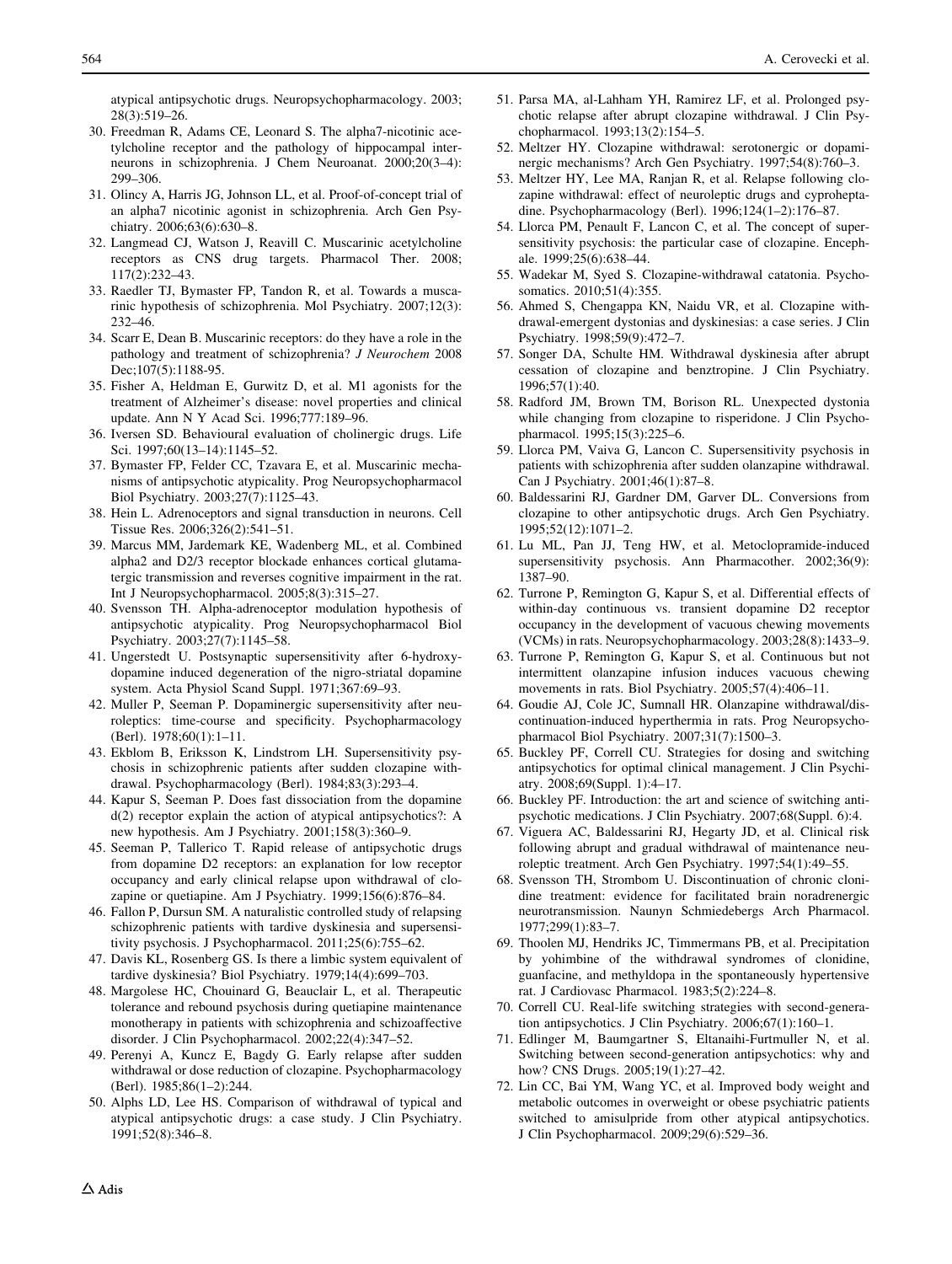- <span id="page-20-0"></span>73. Linden M, Scheel T, Eich FX. Improvement of patient compliance after switching from conventional neuroleptics to the atypical neuroleptic amisulpride. J Psychopharmacol. 2006; 20(6):815–23.
- 74. Byerly MJ, Marcus RN, Tran QV, et al. Effects of aripiprazole on prolactin levels in subjects with schizophrenia during crosstitration with risperidone or olanzapine: analysis of a randomized, open-label study. Schizophr Res. 2009;107(2–3):218–22.
- 75. Ganguli R, Brar JS, Garbut R, et al. Changes in weight and other metabolic indicators in persons with schizophrenia following a switch to aripiprazole. Clin Schizophr Relat Psychoses. 2011; 5(2):75–9.
- 76. Chen CY, Lin TY, Wang CC, et al. Improvement of serum prolactin and sexual function after switching to aripiprazole from risperidone in schizophrenia: a case series. Psychiatry Clin Neurosci. 2011;65(1):95–7.
- 77. Kim CY, Chung S, Lee JN, et al. A 12-week, naturalistic switch study of the efficacy and tolerability of aripiprazole in stable outpatients with schizophrenia or schizoaffective disorder. Int Clin Psychopharmacol. 2009;24(4):181–8.
- 78. Kim SH, Ivanova O, Abbasi FA, et al. Metabolic impact of switching antipsychotic therapy to aripiprazole after weight gain: a pilot study. J Clin Psychopharmacol. 2007;27(4):365–8.
- 79. Lee BH, Kim YK, Park SH. Using aripiprazole to resolve antipsychotic-induced symptomatic hyperprolactinemia: a pilot study. Prog Neuropsychopharmacol Biol Psychiatry. 2006;30(4): 714–7.
- 80. Lin HC, Chong MY, Lee Y, et al. Switching of antipsychotics to aripiprazole in the treatment of schizophrenia. Chang Gung Med J. 2009;32(4):409–16.
- 81. Lu ML, Shen WW, Chen CH. Time course of the changes in antipsychotic-induced hyperprolactinemia following the switch to aripiprazole. Prog Neuropsychopharmacol Biol Psychiatry. 2008;32(8):1978–81.
- 82. Mir A, Shivakumar K, Williamson RJ, et al. Change in sexual dysfunction with aripiprazole: a switching or add-on study. J Psychopharmacol. 2008;22(3):244–53.
- 83. Pae CU, Serretti A, Chiesa A, et al. Immediate versus gradual suspension of previous treatments during switch to aripiprazole: results of a randomized, open label study. Eur Neuropsychopharmacol. 2009;19(8):562–70.
- 84. Pae CU, Chiesa A, Mandelli L, et al. Predictors of early worsening after switch to aripiprazole: a randomized, controlled, open-label study. Clin Drug Investig. 2010;30(3):187–93.
- 85. Ryckmans V, Kahn JP, Modell S, et al. Switching to aripiprazole in outpatients with schizophrenia experiencing insufficient efficacy and/or safety/tolerability issues with risperidone: a randomized, multicentre, open-label study. Pharmacopsychiatry. 2009;42(3):114–21.
- 86. Sarin A, Nagpal J, Bohra NK, et al. Open labeled, randomized, switch-over study of two fixed doses (10/15 mg) of aripiprazole: to evaluate its safety and efficacy in the treatment of Indian patients of schizophrenia. Indian J Psychiatry. 2004;46(1): 64–71.
- 87. Spurling RD, Lamberti JS, Olsen D, et al. Changes in metabolic parameters with switching to aripiprazole from another secondgeneration antipsychotic: a retrospective chart review. J Clin Psychiatry. 2007;68(3):406–9.
- 88. Stroup TS, McEvoy JP, Ring KD, et al. A randomized trial examining the effectiveness of switching from olanzapine, quetiapine, or risperidone to aripiprazole to reduce metabolic risk: comparison of antipsychotics for metabolic problems (CAMP). Am J Psychiatry. 2011;168(9):947–56.
- 89. Takeuchi H, Suzuki T, Uchida H, et al. A randomized, openlabel comparison of 2 switching strategies to aripiprazole treatment in patients with schizophrenia: add-on, wait, and

tapering of previous antipsychotics versus add-on and simultaneous tapering. J Clin Psychopharmacol. 2008;28(5):540–3.

- 90. Kim SW, Shin IS, Kim JM, et al. Effects of switching to longacting injectable risperidone from oral atypical antipsychotics on cognitive function in patients with schizophrenia. Hum Psychopharmacol. 2009;24(7):565–73.
- 91. Hsu WY, Lee CI, Chiu NY, et al. Aripiprazole in treatmentrefractory schizophrenia. J Psychiatr Pract. 2009;15(3):221–6.
- 92. Hughes D, Morcos M. Use of aripiprazole in treatment resistant schizophrenia. J Psychopharmacol. 2008;22(8):927–8.
- 93. Kuloglu M, Ekinci O, Albayrak Y, et al. Benefits of switching women schizophrenic patients to aripiprazole: a case study and brief review of the literature. Arch Womens Ment Health. 2010;13(5):443–7.
- 94. Kim SW, Shin IS, Kim JM, et al. Effectiveness of switching to aripiprazole from atypical antipsychotics in patients with schizophrenia. Clin Neuropharmacol. 2009;32(5):243–9.
- 95. Mago R. Proposed strategies for successful clinical management with aripiprazole. Expert Opin Pharmacother. 2008;9(8):1279–90.
- 96. Burris KD, Molski TF, Xu C, et al. Aripiprazole, a novel antipsychotic, is a high-affinity partial agonist at human dopamine D2 receptors. J Pharmacol Exp Ther. 2002;302(1):381–9.
- 97. Schering-Plough Corporation. Saphris (Asenapine) sublingual tablets: US prescribing information. [http://www.spfiles.com/](http://www.spfiles.com/pisaphrisv1.pdf) [pisaphrisv1.pdf](http://www.spfiles.com/pisaphrisv1.pdf) (Accessed 2 Feb 2012).
- 98. Kane JM, Mackle M, Snow-Adami L, et al. A randomized placebo-controlled trial of asenapine for the prevention of relapse of schizophrenia after long-term treatment. J Clin Psychiatry. 2011;72(3):349–55.
- 99. Schoemaker J, Naber D, Vrijland P, et al. Long-term assessment of asenapine vs. olanzapine in patients with schizophrenia or schizoaffective disorder. Pharmacopsychiatry. 2010;43(4):138–46.
- 100. Buchanan RW, Panagides J, Zhao J, et al. Asenapine versus olanzapine in people with persistent negative symptoms of schizophrenia. J Clin Psychopharmacol. 2012;32(1):36–45.
- 101. Kane JM, Cohen M, Zhao J, et al. Efficacy and safety of asenapine in a placebo- and haloperidol-controlled trial in patients with acute exacerbation of schizophrenia. J Clin Psychopharmacol. 2010;30(2):106-15.
- 102. Potkin SG, Cohen M, Panagides J. Efficacy and tolerability of asenapine in acute schizophrenia: a placebo- and risperidonecontrolled trial. J Clin Psychiatry. 2007;68(10):1492–500.
- 103. Dubovsky SL, Frobose C, Phiri P, et al. Short-term safety and pharmacokinetic profile of asenapine in older patients with psychosis. Int J Geriatr Psychiatry. 2012;27(5):472–82.
- 104. Citrome L. Asenapine for schizophrenia and bipolar disorder: a review of the efficacy and safety profile for this newly approved sublingually absorbed second-generation antipsychotic. Int J Clin Pract. 2009;63(12):1762–84.
- 105. Kane JM, Lauriello J, Laska E, et al. Long-term efficacy and safety of iloperidone: results from 3 clinical trials for the treatment of schizophrenia. J Clin Psychopharmacol. 2008;28 Suppl. 1(2):S29–35.
- 106. Potkin SG, Litman RE, Torres R, et al. Efficacy of iloperidone in the treatment of schizophrenia: initial phase 3 studies. J Clin Psychopharmacol. 2008;28 Suppl. 1(2):S4–11.
- 107. Cutler AJ, Kalali AH, Weiden PJ, et al. Four-week, doubleblind, placebo- and ziprasidone-controlled trial of iloperidone in patients with acute exacerbations of schizophrenia. J Clin Psychopharmacol. 2008;28(2 Suppl. 1):S20–8.
- 108. Vanda Pharmaceuticals. Fanapt (iloperidone) tablets. [http://](http://www.pharma.us.novartis.com/product/pi/pdf/fanapt.pdf) [www.pharma.us.novartis.com/product/pi/pdf/fanapt.pdf](http://www.pharma.us.novartis.com/product/pi/pdf/fanapt.pdf) (Accessed 6 Feb 2012).
- 109. Weiden PJ, Cutler AJ, Polymeropoulos MH, et al. Safety profile of iloperidone: a pooled analysis of 6-week acute-phase pivotal trials. J Clin Psychopharmacol. 2008;28 Suppl. 1(2):S12–9.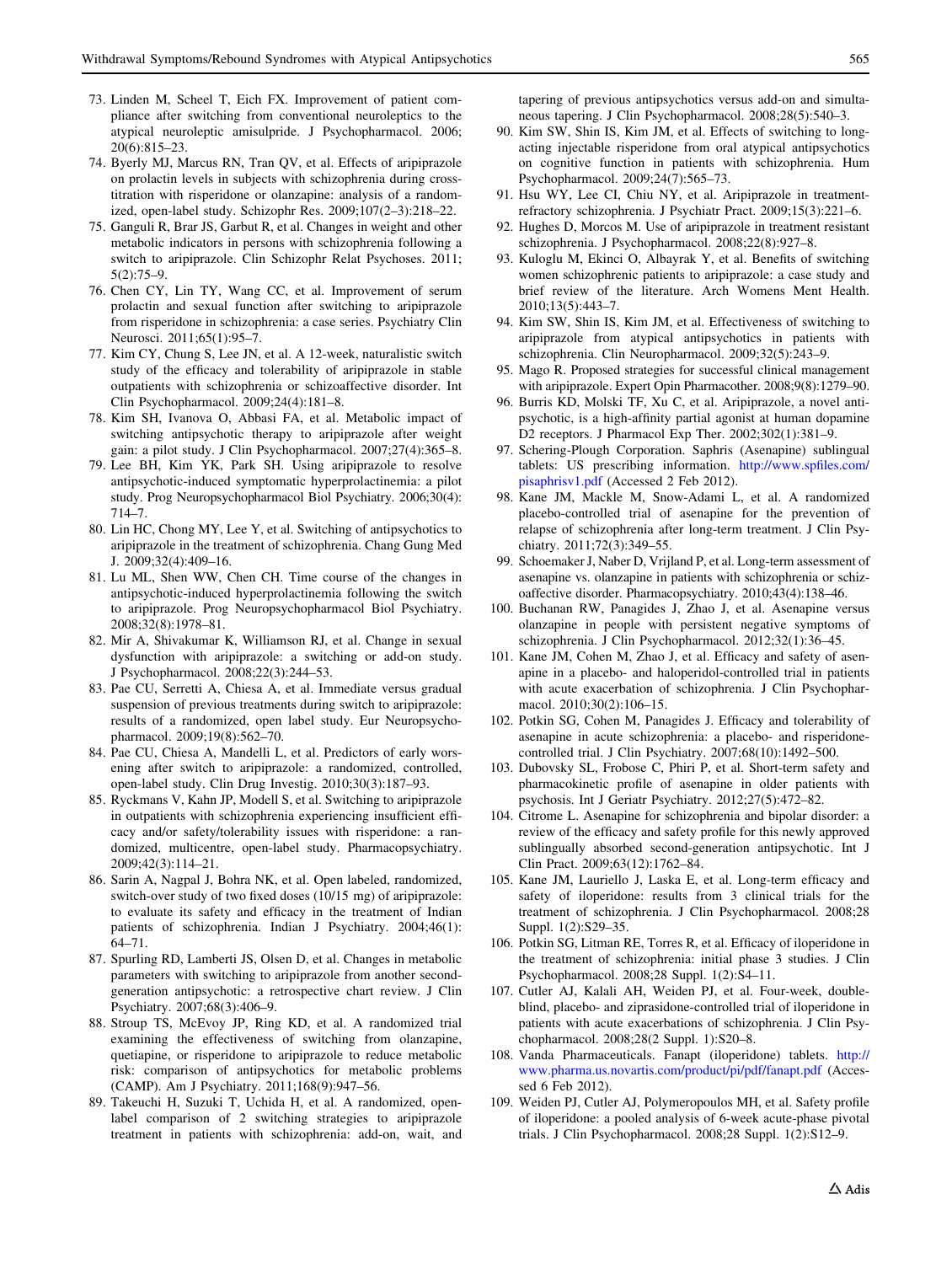- <span id="page-21-0"></span>110. Kalkman HO, Subramanian N, Hoyer D. Extended radioligand binding profile of iloperidone: a broad spectrum dopamine/serotonin/norepinephrine receptor antagonist for the management of psychotic disorders. Neuropsychopharmacology. 2001;25(6): 904–14.
- 111. Citrome L. Lurasidone for schizophrenia: a review of the efficacy and safety profile for this newly approved second-generation antipsychotic. Int J Clin Pract. 2011;65(2):189–210.
- 112. Sunovion. Latuda (lurasidone HCl) tablets: prescribing information. Available from URL: [http://www.latuda.com/Latuda](http://www.latuda.com/LatudaPrescribingInformation.pdf) [PrescribingInformation.pdf](http://www.latuda.com/LatudaPrescribingInformation.pdf) (Accessed 9 Feb 2012).
- 113. Nakamura M, Ogasa M, Guarino J, et al. Lurasidone in the treatment of acute schizophrenia: a double-blind, placebo-controlled trial. J Clin Psychiatry. 2009;70(6):829–36.
- 114. Cucchiaro J, Potkin SG, Ogasa M, et al. A double-blind comparison of the safety and efficacy of lurasidone and ziprasidone in clinically stable outpatients with schizophrenia or schizoaffective disorder. Schizophr Bull. 2009;35(Suppl. 1):342–3.
- 115. Potkin SG, Ogasa M, Cucchiaro J, Loebel A. Double-blind comparison of the safety and efficacy of lurasidone and ziprasidone in clinically stable outpatients with schizophrenia or schizoaffective disorder. Schizophr Res. 2011;132(2–3):101–7.
- 116. Meltzer HY, Cucchiaro J, Silva R, et al. Lurasidone in the treatment of schizophrenia: a randomized, double-blind, placebo- and olanzapine-controlled study. Am J Psychiatry. 2011;168(9):957–67.
- 117. Costa e Silva JA, Alvarez N, Mazzotti G, et al. Olanzapine as alternative therapy for patients with haloperidol-induced extrapyramidal symptoms: results of a multicenter, collaborative trial in Latin America. J Clin Psychopharmacol. 2001;21(4):375–81.
- 118. Dossenbach MR, Kratky P, Schneidman M, et al. Evidence for the effectiveness of olanzapine among patients nonresponsive and/or intolerant to risperidone. J Clin Psychiatry. 2001; 62(Suppl 2):28–34.
- 119. Dossenbach MRK, Beuzen JN, Avnon M, et al. The effectiveness of olanzapine in treatment-refractory schizophrenia when patients are nonresponsive to or unable to tolerate clozapine. Clin Ther. 2000;22(9):1021–34.
- 120. Faries DE, Ascher-Svanum H, Nyhuis AW, Kinon BJ. Switching from risperidone to olanzapine in a one-year, randomized, open-label effectiveness study of schizophrenia. Curr Med Res Opin. 2008;24(5):1399–405.
- 121. Godleski LS, Goldsmith LJ, Vieweg WV, Zettwoch NC, Stikovac DM, Lewis SJ. Switching from depot antipsychotic drugs to olanzapine in patients with chronic schizophrenia. J Clin Psychiatry. 2003;64(2):119–22.
- 122. Henderson DC, Nasrallah RA, Goff DC. Switching from clozapine to olanzapine in treatment-refractory schizophrenia: safety, clinical efficacy, and predictors of response. J Clin Psychiatry. 1998;59(11):585–8.
- 123. Lee CT, Conde BJ, Mazlan M, et al. Switching to olanzapine from previous antipsychotics: a regional collaborative multicenter trial assessing 2 switching techniques in Asia Pacific. J Clin Psychiatry. 2002;63(7):569–76.
- 124. Lindenmayer JP, Czobor P, Volavka J, et al. Olanzapine in refractory schizophrenia after failure of typical or atypical antipsychotic treatment: an open-label switch study. J Clin Psychiatry. 2002;63(10):931–5.
- 125. Kim KS, Pae CU, Chae JH, et al. Effects of olanzapine on prolactin levels of female patients with schizophrenia treated with risperidone. J Clin Psychiatry. 2002;63(5):408–13.
- 126. Kinon BJ, Basson BR, Gilmore JA, Malcolm S, Stauffer VL. Strategies for switching from conventional antipsychotic drugs or risperidone to olanzapine. J Clin Psychiatry. 2000;61(11): 833–40.
- 127. Kluge M, Wehmeier PM, Dittmann RW, et al. A simple switching strategy for inadequately treated patients with schizophrenia to olanzapine: changes in psychopathology and subjective well-being. Pharmacopsychiatry. 2005;38(1):6–12.
- 128. Labelle A, Bourget D, Boulay LJ, Ellis J, Tessier P. Switching outpatients with schizophrenia and related disorders on longacting injectable antipsychotics to olanzapine: an open-label naturalistic pilot study. J Clin Psychopharmacol. 2002;22(6): 545–53.
- 129. Lu Z, Hu J, Chen CK, et al. Effectiveness and safety of olanzapine in the treatment of schizophrenia among Asian patients switching from conventional antipsychotics. Prog Neuropsychopharmacol Biol Psychiatry. 2007;31(1):32–40.
- 130. Novick D, Haro JM, Suarez D, Marques-Teixeira J, Naber D. Clinical consequences of switching antipsychotic drugs in outpatients with schizophrenia: 36-month results from the European Schizophrenia Outpatient Health Outcomes study. Int Clin Psychopharmacol. 2008;23(4):203–8.
- 131. Ritchie CW, Chiu E, Harrigan S, et al. The impact upon extrapyramidal side effects, clinical symptoms and quality of life of a switch from conventional to atypical antipsychotics (risperidone or olanzapine) in elderly patients with schizophrenia. Int J Geriatr Psychiatry. 2003;18(5):432–40.
- 132. Takahashi H, Kamata M, Yoshida K, Ishigooka J, Higuchi H. Switching to olanzapine after unsuccessful treatment with risperidone during the first episode of schizophrenia: an open-label trial. J Clin Psychiatry. 2006;67(10):1577–82.
- 133. Littrell KH, Johnson CG, Hilligoss NM, Peabody CD, Littrell SH. Switching clozapine responders to olanzapine. J Clin Psychiatry. 2000;61(12):912-5.
- 134. Delassus-Guenault N, Jegouzo A, Odou P, et al. Clozapineolanzapine: a potentially dangerous switch: a report of two cases. J Clin Pharm Ther. 1999;24(3):191–5.
- 135. Gopal S, Vijapurkar U, Lim P, Morozova M, Eerdekens M, Hough D. A 52-week open-label study of the safety and tolerability of paliperidone palmitate in patients with schizophrenia. J Psychopharmacol. 2011;25(5):685–97.
- 136. Hough D, Gopal S, Vijapurkar U, Lim P, Morozova M, Eerdekens M. Paliperidone palmitate maintenance treatment in delaying the time-to-relapse in patients with schizophrenia: a randomized, double-blind, placebo-controlled study. Schizophr Res. 2010;116(2–3):107–17.
- 137. Kramer M, Litman R, Hough D, et al. Paliperidone palmitate, a potential long-acting treatment for patients with schizophrenia. Results of a randomized, double-blind, placebo-controlled efficacy and safety study. Int J Neuropsychopharmacol. 2010;13(5): 635–47.
- 138. Janssen Pharmaceuticals Inc. InvegaSustenna (paliperidone palmitate) Extended-release injectable suspension for intramuscular use. [http://www.invegasustenna.com/important](http://www.invegasustenna.com/important-product-information)[product-information](http://www.invegasustenna.com/important-product-information) (Accessed 2 Oct 2012).
- 139. Hoy SM, Scott LJ, Keating GM. Intramuscular paliperidone palmitate. CNS Drugs. 2010;24(3):227–44.
- 140. Nasrallah HA, Gopal S, Gassmann-Mayer C, et al. A controlled, evidence-based trial of paliperidone palmitate, a long-acting injectable antipsychotic, in schizophrenia. Neuropsychopharmacology. 2010;35(10):2072–82.
- 141. Johnson & Johnson Pharmaceutical Research & Development L.L.C. Efficacy and safety of a long acting anti-psychotic versus placebo inpatients with schizophrenia. [http://download.veritas](http://download.veritasmedicine.com/PDF/CR003562_CSR.pdf) [medicine.com/PDF/CR003562\\_CSR.pdf](http://download.veritasmedicine.com/PDF/CR003562_CSR.pdf) (Accessed 2 Oct 2012).
- 142. Gopal S, Gassmann-Mayer C, Palumbo J, Samtani MN, Shiwach R, Alphs L. Practical guidance for dosing and switching paliperidone palmitate treatment in patients with schizophrenia. Curr Med Res Opin. 2010;26(2):377–87.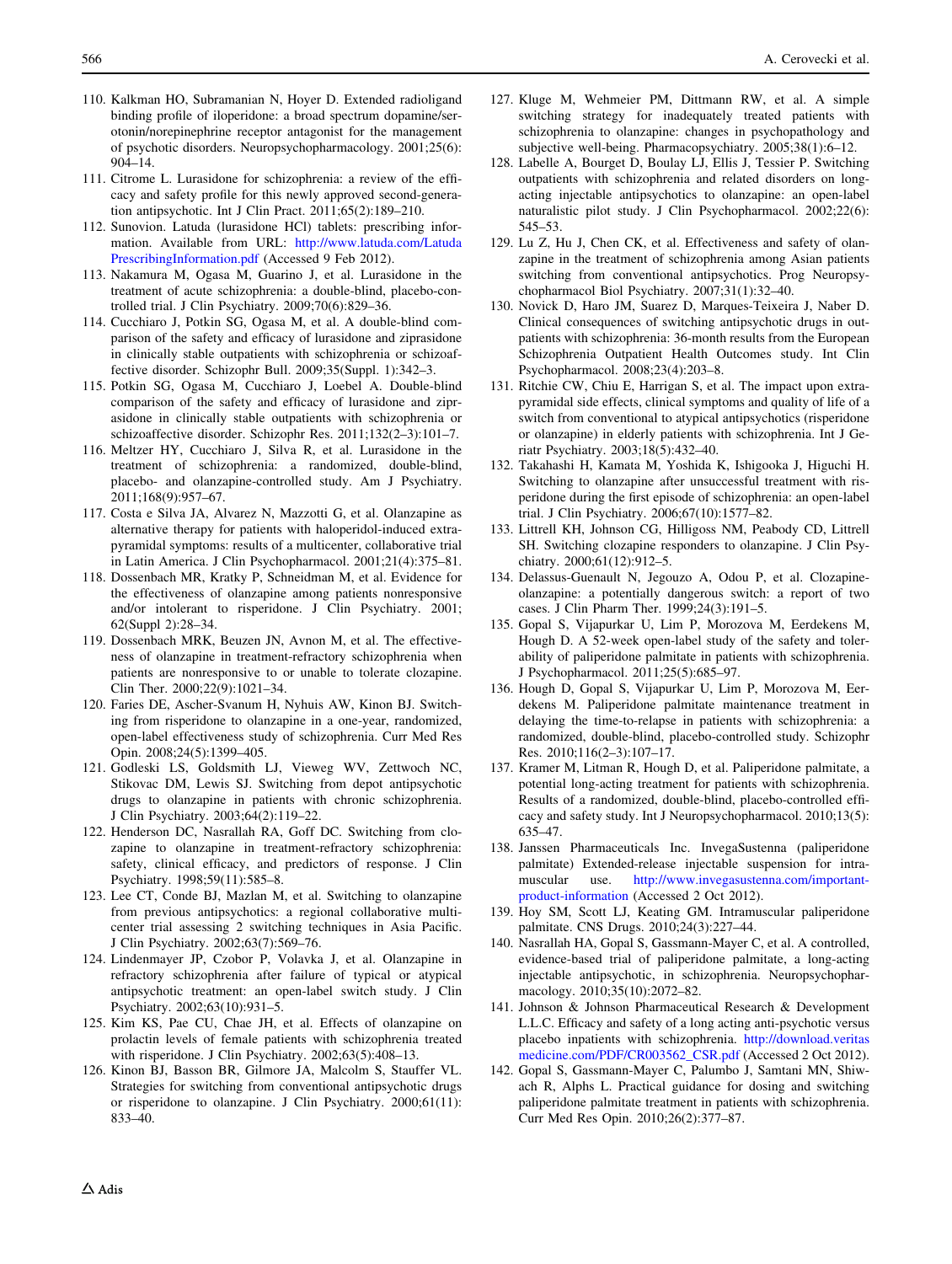- <span id="page-22-0"></span>143. Samtani MN, Gopal S, Gassmann-Mayer C, Alphs L, Palumbo JM. Dosing and switching strategies for paliperidone palmitate: based on population pharmacokinetic modelling and clinical trial data. CNS Drugs. 2011;25(10):829–45.
- 144. Janssen Pharmaceuticals. INVEGA SUSTENNA (paliperidone palmitate) Extended-Release Injectable Suspension for intramuscular use. Available from URL: [http://www.invegasustenna.](http://www.invegasustenna.com/important-product-information) [com/important-product-information](http://www.invegasustenna.com/important-product-information) (Accessed 5 May 2012).
- 145. Lai CH. Improvement of oral dyskinesia after switching from aripiprazole to paliperidone: a case report. J Neuropsychiatry Clin Neurosci. 2011;23(3):E18.
- 146. Teng PR, Lane HY. Emergence of neuroleptic malignant syndrome while switching between risperidone and paliperidone. J Neuropsychiatry Clin Neurosci. 2011;23(4):E16–7.
- 147. Cortese L, Caligiuri MP, Williams R, et al. Reduction in neuroleptic-induced movement disorders after a switch to quetiapine in patients with schizophrenia. J Clin Psychopharmacol. 2008;28(1):69–73.
- 148. Gupta S, Masand PS, Virk S, et al. Weight decline in patients switching from olanzapine to quetiapine. Schizophr Res. 2004;70(1):57–62.
- 149. Larmo I, De Nayer A, Windhager E et al. Efficacy and tolerability of quetiapine in patients with schizophrenia who switched from haloperidol, olanzapine or risperidone. Hum Psychopharmacol. 2005;20(8):573–81.
- 150. Nakajima M, Terao T, Iwata N, Nakamura J. Switching female schizophrenic patients to quetiapine from conventional antipsychotic drugs: effects on hyperprolactinemia. Pharmacopsychiatry. 2005;38(1):17–9.
- 151. Ganesan S, Agambaram V, Randeree F, Eggens I, Huizar K, Meulien D. Switching from other antipsychotics to once-daily extended release quetiapine fumarate in patients with schizophrenia. Curr Med Res Opin. 2008;24(1):21–32.
- 152. Moller HJ, Johnson S, Mateva T, et al. Evaluation of the feasibility of switching from immediate release quetiapine to extended release quetiapine fumarate in stable outpatients with schizophrenia. Int Clin Psychopharmacol. 2008;23(2):95–105.
- 153. Ganguli R, Brar JS, Mahmoud R, Berry SA, Pandina GJ. Assessment of strategies for switching patients from olanzapine to risperidone: a randomized, open-label, rater-blinded study. BMC Med. 2008;6:17.
- 154. Still DJ, Dorson PG, Crismon ML, Pousson C. Effects of switching inpatients with treatment-resistant schizophrenia from clozapine to risperidone. Psychiatr Serv. 1996;47(12):1382–4.
- 155. Kirov GK, Murray RM, Seth RV, Feeney S. Observations on switching patients with schizophrenia to risperidone treatment. Risperidone Switching Study Group. Acta Psychiatr Scand. 1997;95(5):439–43.
- 156. Malla AK, Norman RM, Kotteda V, Zirul S. Switching from therapy with typical antipsychotic agents to risperidone: longterm impact on patient outcome. Clin Ther. 1999;21(5):806–17.
- 157. Meyer JM, Pandina G, Bossie CA, Turkoz I, Greenspan A. Effects of switching from olanzapine to risperidone on the prevalence of the metabolic syndrome in overweight or obese patients with schizophrenia or schizoaffective disorder: analysis of a multicenter, rater-blinded, open-label study. Clin Ther. 2005;27(12):1930–41.
- 158. Nakanishi S, Kunugi H, Murray RM, Nojima S, Ogawa T, Takahashi T. Effects of switching from conventional antipsychotics to risperidone in Japanese patients with chronic schizophrenia. Psychiatry Clin Neurosci. 2006;60(6):751–7.
- 159. van Os J, Bossie CA, Lasser RA. Improvements in stable patients with psychotic disorders switched from oral conventional antipsychotics therapy to long-acting risperidone. Int Clin Psychopharmacol. 2004;19(4):229–32.
- 160. Mahmoud RA, Engelhart LM, Janagap CC, Oster G, Ollendorf D. Risperidone versus conventional antipsychotics for schizophrenia and schizoaffective disorder: symptoms, quality of life and resource use under customary clinical care. Clin Drug Investig. 2004;24(5):275–86.
- 161. Hawley C, Turner M, Latif MA, Curtis V, Saleem PT, Wilton K. Switching stable patients with schizophrenia from depot and oral antipsychotics to long-acting injectable risperidone: reasons for switching and safety. Hum Psychopharmacol. 2010;25(1): 37–46.
- 162. Marinis TD, Saleem PT, Glue P, et al. Switching to long-acting injectable risperidone is beneficial with regard to clinical outcomes, regardless of previous conventional medication in patients with schizophrenia. Pharmacopsychiatry. 2007;40(6):257–63.
- 163. Muscatello MR, Bruno A, Pandolfo G, Mico U, Settineri S, Zoccali R. Emerging treatments in the management of schizophrenia: focus on sertindole. Drug Des Devel Ther. 2010;4: 187–201.
- 164. de Hert M, Mittoux A, He Y, Peuskens J. Metabolic parameters in the short- and long-term treatment of schizophrenia with sertindole or risperidone. Eur Arch Psychiatry Clin Neurosci. 2011;261(4):231–9.
- 165. Berecz R, Glaub T, Kellermann M, de la Rubia A, Llerena A, Degrell I. Clozapine withdrawal symptoms after change to sertindole in a schizophrenic patient. Pharmacopsychiatry. 2000; 33(1):42–4.
- 166. Hanisch F, Friedemann J, Pillmann F. Combined treatment with quetiapine and sertindole in therapy refractory insomnia after clozapine discontinuation. J Psychopharmacol. 2010;24(11): 1725–6.
- 167. Perquin LN. Treatment with the new antipsychotic sertindole for late-occurring undesirable movement effects. Int Clin Psychopharmacol. 2005;20(6):335–8.
- 168. Thomas SH, Drici MD, Hall GC, et al. Safety of sertindole versus risperidone in schizophrenia: principal results of the sertindole cohort prospective study (SCoP). Acta Psychiatr Scand. 2010;122(5):345-55.
- 169. Alptekin K, Hafez J, Brook S, et al. Efficacy and tolerability of switching to ziprasidone from olanzapine, risperidone or haloperidol: an international, multicenter study. Int Clin Psychopharmacol. 2009;24(5):229–38.
- 170. Harvey PD, Meltzer H, Simpson GM, et al. Improvement in cognitive function following a switch to ziprasidone from conventional antipsychotics, olanzapine, or risperidone in outpatients with schizophrenia. Schizophr Res. 2004;66(2–3):101–13.
- 171. Karayal ON, Glue P, Bachinsky M, et al. Switching from quetiapine to ziprasidone: a sixteen-week, open-label, multicenter study evaluating the effectiveness and safety of ziprasidone in outpatient subjects with schizophrenia or schizoaffective disorder. J Psychiatr Pract. 2011;17(2):100–9.
- 172. Weiden PJ, Daniel DG, Simpson G, Romano SJ. Improvement in indices of health status in outpatients with schizophrenia switched to ziprasidone. J Clin Psychopharmacol. 2003;23(6): 595–600.
- 173. Kim SW, Shin IS, Kim JM, Bae KY, Yang SJ, Yoon JS. Effectiveness of switching from aripiprazole to ziprasidone in patients with schizophrenia. Clin Neuropharmacol. 2010;33(3): 121–5.
- 174. Montes JM, Rodriguez JL, Balbo E, et al. Improvement in antipsychotic-related metabolic disturbances in patients with schizophrenia switched to ziprasidone. Prog Neuropsychopharmacol Biol Psychiatry. 2007;31(2):383–8.
- 175. Rossi A, Vita A, Tiradritti P, Romeo F. Assessment of clinical and metabolic status, and subjective well-being, in schizophrenic patients switched from typical and atypical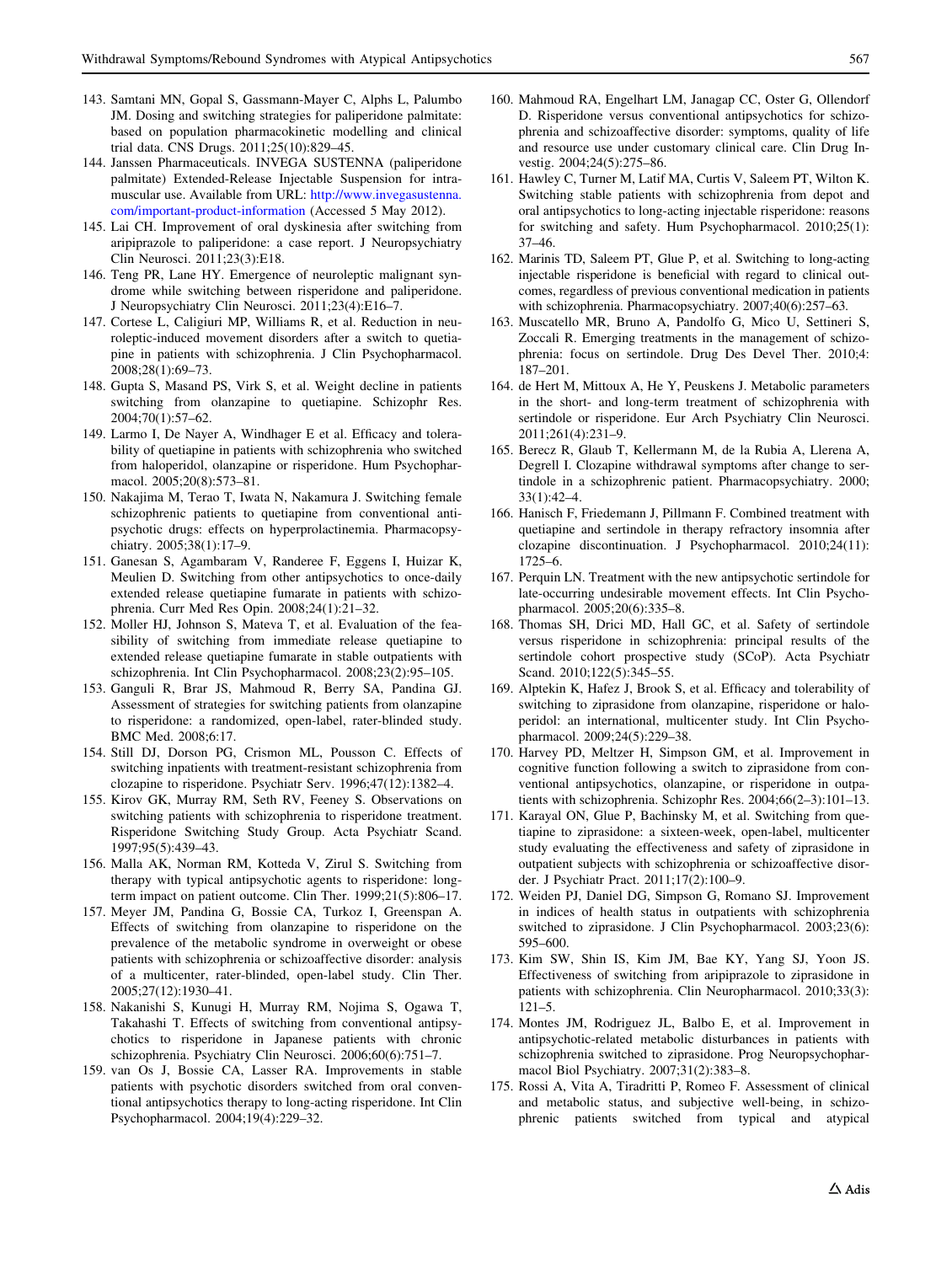<span id="page-23-0"></span>antipsychotics to ziprasidone. Int Clin Psychopharmacol. 2008;23(4):216–22.

- 176. Stip E, Zhornitsky S, Potvin S, Tourjman V. Switching from conventional antipsychotics to ziprasidone: a randomized, openlabel comparison of regimen strategies. Prog Neuropsychopharmacol Biol Psychiatry. 2010;34(6):997–1000.
- 177. Weiden PJ, Simpson GM, Potkin SG, O'Sullivan RL. Effectiveness of switching to ziprasidone for stable but symptomatic outpatients with schizophrenia. J Clin Psychiatry. 2003;64(5): 580–8.
- 178. Rossi A, Canas F, Fagiolini A, et al. Switching among antipsychotics in everyday clinical practice: focus on ziprasidone. Postgrad Med. 2011;123(1):135–59.
- 179. Essock SM, Covell NH, Davis SM, Stroup TS, Rosenheck RA, Lieberman JA. Effectiveness of switching antipsychotic medications. Am J Psychiatry. 2006;163(12):2090–5.
- 180. Faries DE, Ascher-Svanum H, Nyhuis AW, Kinon BJ. Clinical and economic ramifications of switching antipsychotics in the treatment of schizophrenia. BMC Psychiatry. 2009;9:54.
- 181. Rosenheck RA, Davis S, Covell N, et al. Does switching to a new antipsychotic improve outcomes? Data from the CATIE trial. Schizophr Res. 2009;107(1):22–9.
- 182. Miller CH, Hummer M, Oberbauer H, Kurzthaler I, DeCol C, Fleischhacker WW. Risk factors for the development of neuroleptic induced akathisia. Eur Neuropsychopharmacol. 1997;7(1): 51–5.
- 183. Haddad PM, Das A, Keyhani S, Chaudhry IB. Antipsychotic drugs and extrapyramidal side effects in first episode psychosis: a systematic review of head-head comparisons. J Psychopharmacol. 2012;26(5 Suppl):15–26.
- 184. Stubner S, Rustenbeck E, Grohmann R, et al. Severe and uncommon involuntary movement disorders due to psychotropic drugs. Pharmacopsychiatry. 2004;37(Suppl 1):S54–64.
- 185. Burns T, Chabannes JP, Demyttenaere K. Switching antipsychotic medications: general recommendations and switching to amisulpride. Curr Med Res Opin. 2002;18(4):201–8.
- 186. Conley RR, Kelly DL. Drug-drug interactions associated with second-generation antipsychotics: considerations for clinicians and patients. Psychopharmacol Bull. 2007;40(1):77–97.
- 187. de Leon J, Santoro V, D'Arrigo C, Spina E. Interactions between antiepileptics and second-generation antipsychotics. Expert Opin Drug Metab Toxicol. 2012;8(3):311–34.
- 188. Urichuk L, Prior TI, Dursun S, Baker G. Metabolism of atypical antipsychotics: involvement of cytochrome p450 enzymes and relevance for drug-drug interactions. Curr Drug Metab. 2008;9(5):410–8.
- 189. Mori K, Nagao M, Yamashita H, Morinobu S, Yamawaki S. Effect of switching to atypical antipsychotics on memory in patients with chronic schizophrenia. Prog Neuropsychopharmacol Biol Psychiatry. 2004;28(4):659–65.
- 190. Davis JM, Leucht S. Commentary on strategies for switching antipsychotics. BMC Med. 2008;6:18.
- 191. Kane JM, Leucht S, Carpenter D, Docherty JP. The expert consensus guideline series. Optimizing pharmacologic treatment of psychotic disorders: introduction: methods, commentary, and summary. J Clin Psychiatry. 2003;64(Suppl 12):5–19.
- 192. Edlinger M, Wolfgang FW. Review: no evidence to support gradual over abrupt switching of antipsychotics. Evid Based Ment Health. 2006;9(1):10.
- 193. Remington G, Chue P, Stip E, Kopala L, Girard T, Christensen B. The crossover approach to switching antipsychotics: what is the evidence? Schizophr Res. 2005;76(2–3):267–72.
- 194. Miodownik C, Lerner V, Kibari A, Toder D, Cohen H. The effect of sudden clozapine discontinuation on management of schizophrenic patients: A retrospective controlled study. J Clin Psychiatry. 2006;67(8):1204–8.
- 195. Scheifler PL, Weiden PJ. Beyond psychopharmacology. Psychosocial strategies for getting the best results when switching antipsychotic medications. Postgrad Med. 2006;Spec No: 45–53.
- 196. Abbas AI, Hedlund PB, Huang XP, Tran TB, Meltzer HY, Roth BL. Amisulpride is a potent 5-HT7 antagonist: relevance for antidepressant actions in vivo. Psychopharmacology (Berl). 2009;205(1):119–28.
- 197. Keck PE Jr, McElroy SL. Aripiprazole: a partial dopamine D2 receptor agonist antipsychotic. Expert Opin Investig Drugs. 2003;12(4):655–62.
- 198. Shahid M, Walker GB, Zorn SH, Wong EH. Asenapine: a novel psychopharmacologic agent with a unique human receptor signature. J Psychopharmacol. 2009;23(1):65–73.
- 199. Bymaster FP, Calligaro DO, Falcone JF, et al. Radioreceptor binding profile of the atypical antipsychotic olanzapine. Neuropsychopharmacology. 1996;14(2):87–96.
- 200. Citrome L. Iloperidone: chemistry, pharmacodynamics, pharmacokinetics and metabolism, clinical efficacy, safety and tolerability, regulatory affairs, and an opinion. Expert Opin Drug Metab Toxicol. 2010;6(12):1551–64.
- 201. Leysen JE, Janssen PM, Megens AA, Schotte A. Risperidone: a novel antipsychotic with balanced serotonin-dopamine antagonism, receptor occupancy profile, and pharmacologic activity. J Clin Psychiatry. 1994;55(Suppl):5–12.
- 202. Arnt J, Skarsfeldt T. Do novel antipsychotics have similar pharmacological characteristics? A review of the evidence. Neuropsychopharmacology. 1998;18(2):63–101.
- 203. Ishibashi T, Horisawa T, Tokuda K, et al. Pharmacological profile of lurasidone, a novel antipsychotic agent with potent 5-hydroxytryptamine 7 (5-HT7) and 5-HT1A receptor activity. J Pharmacol Exp Ther. 2010;334(1):171–81.
- 204. Bishara D, Taylor D. Upcoming agents for the treatment of schizophrenia: mechanism of action, efficacy and tolerability. Drugs. 2008;68(16):2269–92.
- 205. Balle T, Perregaard J, Ramirez MT, et al. Synthesis and structure-affinity relationship investigations of 5-heteroaryl-substituted analogues of the antipsychotic sertindole. A new class of highly selective alpha(1) adrenoceptor antagonists. J Med Chem. 2003;46(2):265–83.
- 206. Seeger TF, Seymour PA, Schmidt AW, et al. Ziprasidone (CP-88,059): a new antipsychotic with combined dopamine and serotonin receptor antagonist activity. J Pharmacol Exp Ther. 1995;275(1):101–13.
- 207. Kongsamut S, Roehr JE, Cai J, et al. Iloperidone binding to human and rat dopamine and 5-HT receptors. Eur J Pharmacol. 1996;317(2–3):417–23.
- 208. Meyer JM, Loebel AD, Schweizer E. Lurasidone: a new drug in development for schizophrenia. Expert Opin Investig Drugs. 2009;18(11):1715–26.
- 209. Richelson E, Souder T. Binding of antipsychotic drugs to human brain receptors focus on newer generation compounds. Life Sci. 2000;68(1):29–39.
- 210. Mork A, Witten LM, Arnt J. Effect of sertindole on extracellular dopamine, acetylcholine, and glutamate in the medial prefrontal cortex of conscious rats: a comparison with risperidone and exploration of mechanisms involved. Psychopharmacology (Berl). 2009;206(1):39–49.
- 211. Knight JA, Smith C, Toohey N, Klein MT, Teitler M. Pharmacological analysis of the novel, rapid, and potent inactivation of the human 5-hydroxytryptamine7 receptor by risperidone, 9-OH-risperidone, and other inactivating antagonists. Mol Pharmacol. 2009;75(2):374–80.
- 212. Subramanian N, Kalkman HO. Receptor profile of P88–8991 and P95–12113, metabolites of the novel antipsychotic iloperidone. Prog Neuropsychopharmacol Biol Psychiatry. 2002;26(3): 553–60.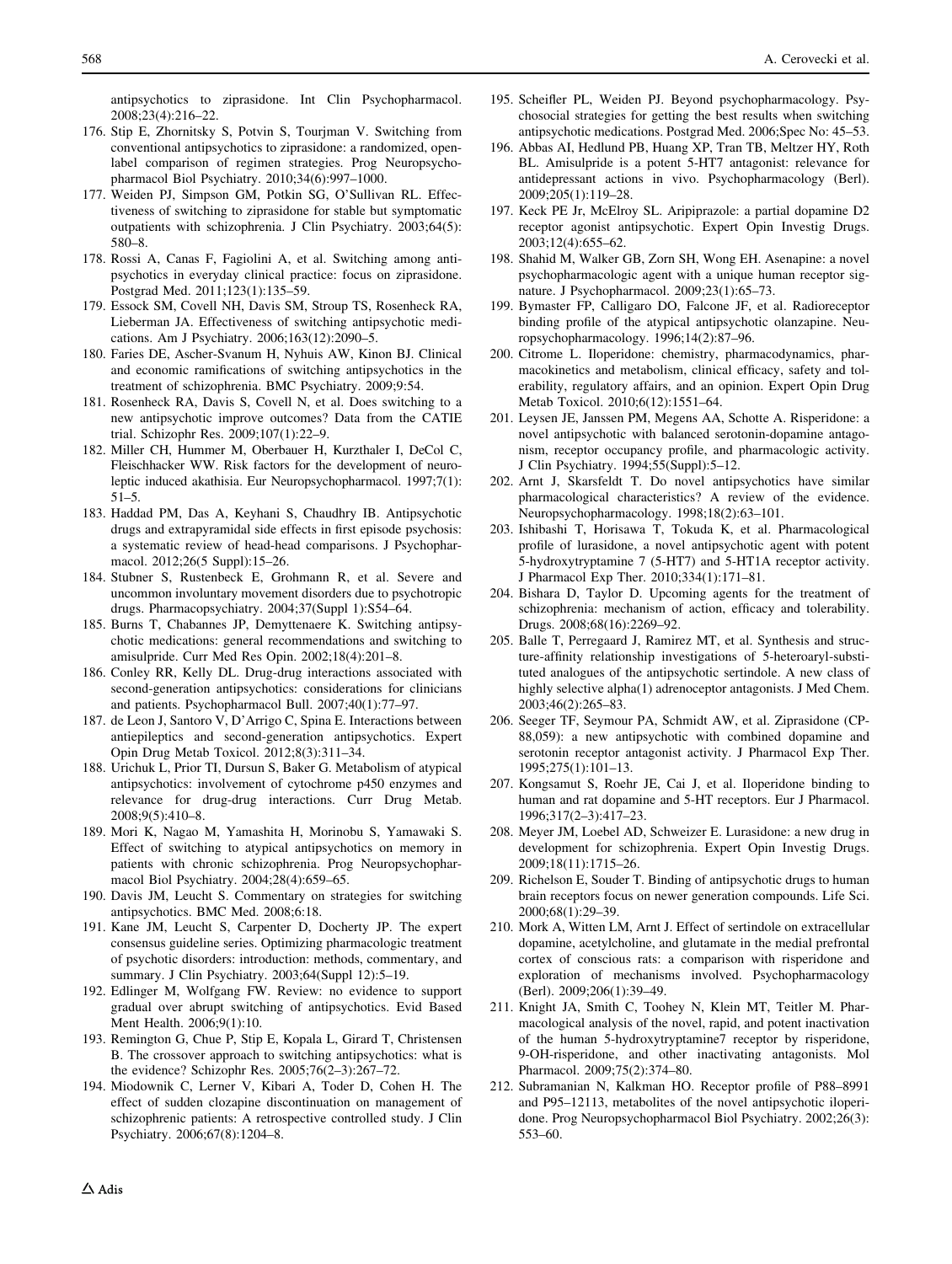- <span id="page-24-0"></span>213. Schotte A, Janssen PF, Gommeren W, et al. Risperidone compared with new and reference antipsychotic drugs: in vitro and in vivo receptor binding. Psychopharmacology (Berl). 1996; 124(1–2):57–73.
- 214. Kalkman HO, Feuerbach D, Lotscher E, Schoeffter P. Functional characterization of the novel antipsychotic iloperidone at human D2, D3, alpha 2C, 5-HT6, and 5-HT1A receptors. Life Sci. 2003;73(9):1151–9.
- 215. Cosi C, Koek W. Agonist, antagonist, and inverse agonist properties of antipsychotics at human recombinant 5-HT(1A) receptors expressed in HeLa cells. Eur J Pharmacol. 2001;433(1):55–62.
- 216. Herrick-Davis K, Grinde E, Teitler M. Inverse agonist activity of atypical antipsychotic drugs at human 5-hydroxytryptamine2C receptors. J Pharmacol Exp Ther. 2000;295(1):226–32.
- 217. Zahrt J, Taylor JR, Mathew RG, Arnsten AF. Supranormal stimulation of D1 dopamine receptors in the rodent prefrontal cortex impairs spatial working memory performance. J Neurosci. 1997;17(21):8528–35.
- 218. Granon S, Passetti F, Thomas KL, Dalley JW, Everitt BJ, Robbins TW. Enhanced and impaired attentional performance after infusion of D1 dopaminergic receptor agents into rat prefrontal cortex. J Neurosci. 2000;20(3):1208–15.
- 219. Mattay VS, Goldberg TE, Fera F, et al. Catechol O-methyltransferase val158-met genotype and individual variation in the brain response to amphetamine. Proc Natl Acad Sci USA. 2003;100(10):6186–91.
- 220. Xu TX, Sotnikova TD, Liang C, et al. Hyperdopaminergic tone erodes prefrontal long-term potential via a D2 receptor-operated protein phosphatase gate. J Neurosci. 2009;29(45):14086–99.
- 221. Tarsy D, Baldessarini RJ. Epidemiology of tardive dyskinesia: is risk declining with modern antipsychotics? Mov Disord. 2006;21(5):589–98.
- 222. Joseph JD, Wang YM, Miles PR, et al. Dopamine autoreceptor regulation of release and uptake in mouse brain slices in the absence of D(3) receptors. Neuroscience. 2002;112(1):39–49.
- 223. De Mei C, Ramos M, Iitaka C, Borrelli E. Getting specialized: presynaptic and postsynaptic dopamine D2 receptors. Curr Opin Pharmacol. 2009;9(1):53–8.
- 224. Rondou P, Haegeman G, Van CK. The dopamine D4 receptor: biochemical and signalling properties. Cell Mol Life Sci. 2010;67(12):1971–86.
- 225. Meador-Woodruff JH, Grandy DK, Van Tol HH, et al. Dopamine receptor gene expression in the human medial temporal lobe. Neuropsychopharmacology. 1994;10(4):239–48.
- 226. Wong AH, Van Tol HH. The dopamine D4 receptors and mechanisms of antipsychotic atypicality. Prog Neuropsychopharmacol Biol Psychiatry. 2003;27(7):1091–9.
- 227. Wilson JM, Sanyal S, Van Tol HH. Dopamine D2 and D4 receptor ligands: relation to antipsychotic action. Eur J Pharmacol. 1998;351(3):273–86.
- 228. Pucadyil TJ, Kalipatnapu S, Chattopadhyay A. The serotonin1A receptor: a representative member of the serotonin receptor family. Cell Mol Neurobiol. 2005;25(3–4):553–80.
- 229. Luna-Munguia H, Manuel-Apolinar L, Rocha L, Meneses A. 5-HT1A receptor expression during memory formation. Psychopharmacology (Berl). 2005;181(2):309–18.
- 230. Kusserow H, Davies B, Hortnagl H, et al. Reduced anxietyrelated behaviour in transgenic mice overexpressing serotonin 1A receptors. Brain Res Mol Brain Res. 2004;129(1–2):104–16.
- 231. Meltzer HY, Sumiyoshi T. Does stimulation of 5-HT(1A) receptors improve cognition in schizophrenia? Behav Brain Res. 2008;195(1):98–102.
- 232. Sumiyoshi T, Park S, Jayathilake K, Roy A, Ertugrul A, Meltzer HY. Effect of buspirone, a serotonin1A partial agonist, on

cognitive function in schizophrenia: a randomized, double-blind, placebo-controlled study. Schizophr Res. 2007;95(1–3):158–68.

- 233. Sumiyoshi T, Meltzer HY. Serotonin 1A receptors in memory function. Am J Psychiatry. 2004;161(8):1505–6.
- 234. Ohno Y. Therapeutic role of 5-HT1A receptors in the treatment of schizophrenia and Parkinson's disease. CNS Neurosci Ther. 2011;17(1):58–65.
- 235. Neal-Beliveau BS, Joyce JN, Lucki I. Serotonergic involvement in haloperidol-induced catalepsy. J Pharmacol Exp Ther. 1993;265(1):207–17.
- 236. Prinssen EP, Colpaert FC, Koek W. 5-HT1A receptor activation and anti-cataleptic effects: high-efficacy agonists maximally inhibit haloperidol-induced catalepsy. Eur J Pharmacol. 2002;453(2–3):217–21.
- 237. Prinssen EP, Koek W, Colpaert FC, Kleven MS. Repeated treatment with 8-OH-DPAT induces tolerance to its ability to produce the 5-HT1A behavioural syndrome, but not to its ability to attenuate haloperidol-induced catalepsy. Behav Pharmacol. 2000;11(3–4):299–305.
- 238. Shimizu S, Tatara A, Imaki J, Ohno Y. Role of cortical and striatal 5-HT1A receptors in alleviating antipsychotic-induced extrapyramidal disorders. Prog Neuropsychopharmacol Biol Psychiatry. 2010;34(6):877–81.
- 239. Ohno Y, Shimizu S, Imaki J. Effects of tandospirone, a 5-HT1A agonistic anxiolytic agent, on haloperidol-induced catalepsy and forebrain Fos expression in mice. J Pharmacol Sci. 2009; 109(4):593–9.
- 240. Ohno Y, Shimizu S, Imaki J, et al. Anticataleptic 8-OH-DPAT preferentially counteracts with haloperidol-induced Fos expression in the dorsolateral striatum and the core region of the nucleus accumbens. Neuropharmacology. 2008;55(5):717–23.
- 241. Ohno Y, Shimizu S, Imaki J, et al. Evaluation of the antibradykinetic actions of 5-HT1A agonists using the mouse pole test. Prog Neuropsychopharmacol Biol Psychiatry. 2008;32(5): 1302–7.
- 242. Navailles S, De Deurwaerdère P. Presynaptic control of serotonin on striatal dopamine function. Psychopharmacology (Berl). 2011;213(2–3):213–42.
- 243. Meltzer HY, Li Z, Kaneda Y, Ichikawa J. Serotonin receptors: their key role in drugs to treat schizophrenia. Prog Neuropsychopharmacol Biol Psychiatry. 2003;27(7):1159–72.
- 244. Remington G, Kapur S. D2 and 5-HT2 receptor effects of antipsychotics: bridging basic and clinical findings using PET. J Clin Psychiatry. 1999;60(Suppl 10):15–9.
- 245. Kapur S, Remington G. Serotonin-dopamine interaction and its relevance to schizophrenia. Am J Psychiatry. 1996;153(4): 466–76.
- 246. Horacek J, Bubenikova-Valesova V, Kopecek M, et al. Mechanism of action of atypical antipsychotic drugs and the neurobiology of schizophrenia. CNS Drugs. 2006;20(5):389–409.
- 247. Meltzer HY, Huang M. In vivo actions of atypical antipsychotic drug on serotonergic and dopaminergic systems. Prog Brain Res. 2008;172:177–97.
- 248. Creed-Carson M, Oraha A, Nobrega JN. Effects of 5-HT(2A) and 5-HT(2C) receptor antagonists on acute and chronic dyskinetic effects induced by haloperidol in rats. Behav Brain Res. 2011;219(2):273–9.
- 249. Codony X, Vela JM, Ramirez MJ. 5-HT(6) receptor and cognition. Curr Opin Pharmacol. 2011;11(1):94–100.
- 250. Marazziti D, Baroni S, Dell'Osso MC, Bordi F, Borsini F. Serotonin receptors of type 6 (5-HT6): what can we expect from them? Curr Med Chem. 2011;18(18):2783–90.
- 251. Hedlund PB. The 5-HT7 receptor and disorders of the nervous system: an overview. Psychopharmacology (Berl). 2009;206(3): 345–54.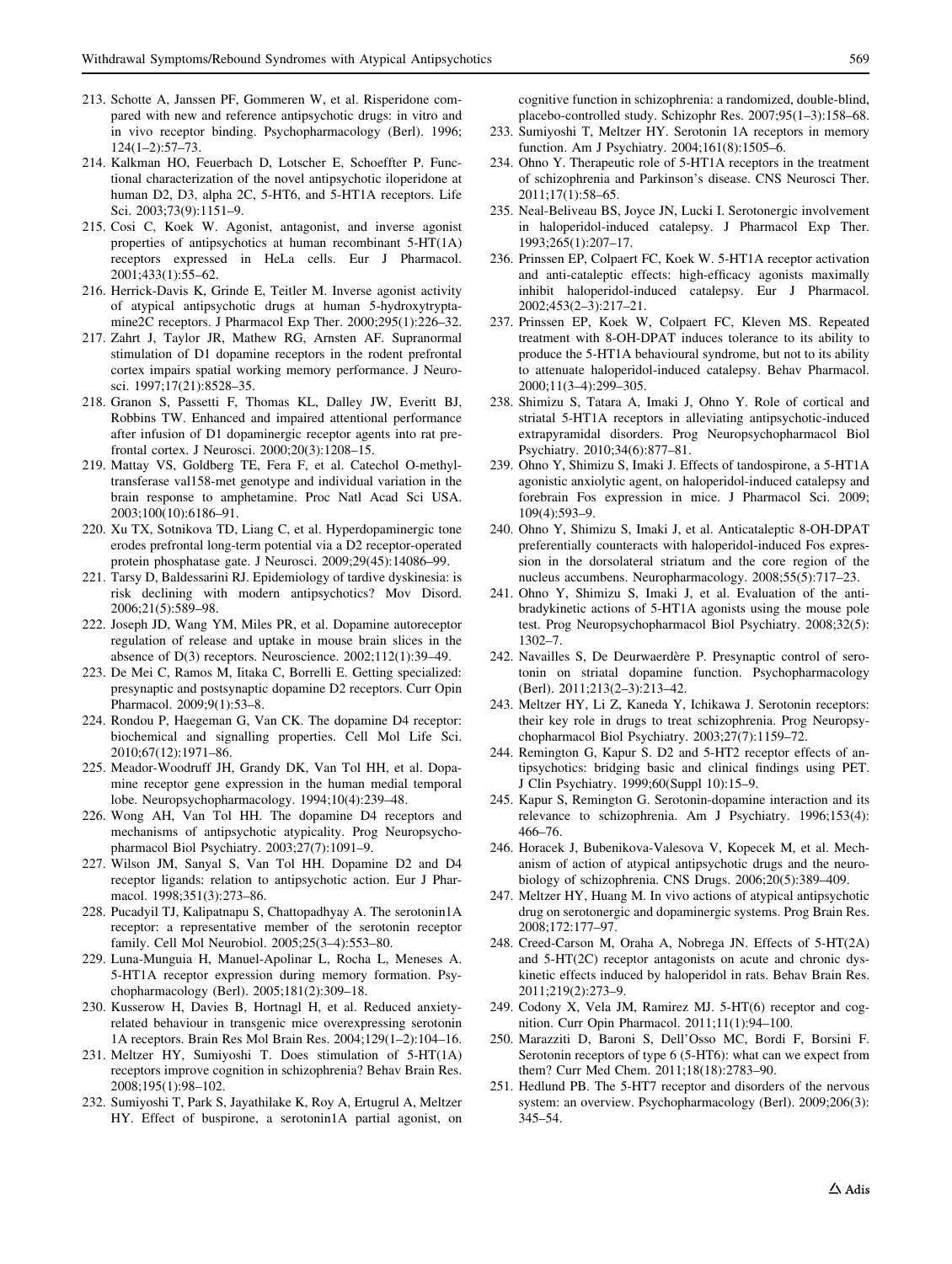- <span id="page-25-0"></span>252. Brown RE, Stevens DR, Haas HL. The physiology of brain histamine. Prog Neurobiol. 2001;63(6):637–72.
- 253. Fukagawa K, Sakata T, Shiraishi T, et al. Neuronal histamine modulates feeding behavior through H1-receptor in rat hypothalamus. Am J Physiol. 1989;256(3 Pt 2):R605–11.
- 254. Yanai K, Son LZ, Endou M, et al. Behavioural characterization and amounts of brain monoamines and their metabolites in mice lacking histamine H1 receptors. Neuroscience. 1998;87(2): 479–87.
- 255. Schwartz JC, Arrang JM, Garbarg M, Traiffort E. Histamine. In: Bloom FE, Kupfer DJ, editors. Psychopharmacology: the fourth generation of progress. New York: Raven Press; 1995. p. 397–405.
- 256. Haas H, Panula P. The role of histamine and the tuberomamillary nucleus in the nervous system. Nat Rev Neurosci. 2003;4(2):121–30.
- 257. Mercer LP, Kelley DS, Humphries LL, Dunn JD. Manipulation of central nervous system histamine or histaminergic receptors (H1) affects food intake in rats. J Nutr. 1994;124(7):1029–36.
- 258. Watanabe T, Yanai K. Studies on functional roles of the histaminergic neuron system by using pharmacological agents, knockout mice and positron emission tomography. Tohoku J Exp Med. 2001;195(4):197–217.
- 259. Masaki T, Yoshimatsu H, Chiba S, Watanabe T, Sakata T. Targeted disruption of histamine H1-receptor attenuates regulatory effects of leptin on feeding, adiposity, and UCP family in mice. Diabetes. 2001;50(2):385–91.
- 260. Schwartz JC, Arrang JM, Garbarg M, Pollard H, Ruat M. Histaminergic transmission in the mammalian brain. Physiol Rev. 1991;71:1–51.
- 261. Bhargava KP, Kulshrestha VK, Santhakumari G, Srivastava YP. Mechanism of histamine-induced antidiuretic response. Br J Pharmacol. 1973;47(4):700–6.
- 262. Kjaer A, Knigge U, Rouleau A, Garbarg M, Warberg J. Dehydration-induced release of vasopressin involves activation of hypothalamic histaminergic neurons. Endocrinology. 1994; 135(2):675–81.
- 263. Poulakos JJ, Gertner SB. Studies on the cardiovascular actions of central histamine H1 and H2 receptors. J Pharmacol Exp Ther. 1989;250(2):500–7.
- 264. Malmberg-Aiello P, Lamberti C, Ghelardini C, Giotti A, Bartolini A. Role of histamine in rodent antinociception. Br J Pharmacol. 1994;111(4):1269–79.
- 265. Malmberg-Aiello P, Lamberti C, Ipponi A, Hanninen J, Ghelardini C, Bartolini A. Effects of two histamine-N-methyltransferase inhibitors, SKF 91488 and BW 301 U, in rodent antinociception. Naunyn Schmiedebergs Arch Pharmacol. 1997;355(3):354–60.
- 266. Traiffort E, Pollard H, Moreau J, et al. Pharmacological characterization and autoradiographic localization of histamine H2 receptors in human brain identified with [125I]iodoaminopotentidine. J Neurochem. 1992;59(1):290–9.
- 267. Vizuete ML, Traiffort E, Bouthenet ML, et al. Detailed mapping of the histamine H2 receptor and its gene transcripts in guineapig brain. Neuroscience. 1997;80(2):321–43.
- 268. Privou C, Knoche A, Hasenohrl RU, Huston JP. The H1- and H2-histamine blockers chlorpheniramine and ranitidine applied to the nucleus basalis magnocellularis region modulate anxiety and reinforcement related processes. Neuropharmacology. 1998;37(8):1019–32.
- 269. Dhawan BN, Shukla R, Srimal RC. Analysis of histamine receptors in the central thermoregulatory mechanism of Mastomys natalensis. Br J Pharmacol. 1982;75(1):145–9.
- 270. Donoso AO, Bannza AM. Acute effects of histamine on plasma prolactin and luteininzing hormone levels in male rats. J Neural Transm. 1976;39(1–2):95–101.
- 271. Appl H, Holzammer T, Dove S, Haen E, Strasser A, Seifert R. Interactions of recombinant human histamine H(1), H (2), H (3), and H (4) receptors with 34 antidepressants and antipsychotics. Naunyn Schmiedebergs Arch Pharmacol. 2012;385(2):145–70.
- 272. Arrang JM, Garbarg M, Schwartz JC. Auto-inhibition of brain histamine release mediated by a novel class (H3) of histamine receptor. Nature. 1983;302(5911):832–7.
- 273. Ookuma K, Sakata T, Fukagawa K, et al. Neuronal histamine in the hypothalamus suppresses food intake in rats. Brain Res. 1993;628(1–2):235–42.
- 274. Schwartz JC, Arrang JM, Garbarg M, Korner M. Properties and roles of the three subclasses of histamine receptors in brain. J Exp Biol. 1986;124:203–24.
- 275. Haaksma EE, Leurs R, Timmerman H. Histamine receptors: subclasses and specific ligands. Pharmacol Ther. 1990;47(1): 73–104.
- 276. Brown RE, Reymann KG. Histamine H3 receptor-mediated depression of synaptic transmission in the dentate gyrus of the rat in vitro. J Physiol. 1996;496(Pt 1):175–84.
- 277. Garcia M, Floran B, Arias-Montano JA, Young JM, Aceves J. Histamine H3 receptor activation selectively inhibits dopamine D1 receptor-dependent [3H]GABA release from depolarizationstimulated slices of rat substantia nigra pars reticulata. Neuroscience. 1997;80(1):241-9.
- 278. Schlicker E, Fink K, Hinterthaner M, Gothert M. Inhibition of noradrenaline release in the rat brain cortex via presynaptic H3 receptors. Naunyn Schmiedebergs Arch Pharmacol. 1989;340(6): 633–8.
- 279. Schlicker E, Fink K, Detzner M, Gothert M. Histamine inhibits dopamine release in the mouse striatum via presynaptic H3 receptors. J Neural Transm Gen Sect. 1993;93(1):1–10.
- 280. Arrang JM, Drutel G, Schwartz JC. Characterization of histamine H3 receptors regulating acetylcholine release in rat entorhinal cortex. Br J Pharmacol. 1995;114(7):1518–22.
- 281. Schlicker E, Betz R, Gothert M. Histamine H3 receptor-mediated inhibition of serotonin release in the rat brain cortex. Naunyn Schmiedebergs Arch Pharmacol. 1988;337(5):588–90.
- 282. Hill SJ, Ganellin CR, Timmerman H, et al. International Union of Pharmacology. XIII. Classification of histamine receptors. Pharmacol Rev. 1997;49(3):253–78.
- 283. Tokita S, Takahashi K, Kotani H. Recent advances in molecular pharmacology of the histamine systems: physiology and pharmacology of histamine H3 receptor: roles in feeding regulation and therapeutic potential for metabolic disorders. J Pharmacol Sci. 2006;101(1):12–8.
- 284. Wada H, Inagaki N, Itowi N, Yamatodani A. Histaminergic neuron system: morphological features and possible functions. Agents Actions Suppl. 1991;33:11–27.
- 285. Ito C. Histamine H3-receptor inverse agonists as novel antipsychotics. Cent Nerv Syst Agents Med Chem. 2009;9(2): 132–6.
- 286. Nakamura T, Itadani H, Hidaka Y, Ohta M, Tanaka K. Molecular cloning and characterization of a new human histamine receptor, HH4R. Biochem Biophys Res Commun. 2000;279(2): 615–20.
- 287. Coruzzi G, Pozzoli C, Adami M, et al. Strain-dependent effects of the histamine H(4) receptor antagonist JNJ7777120 in a murine model of acute skin inflammation. Exp Dermatol. 2012;21(1):32–7.
- 288. Hsieh GC, Chandran P, Salyers AK, et al. H4 receptor antagonism exhibits anti-nociceptive effects in inflammatory and neuropathic pain models in rats. Pharmacol Biochem Behav. 2010;95(1):41–50.
- 289. Flynn DD, Ferrari-DiLeo G, Mash DC, Levey AI. Differential regulation of molecular subtypes of muscarinic receptors in Alzheimer's disease. J Neurochem. 1995;64(4):1888–91.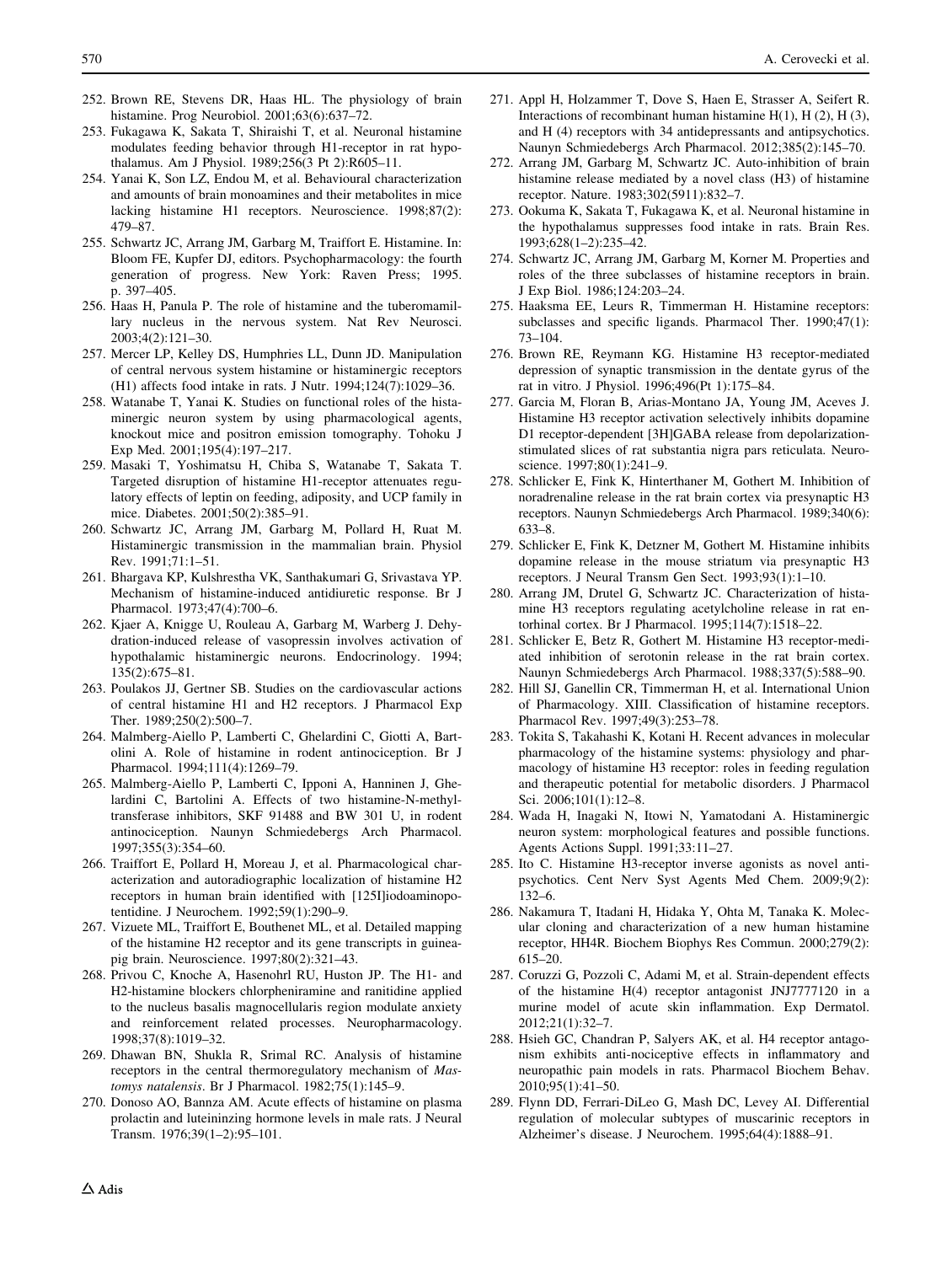- <span id="page-26-0"></span>290. Alcantara AA, Mrzljak L, Jakab RL, Levey AI, Hersch SM, Goldman-Rakic PS. Muscarinic m1 and m2 receptor proteins in local circuit and projection neurons of the primate striatum: anatomical evidence for cholinergic modulation of glutamatergic prefronto-striatal pathways. J Comp Neurol. 2001; 434(4):445–60.
- 291. Mrzljak L, Levey AI, Goldman-Rakic PS. Association of m1 and m2 muscarinic receptor proteins with asymmetric synapses in the primate cerebral cortex: morphological evidence for cholinergic modulation of excitatory neurotransmission. Proc Natl Acad Sci USA. 1993;90(11):5194–8.
- 292. Nathanson NM. Synthesis, trafficking, and localization of muscarinic acetylcholine receptors. Pharmacol Ther. 2008;119(1): 33–43.
- 293. Levey AI, Edmunds SM, Koliatsos V, Wiley RG, Heilman CJ. Expression of m1–m4 muscarinic acetylcholine receptor proteins in rat hippocampus and regulation by cholinergic innervation. J Neurosci. 1995;15(5 Pt 2):4077–92.
- 294. Rouse ST, Levey AI. Muscarinic acetylcholine receptor immunoreactivity after hippocampal commissural/associational pathway lesions: evidence for multiple presynaptic receptor subtypes. J Comp Neurol. 1997;380(3):382–94.
- 295. Volpicelli LA, Levey AI. Muscarinic acetylcholine receptor subtypes in cerebral cortex and hippocampus. Prog Brain Res. 2004;145:59–66.
- 296. Michal P, Lysikova M, El-Fakahany EE, Tucek S. Clozapine interaction with the M2 and M4 subtypes of muscarinic receptors. Eur J Pharmacol. 1999;376(1–2):119–25.
- 297. Olianas MC, Maullu C, Onali P. Mixed agonist-antagonist properties of clozapine at different human cloned muscarinic receptor subtypes expressed in Chinese hamster ovary cells. Neuropsychopharmacology. 1999;20(3):263–70.
- 298. Mrzljak L, Levey AI, Rakic P. Selective expression of m2 muscarinic receptor in the parvocellular channel of the primate visual cortex. Proc Natl Acad Sci USA. 1996;93(14):7337–40.
- 299. Mrzljak L, Levey AI, Belcher S, Goldman-Rakic PS. Localization of the m2 muscarinic acetylcholine receptor protein and mRNA in cortical neurons of the normal and cholinergically deafferented rhesus monkey. J Comp Neurol. 1998;390(1): 112–32.
- 300. Decossas M, Bloch B, Bernard V. Trafficking of the muscarinic m2 autoreceptor in cholinergic basalocortical neurons in vivo: differential regulation of plasma membrane receptor availability and intraneuronal localization in acetylcholinesterase-deficient and -inhibited mice. J Comp Neurol. 2003;462(3):302–14.
- 301. Bonsi P, Martella G, Cuomo D, et al. Loss of muscarinic autoreceptor function impairs long-term depression but not longterm potentiation in the striatum. J Neurosci. 2008;28(24): 6258–63.
- 302. Rouse ST, Edmunds SM, Yi H, Gilmor ML, Levey AI. Localization of M(2) muscarinic acetylcholine receptor protein in cholinergic and non-cholinergic terminals in rat hippocampus. Neurosci Lett. 2000;284(3):182–6.
- 303. Shen KZ, Johnson SW. Presynaptic dopamine D2 and muscarine M3 receptors inhibit excitatory and inhibitory transmission to rat subthalamic neurones in vitro. J Physiol. 2000;525(Pt 2): 331–41.
- 304. Vilaro MT, Palacios JM, Mengod G. Localization of m5 muscarinic receptor mRNA in rat brain examined by in situ hybridization histochemistry. Neurosci Lett. 1990;114(2):154–9.
- 305. Schambra UB, Mackensen GB, Stafford-Smith M, Haines DE, Schwinn DA. Neuron specific alpha-adrenergic receptor expression in human cerebellum: implications for emerging cerebellar roles in neurologic disease. Neuroscience. 2005;135(2):507–23.
- 306. Spreng M, Cotecchia S, Schenk F. A behavioral study of alpha-1b adrenergic receptor knockout mice: increased reaction to

novelty and selectively reduced learning capacities. Neurobiol Learn Mem. 2001;75(2):214–29.

- 307. Watson M, McElligott JG. Cerebellar norepinephrine depletion and impaired acquisition of specific locomotor tasks in rats. Brain Res. 1984;296(1):129–38.
- 308. Arnsten AF. Adrenergic targets for the treatment of cognitive deficits in schizophrenia. Psychopharmacology (Berl). 2004;174(1):25–31.
- 309. van Kammen DP, Kelley M. Dopamine and norepinephrine activity in schizophrenia. An integrative perspective. Schizophr Res. 1991;4(2):173–91.
- 310. Baldessarini RJ, Huston-Lyons D, Campbell A, Marsh E, Cohen BM. Do central antiadrenergic actions contribute to the atypical properties of clozapine? Br J Psychiatry Suppl. 1992;17:12–6.
- 311. Woodward DJ, Moises HC, Waterhouse BD, Yeh HH, Cheun JE. The cerebellar norepinephrine system: inhibition, modulation, and gating. Prog Brain Res. 1991;88:331–41.
- 312. Birnbaum S, Gobeske KT, Auerbach J, Taylor JR, Arnsten AF. A role for norepinephrine in stress-induced cognitive deficits: alpha-1-adrenoceptor mediation in the prefrontal cortex. Biol Psychiatry. 1999;46(9):1266–74.
- 313. Arnsten AF, Mathew R, Ubriani R, Taylor JR, Li BM. Alpha-1 noradrenergic receptor stimulation impairs prefrontal cortical cognitive function. Biol Psychiatry. 1999;45(1):26–31.
- 314. Ferry B, Roozendaal B, McGaugh JL. Basolateral amygdala noradrenergic influences on memory storage are mediated by an interaction between beta- and alpha1-adrenoceptors. J Neurosci. 1999;19(12):5119–23.
- 315. Ferry B, Roozendaal B, McGaugh JL. Involvement of alpha1 adrenoceptors in the basolateral amygdala in modulation of memory storage. Eur J Pharmacol. 1999;372(1):9–16.
- 316. Ferry B, Roozendaal B, McGaugh JL. Role of norepinephrine in mediating stress hormone regulation of long-term memory storage: a critical involvement of the amygdala. Biol Psychiatry. 1999;46(9):1140–52.
- 317. Marshall I, Burt RP, Chapple CR. Noradrenaline contractions of human prostate mediated by alpha 1A-(alpha 1c-) adrenoceptor subtype. Br J Pharmacol. 1995;115(5):781–6.
- 318. Furukawa K, Rosario DJ, Smith DJ, Chapple CR, Uchiyama T, Chess-Williams R. Alpha 1A-adrenoceptor-mediated contractile responses of the human vas deferens. Br J Pharmacol. 1995;116(1):1605–10.
- 319. Moriyama N, Nasu K, Takeuchi T, et al. Quantification and distribution of alpha 1-adrenoceptor subtype mRNAs in human vas deferens: comparison with those of epididymal and pelvic portions. Br J Pharmacol. 1997;122(6):1009–14.
- 320. Docherty JR. Subtypes of functional alpha1- and alpha2 adrenoceptors. Eur J Pharmacol. 1998;361(1):1–15.
- 321. Devauges V, Sara SJ. Activation of the noradrenergic system facilitates an attentional shift in the rat. Behav Brain Res. 1990;39(1):19–28.
- 322. Arnsten AF, Goldman-Rakic PS. Alpha 2-adrenergic mechanisms in prefrontal cortex associated with cognitive decline in aged nonhuman primates. Science. 1985;230(4731):1273–6.
- 323. Sara SJ, Dyon-Laurent C, Herve A. Novelty seeking behavior in the rat is dependent upon the integrity of the noradrenergic system. Brain Res Cogn Brain Res. 1995;2(3):181–7.
- 324. Lakhlani PP, MacMillan LB, Guo TZ, et al. Substitution of a mutant alpha2a-adrenergic receptor via "hit and run" gene targeting reveals the role of this subtype in sedative, analgesic, and anesthetic-sparing responses in vivo. Proc Natl Acad Sci USA. 1997;94(18):9950–5.
- 325. Yavich L, Lappalainen R, Sirvio J, Haapalinna A, MacDonald E. Alpha2-adrenergic control of dopamine overflow and metabolism in mouse striatum. Eur J Pharmacol. 1997;339(2–3):113–9.